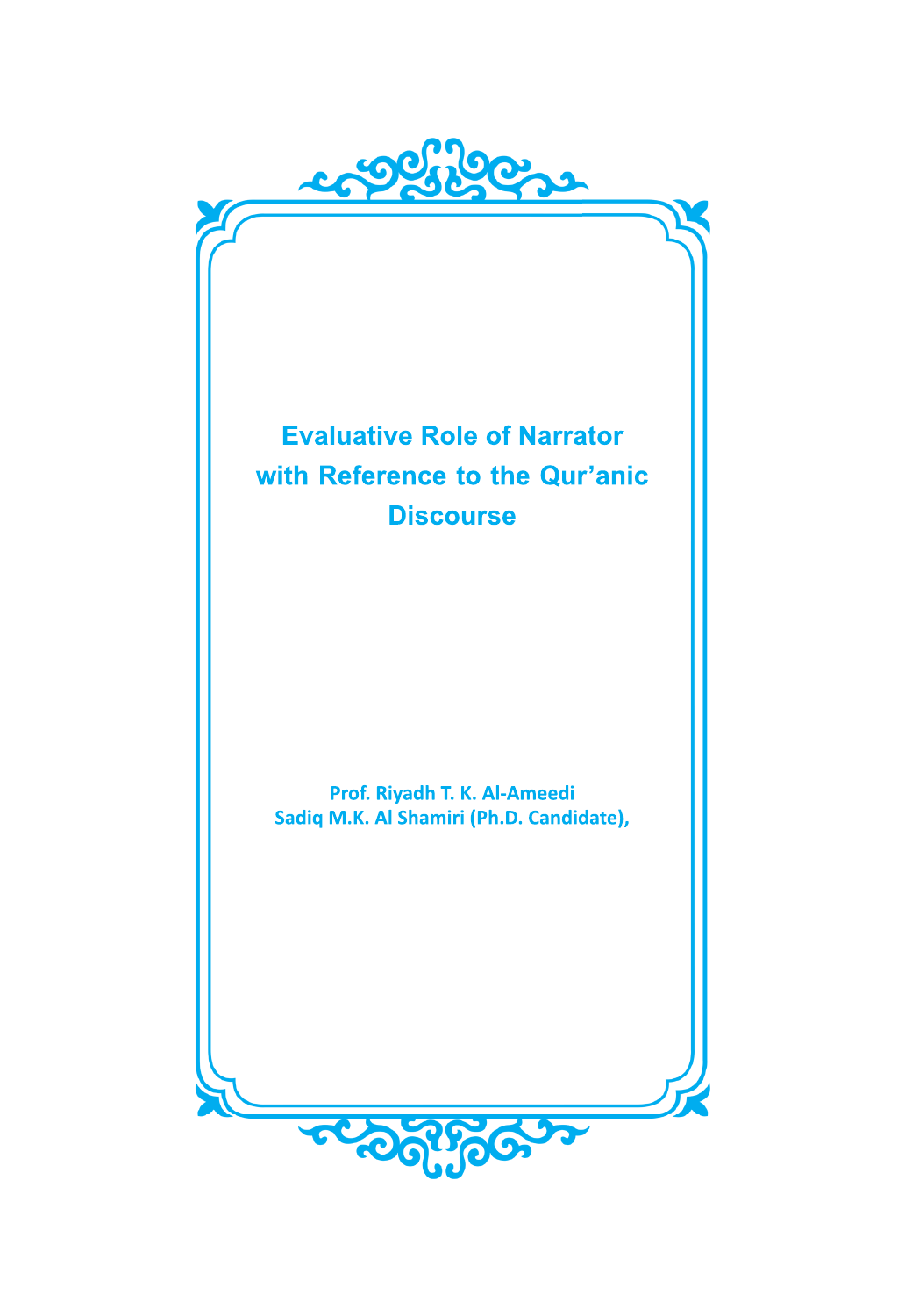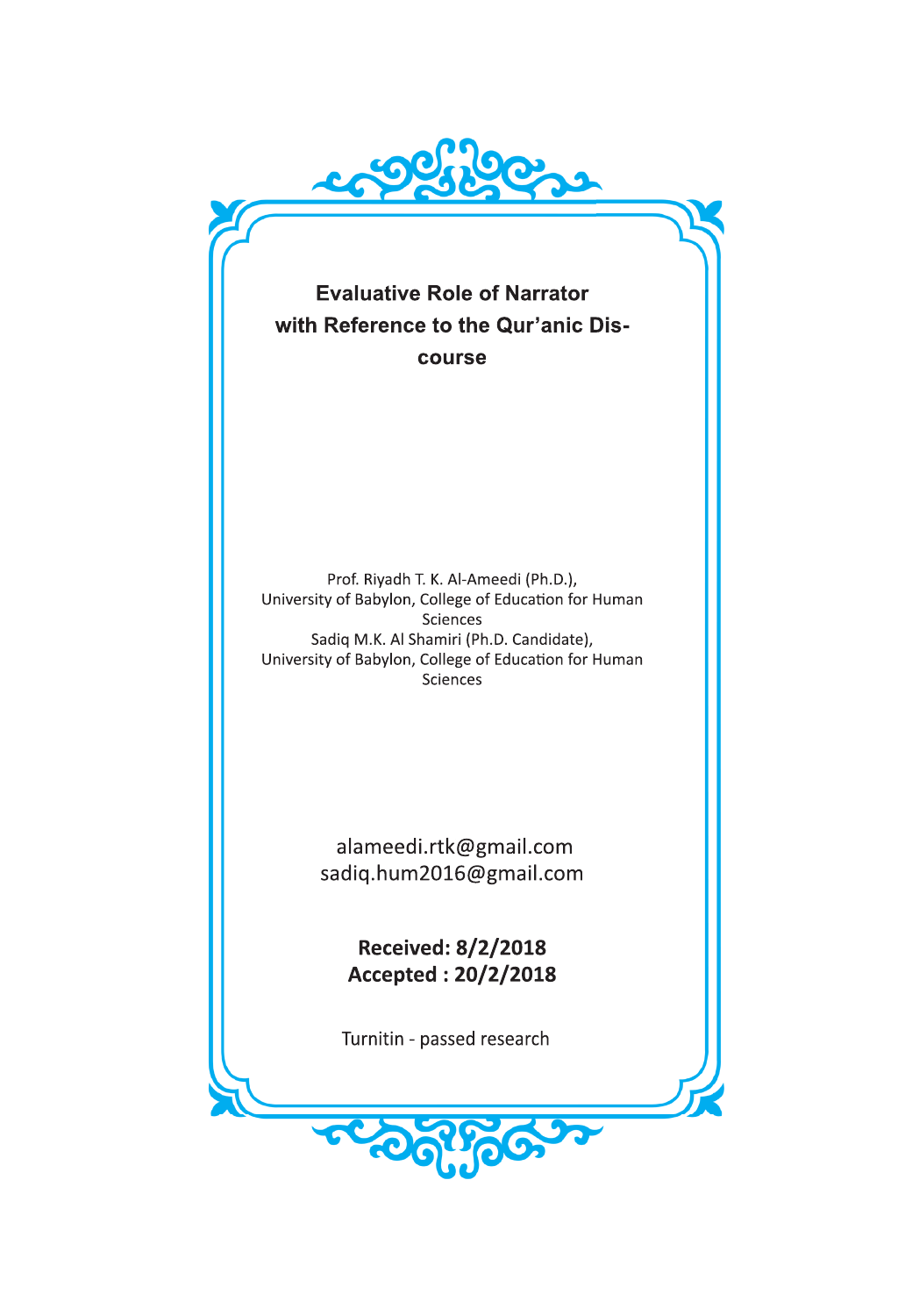#### Abstract

The study develops a model of evaluation in Arabic by providing an account of types and roles of narrator in narrative discourse of Arabic, and gathering the available Arab grammarians' and rhetoricians' viewpoints which are related to the targeted linguistic aspect. To test the validity of the formulated model of analysis, two narrative Qur'anic extracts are analysed. It is hypothesised that the Qur'anic narrative discourse is often externally and/or internally evaluated by The Narrator, Almighty Allah. It is concluded that a narrative Qur'anic discourse is built by employing different quotative and reportive modes of speech and thought presentation. These modes are narrated by The Omniscient Narrator, Almighty Allah. Occasionally, a mode is internally narrated by a reported speaker who narrates his own or others speeches or thoughts, and then narrated by The Omniscient Narrator. External evaluative strategies almost always follow the mode to be evaluated. However, the Qur'anic discourse involves some uses of such evaluations which precede the evaluated mode of speech or thought. The Qur'anic modes of speech and thought presentation are often internally and /or externally evaluated by the Omniscient Narrator. In addition, an 'interactional' evaluative strategy is also employed. When tackling the Qur'anic discourse, one has to consider the two main roles or voices of Almighty Allah; 'Speaker' and 'Narrator'.

Key Words: evaluative strategy, Qur'anic discourse, quotative discourse, reportive discourse, mode of speech presentation, mode of thought presentation, evaluative verb

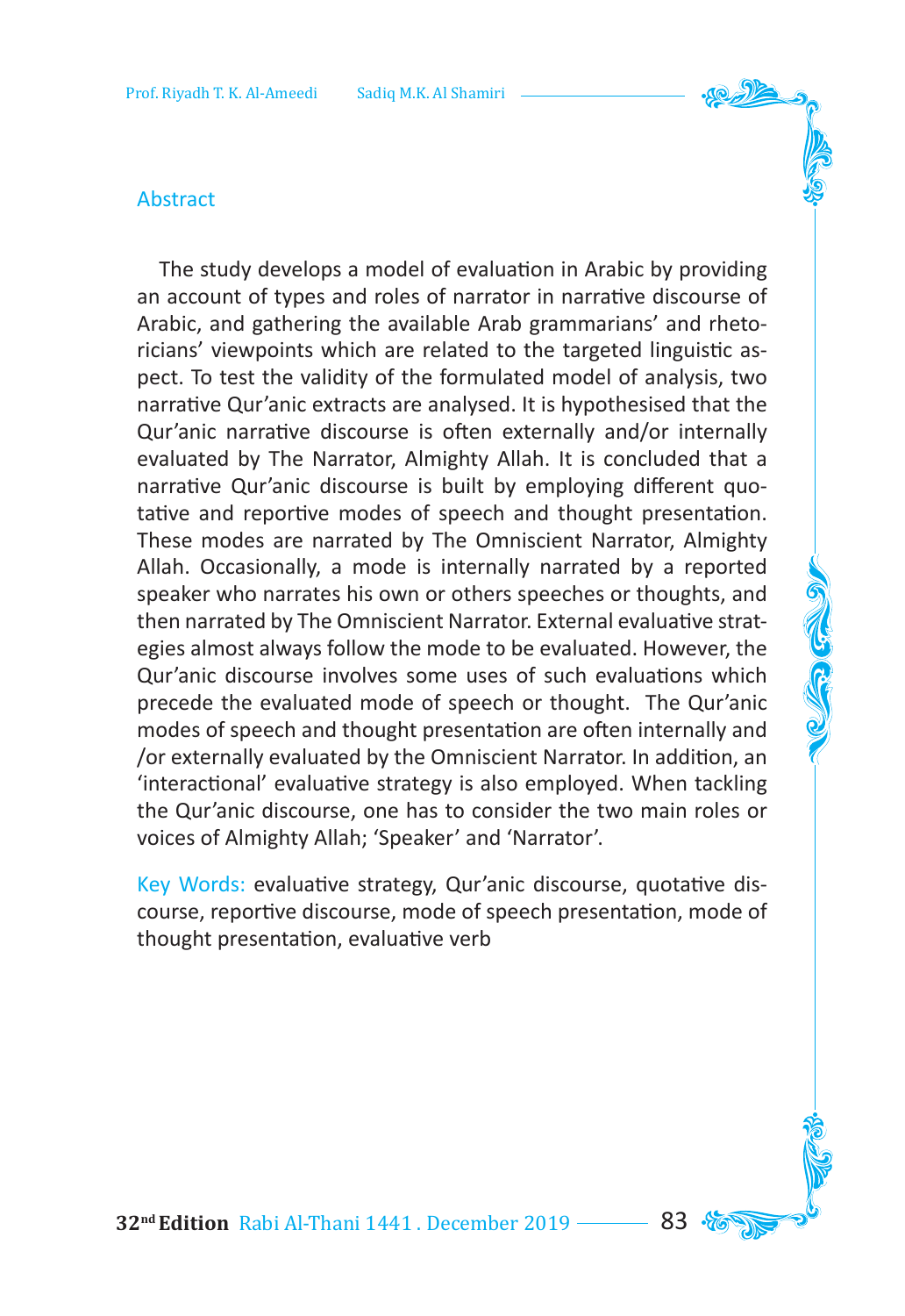## 1. Introduction

AG CO COMP

The study is intended to develop a model of evaluative narrative discourse in Arabic. Modes of speech and thought presentation are the main linguistic techniques of building narrative discourse. Narrators involve in such a discourse by generating additional meanings when they represent speeches and thoughts. The study provides a concise account of types and roles of narrator in narrative discourse of Arabic. It also gathers the available Arab grammarians' and rhetoricians' viewpoints which are related to the targeted linguistic aspect. To test the validity of the formulated model of analysis, two narrative Qur'anic extracts are analysed as they represent forms of Standard Arabic. It is hypothesised that the Qur'anic narrative discourse is often externally and/or internally evaluated by The Narrator, Almighty Allah. In addition, an 'interactional evaluative strategy is also adopted.

# 2. Modes of Speech and Thought Presentation

The systematic characterisation of modes of speech and thought presentation has been introduced, "for the first time" by Leech and Short in (1981) (Semino and Short, 2004:9, 14). These modes include 'direct speech' (DS), 'free direct speech' (FDS), 'indirect speech'(IS), 'free indirect speech' (FIS), 'narrative report of speech act' (NRSA), and 'narrator's representation of voice' (NV). Modes of thought presentation, on the other hand, include 'direct thought' (DT), 'free direct thought' (FDT), 'indirect thought' (IT), 'free indirect thought' (FIT), 'narrative report of thought act' (NRTA), and 'internal narration' (NI) (see, for instance, (Fludernik,1993); (Simpson,1993); (Toolan, 2001); (Leech and Short, 2007); and (Toolan (2009:1029)) . Among the above mentioned modes, direct speech, free direct speech, direct thought, and free direct thought belong to what is called 'quotative discourse' (QD). The rest of which belong to the 'reportive discourse'(RD) (see Al-Ameedi and Al Shamiri (2017)).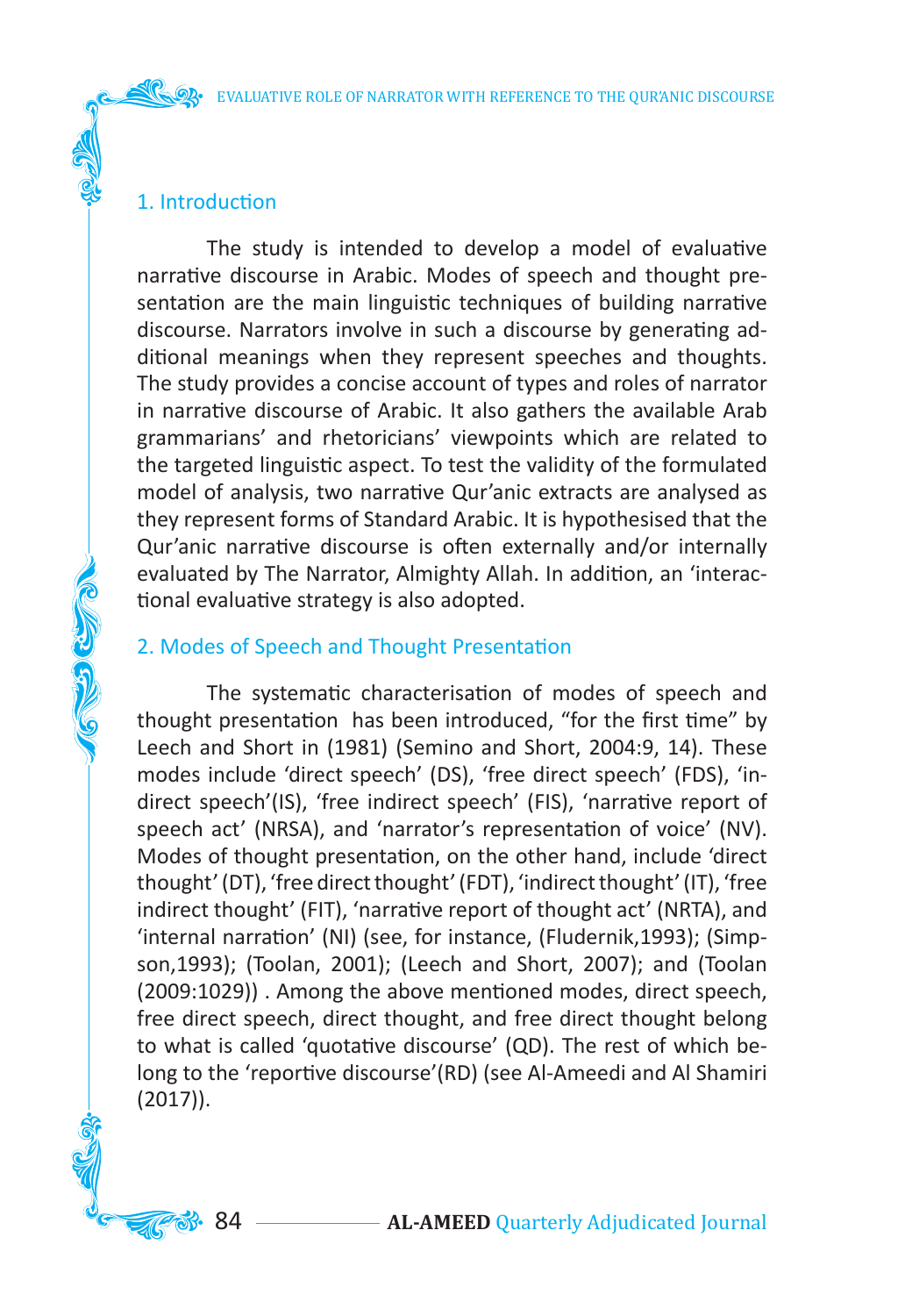Evaluation is considered as "the central pragmatic function" which is associated with uses of modes of speech and thought presentation (Bublitz and Bednarek, 2009:861) (see also Black (2006:51)).

#### 3. The Evaluative Role of Narrator in Arabic

The general idea of evaluation in narrative discourse is often viewed in Arabic as one of the main roles of narrator. Narrative discourse in Arabic is not limited to prose; poetry as well, includes some narrative forms, which mainly exploit reported speeches, as in the following two lines by القيس امرؤ) a per-Islamic poet), in الزوزني), n.d.:9-10), who narrates his own and participant's states and ن speeches:

(1)

َويومَ دخلتُ الخدرَ خدرَ عنيزةٍ / <u>فقالتْ</u> لكَ الويلاتُ انكَ مرجِلي َتقولُ <u>وقدْ مالَ الغبيطُ بِنا معاً</u> / عقرتَ بعيرِي يا امرأ القيسِ فانزلِ ِ ֺׅ֚֝֬ ًَُ**ृ** ֦֧<u>֓</u> ُ

> "Yes, and the day I entered the litter where Unaiza was and she cried, 'Out on you! Will you make me walk on feet?

> She was saying, while the canopy swayed with the pair of us, 'There now, you've hocked my camel, Imr al-Kais. Down with you!'" (Arberry, 1957:34).

The above lines produce a narrative discourse; each of which includes a quotative discourse represented by those direct reported speeches. The narrator evaluates the direct speech of the first line by that contextual use of the reporting verb قال' said' in the sense of 'cried'. Imr al-Qais evaluates the direct speech of the second line by that evaluative adverbial clause of the reporting part of the speech represented. Similar evaluative uses are further developed in the upcoming account, and looked at as strategies of evaluation in Arabic.

**32<sup>nd</sup> Edition** Rabi Al-Thani 1441. December 2019 ––––– 85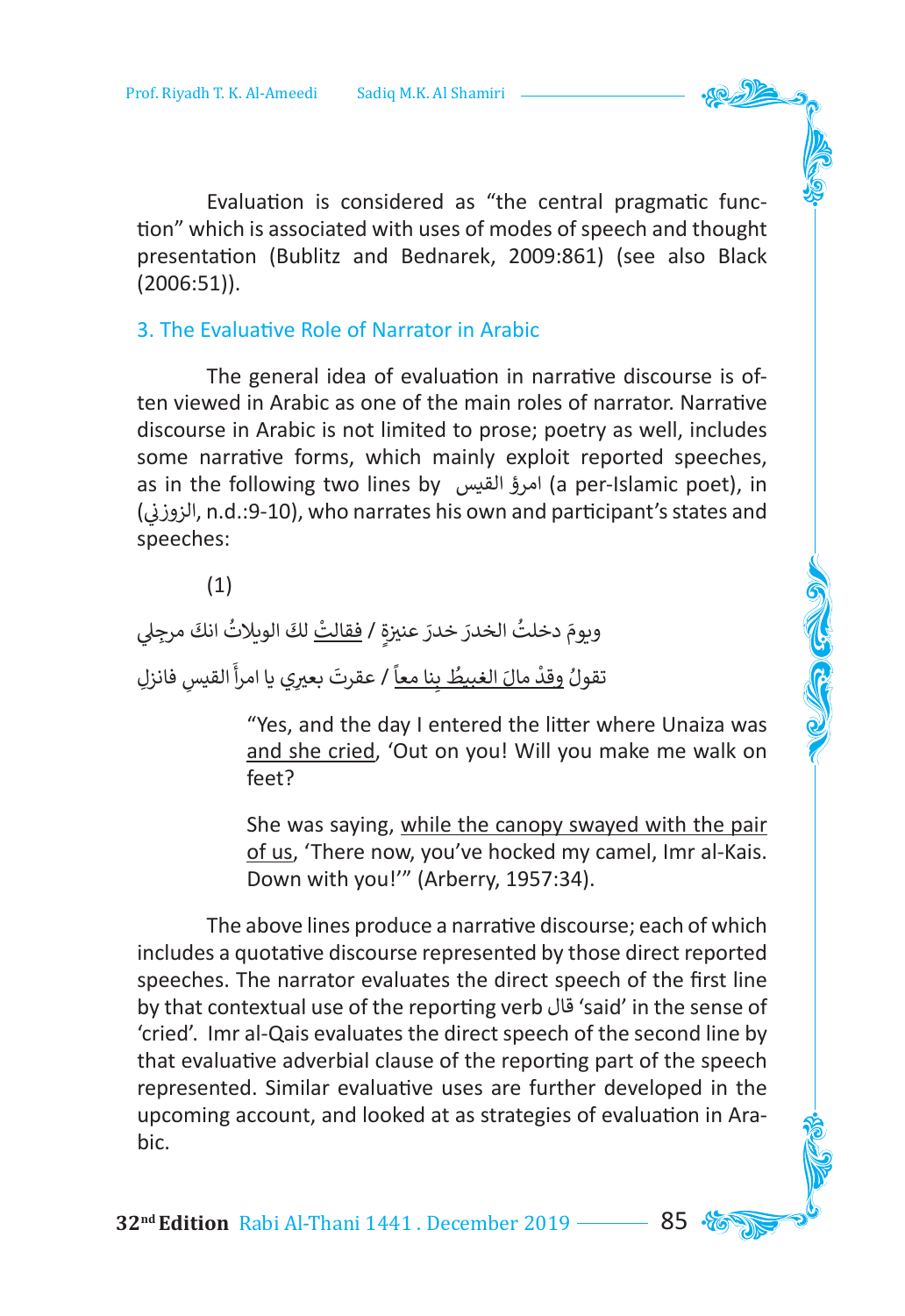However, modes of speech and thought presentation are often exploited in prose. The role of narrator is crucial in prose type of writing. Contemporarily, there are some attempts to characterize types and functions of narrators in narrative prose.

### 3.1. Types of Narrator

**COLLEGED CLASS** 

In Arabic linguistic research, the terms الراوي, and السارد seem to be used interchangeably; both are used to refer to what is labelled in English as 'narrator'. However, 2014:93) (الشمرى (argues that the Arabic term السارد is more precise than الراوي as the Arab scholar الفراهيدي d.175 A.H. considers the term الراوي in Standard Arabic as that who reports speeches verbatim. She (ibid) adds that آبادي وز�الف ي d.817 A.H. uses the term السارد to refer to that who constructs discourse in a systematic fine way (see also2013:18) (. ((شبيب)).

According to 2015:17( بلخباط(, the term "النظر وجهة' "point of view' is affected by the type of narrator in a narrative text. For 2002:29) (مبروك ( the role of narrator is not limited to report on characters' verbal and physical acts, but rather to leave his fingerprint and shape the whole work.

There are four main types of narrator identified in Arabic research of narrative discourse:

# (i) الغائب الراوي' absent narrator'

It is that narrator who does not take a character role. He narrates without revealing his real identity, setting judgments and providing details of events. He often appeals to other narrators inside the narrative to preserve his objective nature. This type of narrator is also called العالم بكل شىء 'omniscient' narrator. This is the objective type of narrator in comparison to that who participates as a character and uses the pronoun 'I'. The absent narrator knows everything in the immediate narrative world. He knows even the inner thoughts of characters. He describes characters by using third person pronouns, e.g., 'هو' 'he', which is the easiest and the most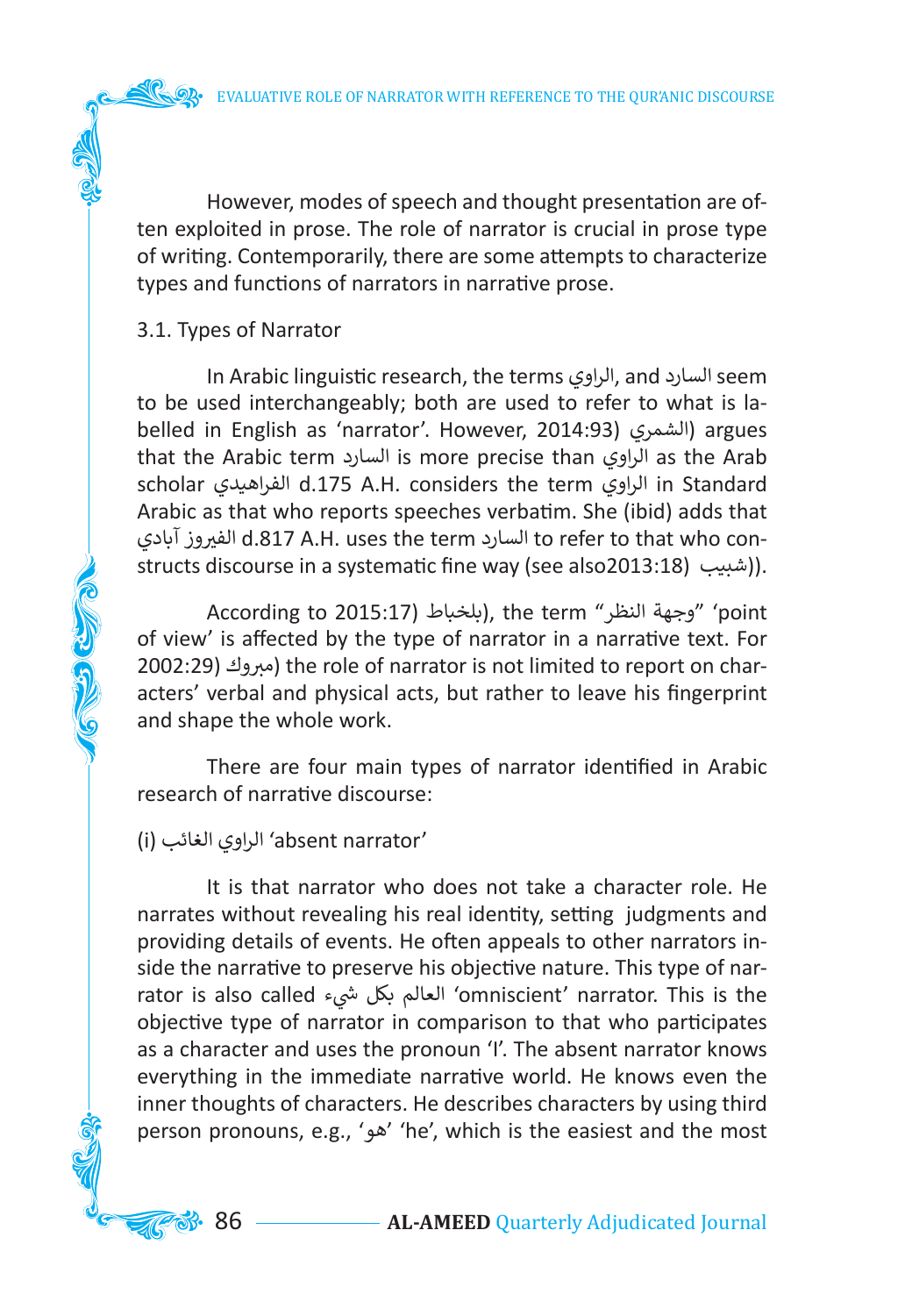intelligible narrative style on the part of reader (1993:75 ).

(ii) المشارك الراوي' participant narrator'

Narrator of this type uses the pronoun 'أنا' 'I'. He tries to persuade the readers to believe in his evaluations, perspectives, and claim of objectivity. He relies on some psychological techniques. The hero in narrative discourse may take this role of narrator. However, these roles are separate because the hero belongs to the current time of novel, while the narrator belongs to the time of narration (ibid).

#### 'dual narrator' الراوي الثنائي (iii) ئ

In narrative discourse there may be two narrators. This is mainly done by providing two conflicting opinions, each one is on the part of one of these narrators. This type often occurs in conversational narrative contexts, and adopted to insert comments upon some characters' acts in order to reject them (1986:84 ,العيد(.

## (iv) المتعدد الراوي' multiple narrator'

The role of narrator of this type is given to several characters in order to provide different channels, sources, and perspectives (ibid). This type of narrator may create a unique form of narrative discourse, which is called "الحك داخل ي الحك ي' " reporting inside reporting', or "الرواية داخل الرواية' "narrative inside narrative'. However, this unique form of discourse can also occasionally be created by single type narrator (1991:49 ,(الحميداني, in (2015:22 ). ن

### 3.2. Functions of Narrator

The evaluative function of narrator in a narrative discourse pervades across several traditionally identified functions. Studying a contemporary Arabic novel, which critically addresses the Arab Nation's state, particularly the Algerian's, after 1991, 2004:172-( معمري 4), for instance, identifies several functions of narrator, which can be generalized to Arabic novel: (a) الرسدية الوظيفة' narrative function',

**32nd Edition** Rabi Al-Thani 1441 . December 2019 87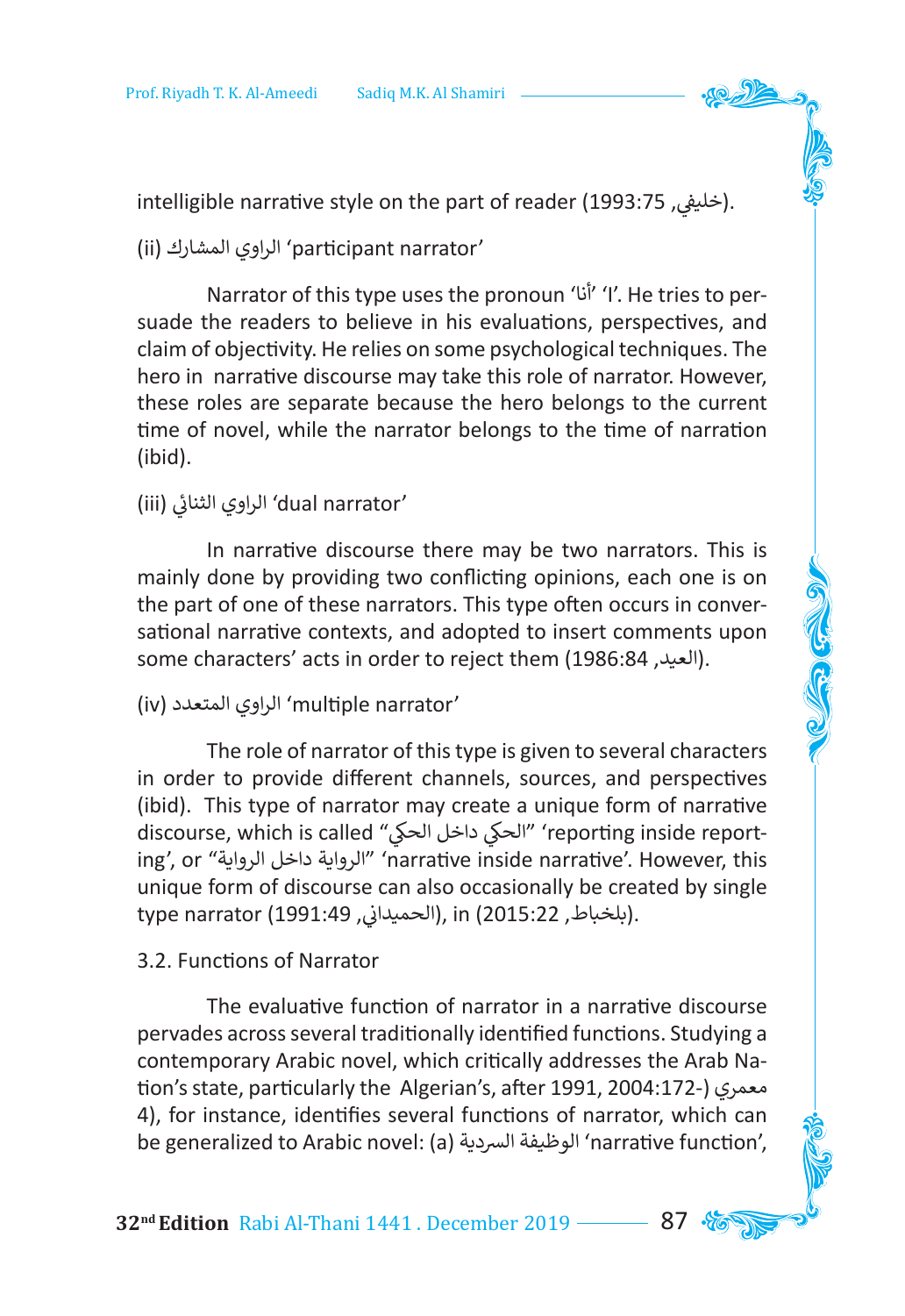which mainly means systemizing events to gain the reader's interest, (b) التنسيقية الوظيفة' coordinating function', by which narrator 'arranges the events in some appropriate order', (c) اإلبالغ وظيفة' informing function', which is that effort of 'expressing ideological purpose', (d) انتباهية وظيفة' attention getting function', in which the narrator tries to address the reader directly often by using interrogative questions, (e) الوظيفة التأثيرية 'persuading function', by which the narrator tries to 'win the sympathetic feelings of readers, involve them in the world of the novel, and persuade them to believe that the characters' feelings and suffers are legitimate', (f) وشهادة إثبات وظيفة 'credentializing function', by which the narrator tries to prove the authenticity of the work itself, hence he mentions his sources from time to time, as in mentioning some real historical events, and (g) االيدولوجية الوظيفة' ideological function', in which the narrator may explicitly insert ideological or philosophical comments. The narrator may set such judgments indirectly by the characters, when he likes to appear as neutral.

Reflection on the above mentioned functions of narrator reveals that evaluation may be inserted within different functions. As far as the targeted type of evaluation is concerned, i.e., that type which involves speech and/or thought presentation uses, the narrator is at the same time the reporter of these speeches or thoughts. Some evaluative types of speech presentation have been identified by narrative analysis in Arabic, particularly the direct and indirect reported speeches.

'direct speech' خطاب الأسلوب المباشر (i)

معمري) ibid:162) states that this is the dominant use of narrative in Arabic. It is represented by those turn takings of characters in conversational contexts. Within such discourse, the narrator may set some comments and evaluations:

(3)

**CERCEMENT** 

ي «كلامه وضعني <u>في حالة من الإحباط المفاجئ</u> , <u>افقدني رغبتي في</u> ن ن

88 **AL-AMEED** Quarterly Adjudicated Journal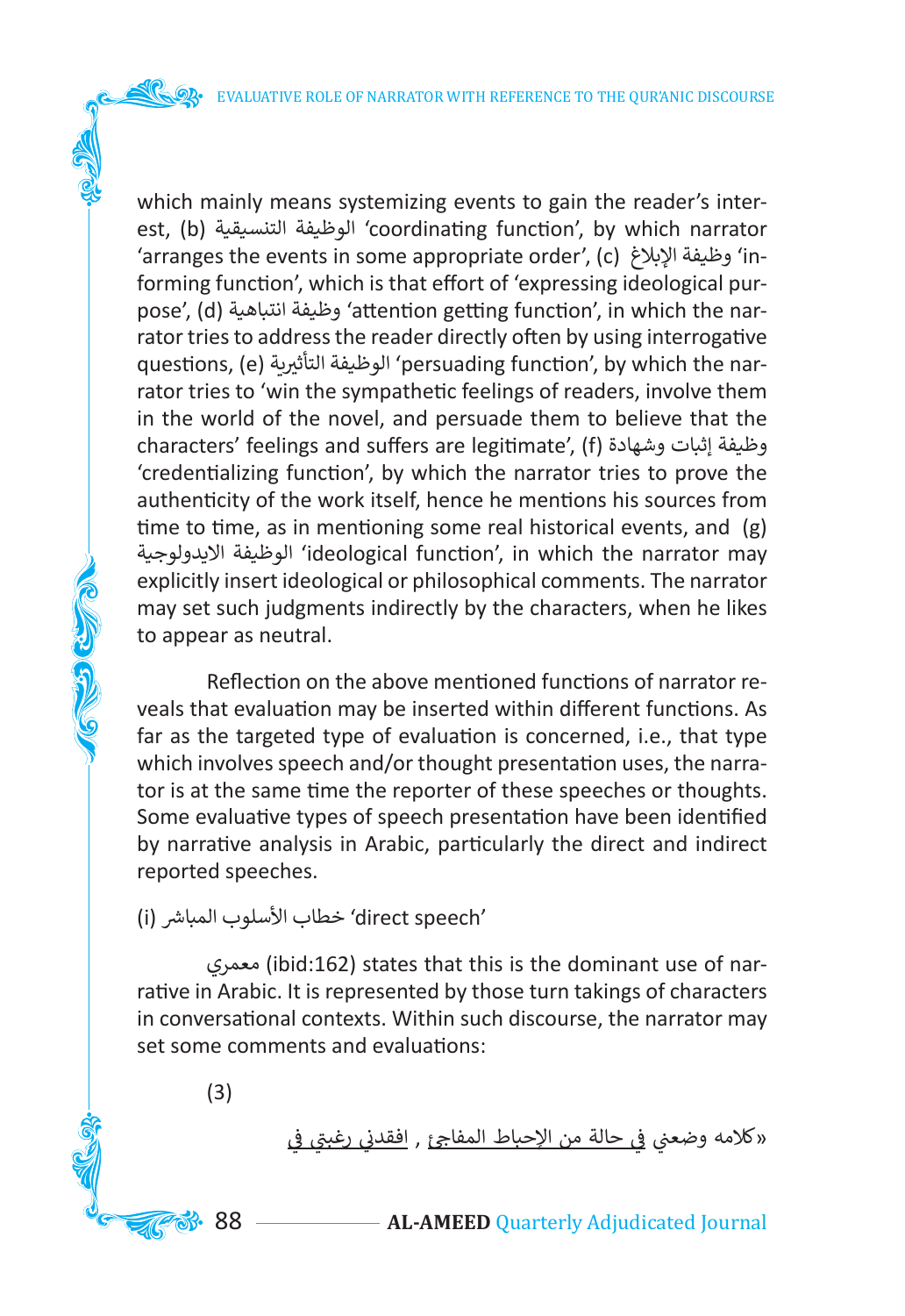ا<u>لجدل</u> [..]» ( مستغانمي ٣٠١:٢٠٠).<br>.

'His speech caused me a sudden disappointment; I was no longer willing to converse (argue) [..]'

However, this type of discourse is taken as 'internal narration' (NI) since it is a one's report of his own inner state.

'speech indirect 'ي الخطاب المنقول غ� ش المبا� (ii(

2004:163( معمري (argues that indirect reported speech is used less frequently in narrative texts. It mainly takes the form of some speeches of the narrator recalling past speeches of characters, or summarizing them when addressing another direct or indirect listener in a current speech:

(4)

»سألته اذا كان له عنوان او رقم هاتف نطلبه عليه فرد انه سيتصل بنا كلما استطاع ذلك. فهمت انه اليريد ان يقول شيئا عىل الهاتف , نثم سألني ان كانت امي معي منذ سفره. فأجبته انها تصر على البقاء<br>. شم ستغانمي علي مستغانمي ( ٢٢٨:٢٠٠٠).<br>في بيتها» ( مستغانمي , ٢٢٨:٢٠٠٠).

'I asked him whether he had an address or a telephone number in case we need to call him. He answered he would call us whenever he could. I understood that he was not willing to mention anything on the line. Then, he asked me whether my mother was at my house after his travel. I answered that she insisted on staying at her house.'

Unfortunately, analysts of narrative discourse in Arabic often limit themselves to these two modes. They have not identified most of the speech and thought presentation modes.

However, according to 2013:111) (شبيب), the narrative discourse in Arabic can be classified into two main types according to the type and role of narrator. These types are viewed by the present

**32<sup>nd</sup> Edition** Rabi Al-Thani 1441. December 2019 ––––– 89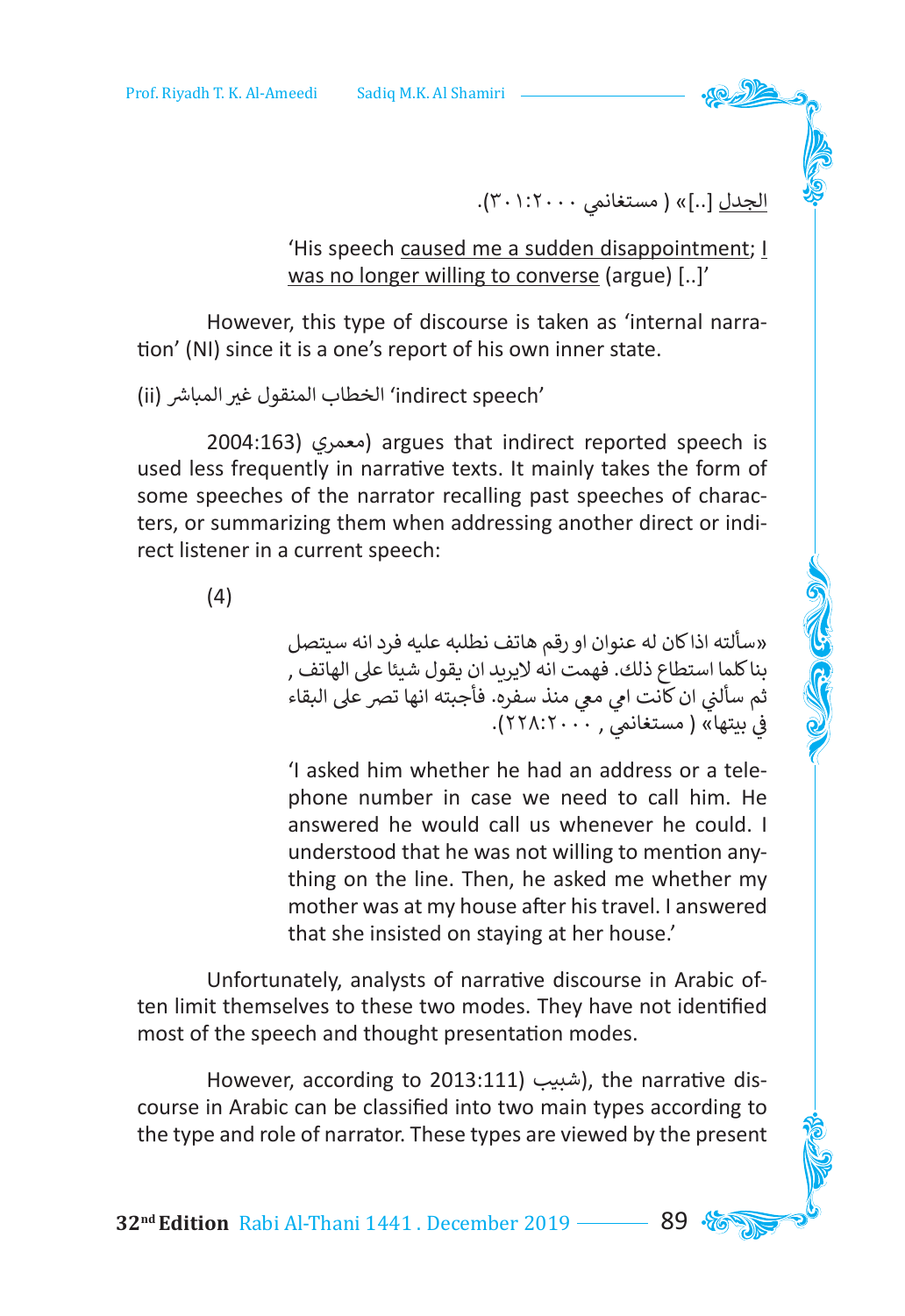

study to reflect some evaluative aspects.

(a) Objective narrative, in which the narrator is omniscient and neutral in the sense that he does not impose on the narrative events by setting analyses and explanations.

(b) Subjective narrative, in which events are presented to reader from the point of view of the narrator, who imposes on reader by analyzing, explaining perspectives of characters, setting judgments, interpretations, and comments from time to time.

Clearly in type (1) of the narrative above, there is a wider range of possibility to insert internal and implicit evaluations, unlike type (1) which exploits external evaluations. This is supported by شبيب) ibid:115), when she further analyzed Arabic narrative in respect to الرؤية زاوية' vantage point', and narrator's analyses, and comments, into:

(a) Events evaluated from inside. This is done by a present narrator. It involves (i) a hero narrates his story, and (ii) a witness narrates the hero's story.

(b) Events evaluated from outside. This is done by an absent narrator. It involves: (i) an author who is omniscient evaluator, and (ii) the author narrates the story from outside.

# 4. Evaluative Lexical and Syntactic Constructions

In addition to the narrator's role of evaluation, the idea of evaluation is embedded in some lexical and syntactic forms of Arabic. Arabic employs different evaluative lexical and syntactic forms, like verbs, adverbials, and adjectives.

### (i) Evaluative Verbs

ふき さん

In the context of talking about the "semantic structure of doubly transitive verbs", Ryding (2005:71) states that one type of these verbs includes those verbs in which "the second object is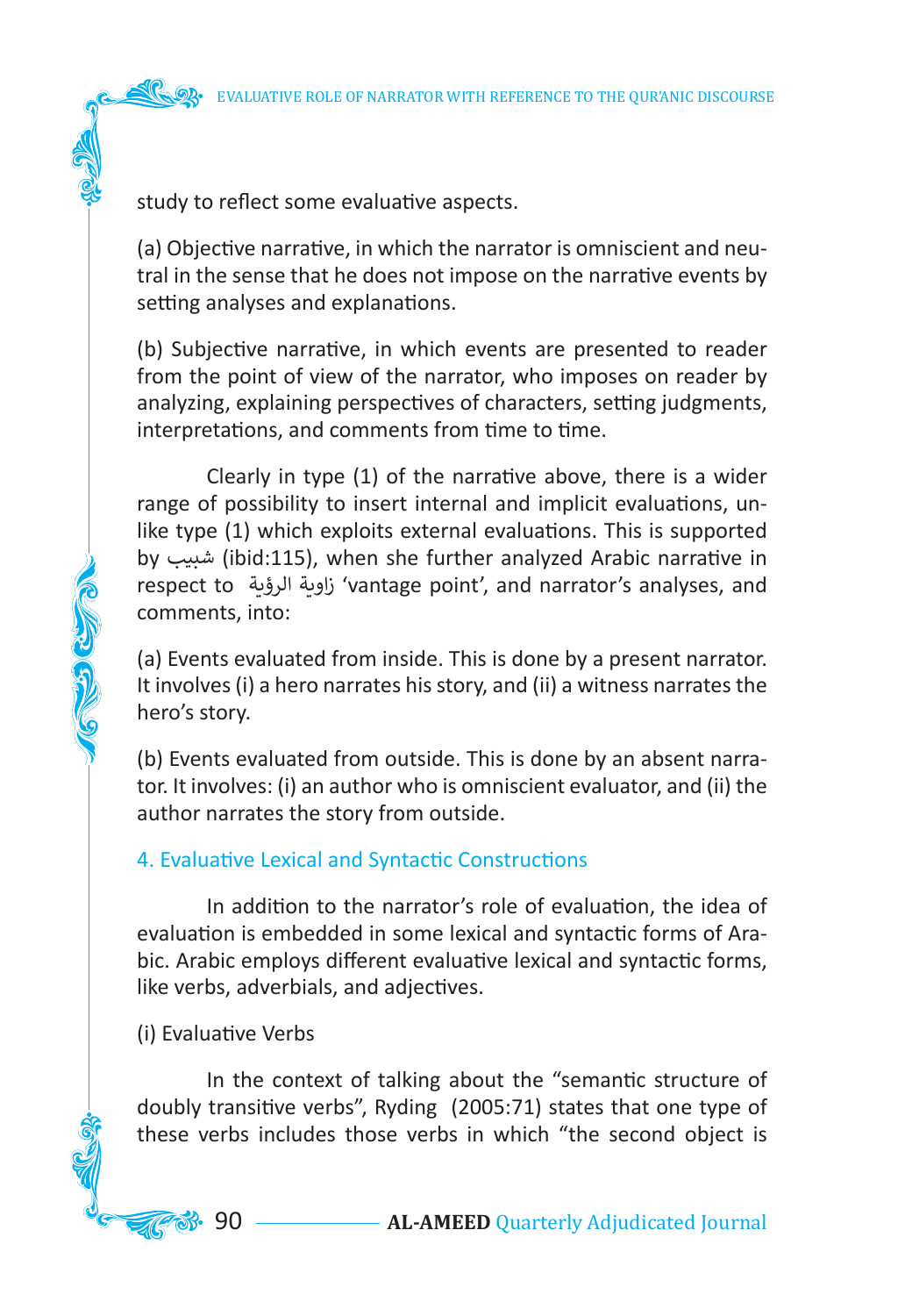equivalent to the first [...] This includes evaluative verbs of deem-<br>ing, judging, and considering", such as أعتبر ونهم 'considered': 'معتبرونهم ing, judging, and considering", such as أعتبر ونهم 'considered': 'يعتبرونهم<br>نجومهم المفضلين , 'They consider them their favourite stars.' He (ibid) adds that "this group has a special designation in Arabic called أفعال القلوب' verbs of the heart' because they denote intellectual or emotional evaluations."

Some Arabic verbs express modality, which can be viewed as an evaluative aspect, particularly when it is involved in communicating modes of speech and thought presentation. Although Arabic does not employ explicit syntactic indicators of modality; yet modality uses are not uncommon. Arabic exploits its own linguistic tools of modality, like the particles قد qad, ربما rubama; and phrasal constructions, like الواجب من min alwajib, and some lexical verbs of modality meanings, like يستطيع yastatee', and ي ينبغ yanbaghi (for more details see Khalil (1999:115-29)).

The following use of the verb نراود' coax' in a reported speech is considered also by the present study to be evaluative:

(5)

َ«قَالُواْ <u>سَنُرَاوِد</u>ُ عَنْهُ أَبَاهُ وَإِنَّا لَفَاعِلُونَ» [يوسف : ٦١] َ ً<br>أ ِ إ َ َ ֧֘<u>֓</u> َ ؚ<br>ا ُ ֧֦֧֦֧֦ َ

**COCOOL** 

"They said: 'We'll try to coax his father to let him go, We [promise] to do so.'" (Irving, 2011:242).

According to 2000( حسان:Vol.1:214), the verb نراود involves دعوة» »وتصميم بإغراء ,' a request with insistence on something'. Jacob's (PBUH) sons knew that their father was angry at them, hence instead of asking him, they insisted on him with the aim of persuading him to agree on their request.

(ii) Adverbials

An adverbial is a noun in the accusative case used to de scribe the state of the subject or the object the moment when the The' , (بقاعي , 2003 (a):92, 94), as in (2003) verb was used ً

**32<sup>nd</sup> Edition** Rabi Al-Thani 1441 . December 2019 **91**  $\frac{6}{10}$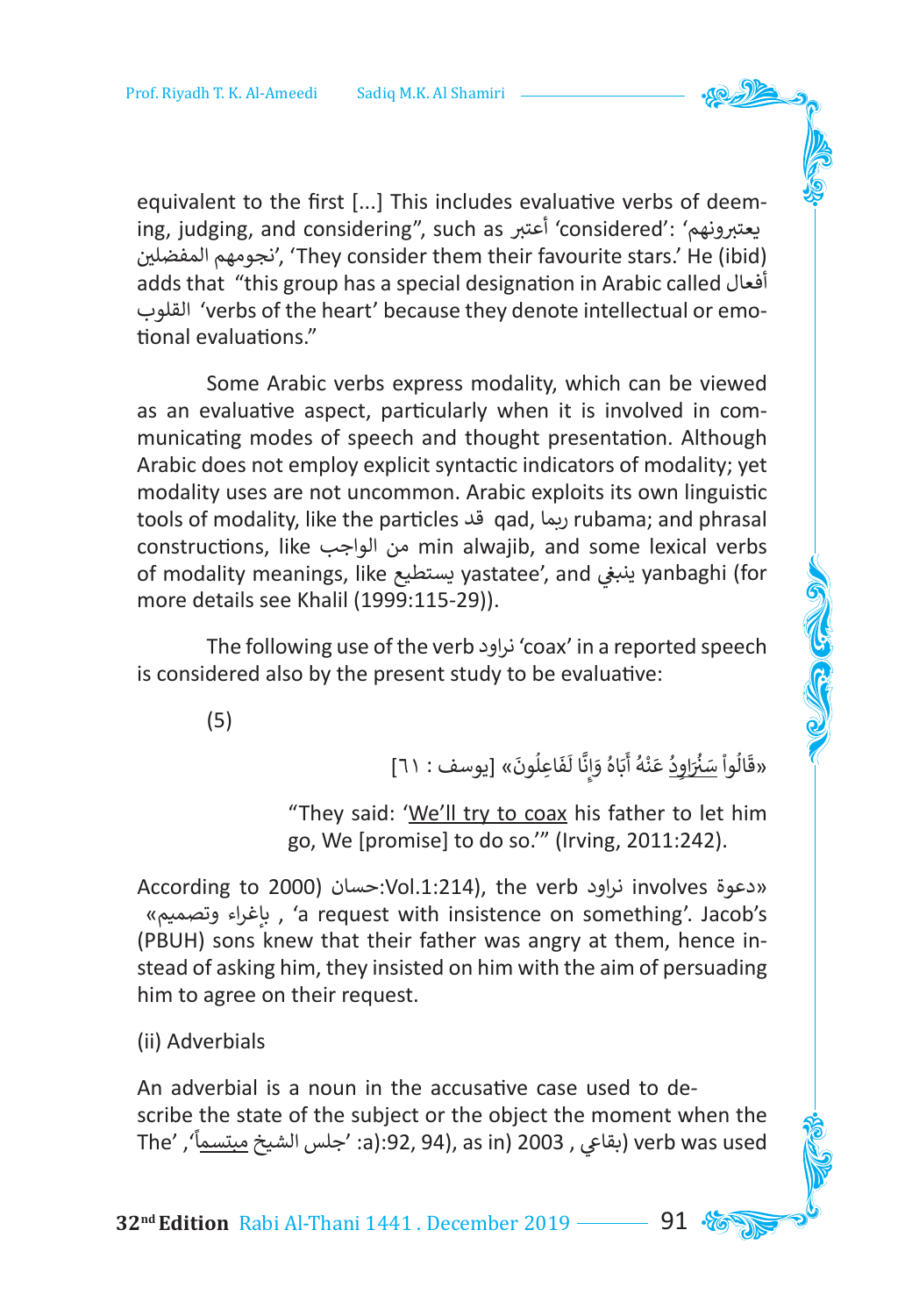old man sat smiling.' The adverb in this sentence shows the subject's 1986,المخزوم ي ) stance when doing the action denoted by the verb  $(b): 84$ 

2003) بقاعي (a):92, 94) mentions that the adverbial can be a sentence, and when it is so, it should be linked to the modified (evaluated) sentence by the particle و' and'. Otherwise, it can be linked by a pronoun, as in the following two Qur'anic texts, respectively:

(7) a.

**COLLEGED** 

َ«قَالُواْ لَئِنْ أَكَلَهُ الذِّنْب<u>ُ وَنَحْنُ عُصْبَةٌ</u> إِنَّا إِذاً لَّخَاسِرُونَ» [يوسف : ١٤] َُ ֘<sub>֓</sub> ٍّ ُ֧֧֘֟֓<u>֓</u>֖֚֓ َ **∶** ً<br>آ َ َ َ

"They said: 'How could a wolf eat him when we are a closed group? Then we would be losers!'" (Irving, 2011:236).

b.

ٌّ ُ«فَأَزَلَّهُمَا الشَّيْطَانُ عَنْهَا فَأَخْرَجَهُمَا مِمَّا كَانَا فِيهِ وَقُلْنَا اهْبِطُواْ يَعْضُكُمْ <u>لبَعْضٍ عَدُوٌّ</u> **ّ** ֧֧֟֓<u>֓</u> ֦֧֦֧֦֧<u>֓</u> ُ ُ֦֧֦֧֦֧֦֧֦֧֦֧֦֧֦֧ׅ֧֜֓֓<u>֚</u> ֦֧֦֧֦ ُ֦֧<u>֓</u> ֦֧֦֧֦ ُ ََ ٌَََّ<br>ا َ֦֧֦֧֦֧֦֧֦֧֦֧֦֧֦֧ َ َ َ֦֧֦֧֦֧<u>֓</u> **ّ** ٍَََّ<br>ا ۔<br>ا َ َ َ ً<br>أ ََ ֚֬ ُ َ

وَلَكُمْ فِي الأَرْضِ مُسْتَقَرٌّ وَمَتَاعٌ إِلَى حِينٍ» [البقرة : ٣٦] ن َ֦֧<u>֓</u> ُ់<br>( َ

"Satan made them stumble over it and had them both expelled from where they had been [living]. We said: 'Clear out! Some of you will [become] enemies of others. You will have a resting place on earth and enjoyment for a while" (Irving, 2011:6).

(iii) Adjectival Forms

According to 2003) بقاعي (b):100-101), adjectives modify nouns. Adjectival forms may be a single word, as in َسَامِیْت nouns. Adjectival forms may be a single word, as<br>قابلتُ التلميذُ i mot the studious nupil': it may also be a septence, either المجتهد' I met the studious pupil'; it may also be a sentence, either verbal, as in ُ يعت� ي بحديقته ُ رجال قابلت' I met a man taking care of his ً نe i met a man <u>taking care of ms</u><br>g<u>arden',</u> or nominal like أشاهدتُ طفلاً ثيابهُ نظيفةٌ garden', or nominal like .<br>و ًclothes were clean'. The latter instance is analyzed as a sentence

**3** 92 — **AL-AMEED** Quarterly Adjudicated Journal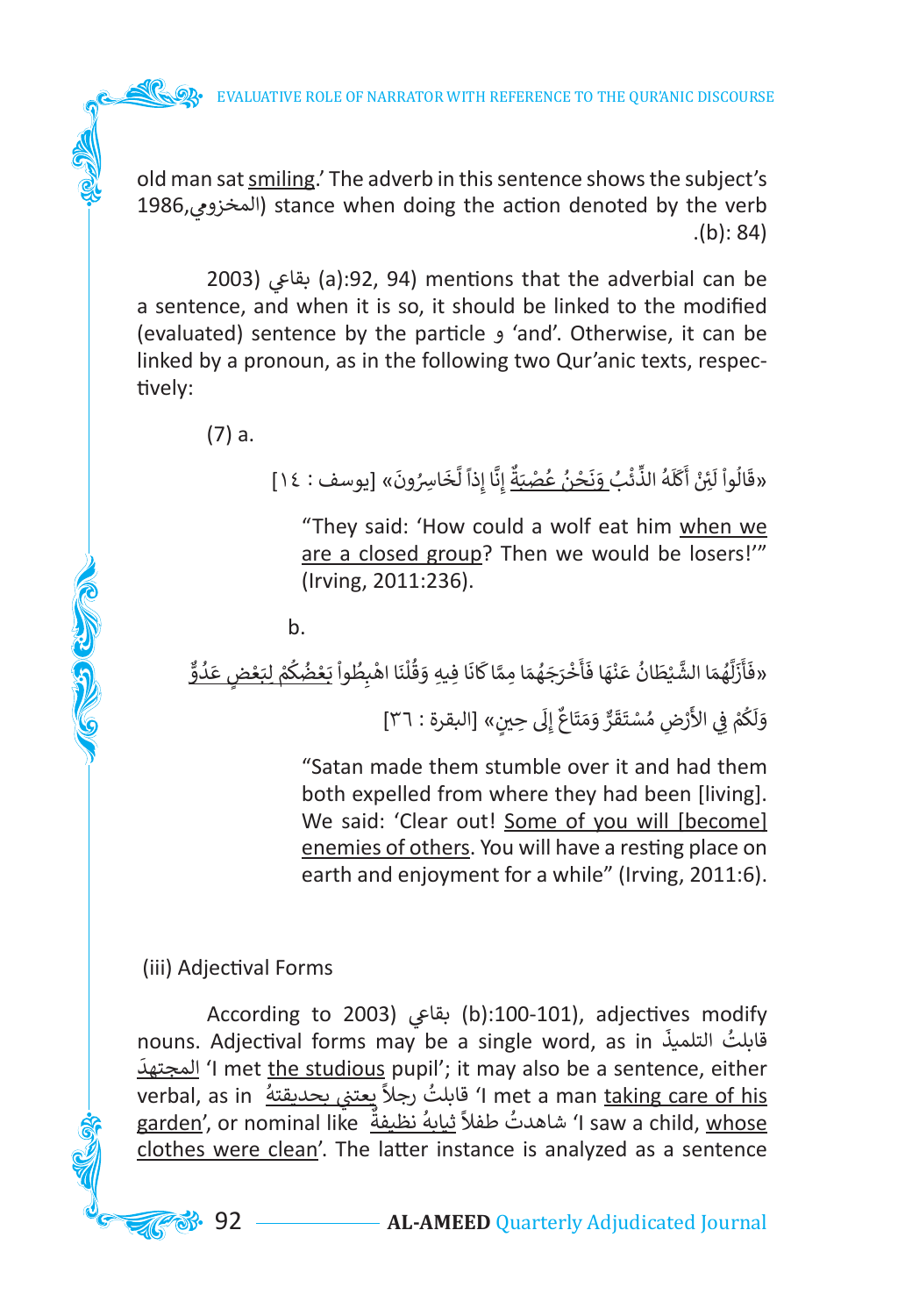in the position of adjective in the accusative case. Similarly, Khalil (1999:163, 165) states that adjectives in Arabic modify nouns and often agree with them in gender, number, case, and definiteness. They always follow the nouns they modify.

An explicit evaluative use of adjectival within direct reported speech is in the following text:

(8)

ٌ «يُوسُفُ أَيُّهَا <u>الصِّدِّينُ</u> أَفْتِنَا فِي سَبْعِ بَقَرَاتٍ سِمَانٍ يَأْكُلُهُنَّ سَبْعٌ<br>مَانَ<sup>هٌ</sup> مَكَشَفُ الْمُجَانِّينَ فَيْ أَوْجَبَ مَا مَنْ تَجَدَّ أَوْ أَوْ الْمَالَى الْأَلْفُلُ َا<br>ا ا<br>ا ُ ֧֧֦֧֟֟֓֝<u>֚</u> َ ֺََََ<u>֓</u> ֦֧֦֧֦֧֦֧֦֧֦֧֦֧֦֧֦֧֦֧֦֧֦֧֦֧֜**֟** َ **ื้** ٍِّ<br>ا َُّ ِسِّ وَسَيْتِ الْ<u>سَيْتِينَ</u> الَّيْنَ فِي سَبْعِ بَعْرَاتٍ سَمْنَاتٍ يَا بَنْهَنَّ سَبْعِ<br>عِجَافٌ وَسَبْعِ سُنْبُلاتٍ خُضْرٍ وَأَخَرَ يَابِسَاتٍ لَّعَلِّي أَرْجِعُ إِلَى النَّاسِ<br>يَحَذَّكُ وَحَافُ وَسَبْعِ ֦֧֦֧֖֖֖֖֧֧֧֧֧֧֪֧֧֪֧֧֪֧֚֚֚֚֚֚֚֚֚֚֚֚֚֚֚֚֚֚֚֚֚֚֚֝֩֟֓֟֓֟֓֟֓֟֓֝֓֟֓֓֝֓֝֓֓֟֓֟֓֝֬֝֓֝֬֝֓֝֬֝֬֝ ا<br>أ ِّ َ֖֖֖֧֪֖֧֖֧֚֚֚֚֚֚֚֚֚֚֚֚֚֚֚֚֚֚֚֚֚֚֚֚֚֝֝֝֝֝֝֝֓֟֓֟֓֞֓֓֝֓֟֓֝֓֓֝֓֝ ََام<br>آ أ َ ۔<br>وفات َ ا<br>و ֺ<u>֓</u> ََا<br>; ر .<br>لَعَلَّهُمْ يَعْلَمُونَ» [يوسَف : ٦ ٤] َُ ֖֖֧֚֝֟֟֓֟֓֝֟֘֝֬֝֬֝֬֝֬<u>֟</u> ٍ<br>ا َّ َ֖֖֖֖֧֖֚֚֚֚֚֚֚֚֚֚֚֚֚֚֚֚֚֚֚֚֚֚֚֚֚֚֚֚֝֝֝֝֟֓֟֓֡֟֓֞֝֟֓֞֟֓֞֟֓֞֟֓

"Joseph, you truthful man, explain to us about seven fat cows which seven lean ones were eating, and seven green ears and others all dried up, so that I may return to the people so they may know." (Irving, 2011:241).

According to 2000( حسان:Vol.1:214), the particle ا ه ي أ is postponed ٍ<br>أ َُّ after the vocative in order to express that speaker's opinion towards Josef as it was proved to him that Josef was honest. This reflects the use of الصديق as an attribute of Joseph not as a title.

(iv) Other Evaluative Arabic Forms

Some phrasal evaluative forms of Arabic are also identified. Ryding (2005:379) states that one use of the preposition من in Arabic is called "PLEONASTIC OR "DUMMY" min: As a way of introducing a sentence, 'من 'may be used with a descriptive term such as a participle or adjective expressing an introductory observation, just as in English some sentences start with 'It  $+$  be'. This use is "a way to avoid mentioning the source of a judgment or evaluation and is especially a common usage in media Arabic, where observations may need to be general or unattributed.", like '... أن المتوقع من',' It is expected that . . .', and 'بن الطبيعي أن نقوم بزيارة , 'It is natural that we undertake a visit'.

**32<sup>nd</sup> Edition** Rabi Al-Thani 1441. December 2019 ––––– 93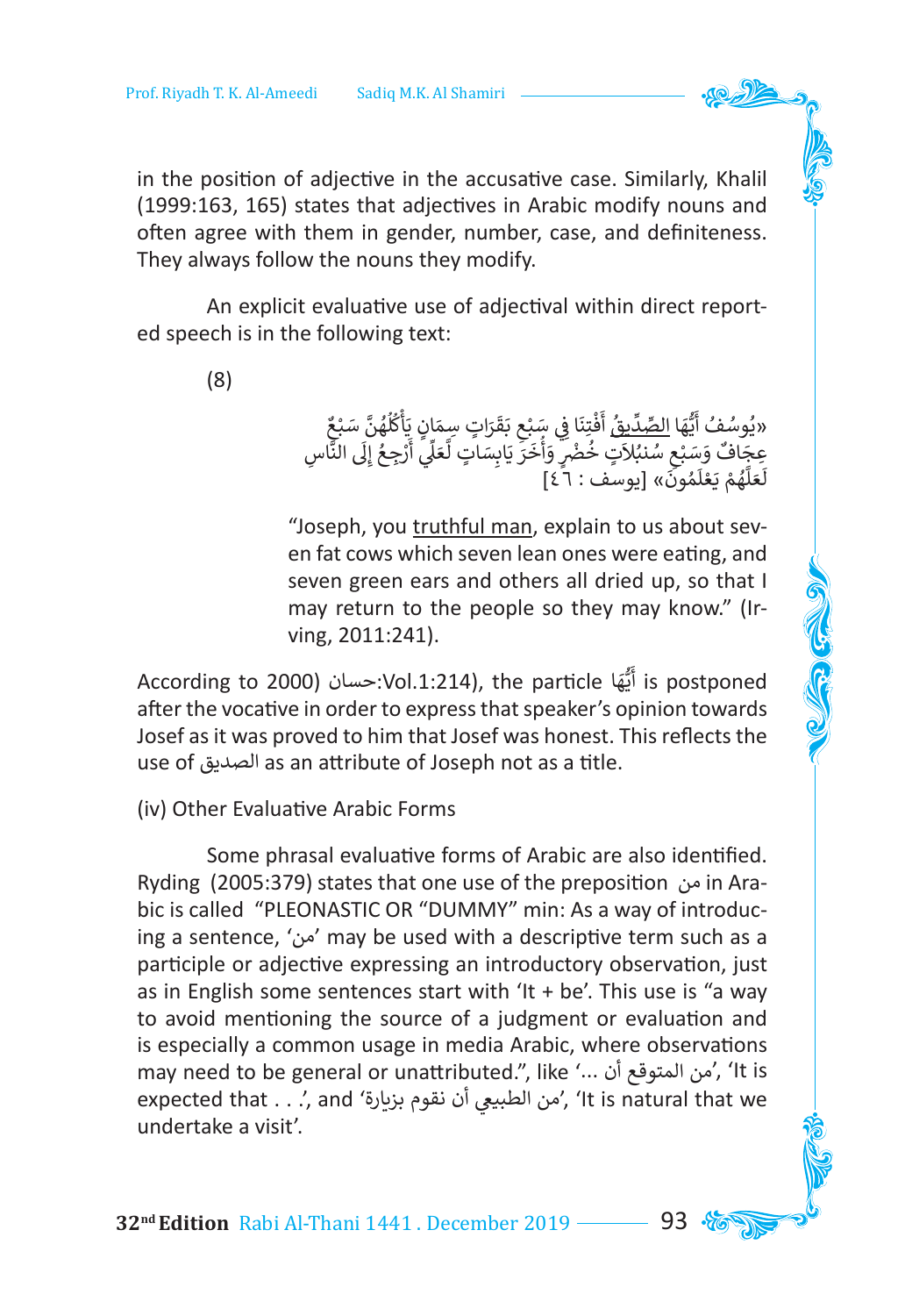# 5. Evaluation according to Arabic Rhetoric

This section relies on 2000( حسان (who appeals to the findings of Arabic Rhetoric, particularly البديع علم' The Science of Beautiful Speech' in his attempt of discussing some aspects of the Glorious Qur'an, like argumentation with disbelievers and non-Muslims as a means of inviting them to Islam. Although حسان) ibid) does not call his perspectives 'evaluative'; they are believed by the present study to be so. His discussions are characterized by the present study as internal and external evaluations of modes of speech and thought presentation.

# 5.1. Internal Evaluation

These are some rhetorical devices used to generate additional intended meanings to the reporting and /or reported clauses of modes of speech and thought presentation.

5.1.1. Evaluating the Reporting Clause

Two main evaluative aspects have been identified in Arabic, which can be considered as 'intensification', and 'labelling'.

(i) Intensification

あも じょう

This aspect is called in Arabic rhetoric التشديد' intensification':

(9)

ُ«وَهُمْ يَ<u>صْطَرِخُونَ</u> فِيهَا رَبَّنَا أَخْرِجْنَا نَعْمَلْ صَالِحاً غَيْرَ الَّذِي كُنَّا نَعْمَلُ» [فاطر : ٣٧] َ֧֧֟֓<u>֓</u>֖֚֓ َ ُ َّ َ ؚ<br>ّ َ֧֘<u>֓</u>֖֚֓ َ ֦֧֦֧֦֧֦֧֦֧֦֧֦֧֦֧ ֦֧<u>֝</u> َ ֧֖֧ׅ֧֚֚֚֚֚֚֚֚֚֚֚֚֚֝֝֓֜֓֓<u>֓</u> ِ<br>ا ؚ<br>ا َ َُ֦֧<u>֓</u> ֦֧֦֧<u>֓</u> َُ

> "They will scream away in it: "Our Lord, take us out! We'll act honorably, so differently from the way we have been acting" (Irving, 2011:438).

The verb اصطرخ means استغاث'called for help' (منظور ابن d. 711 A.H., 2009:Vol. 3:39). According to 2000( حسان:Vol.1:204), the form َ ُ ون ِخ ر ط َص ي in the above text is an emphatic form of 'يرصخون 'which is َ.<br>د

**33.** 94 **AL-AMEED** Quarterly Adjudicated Journal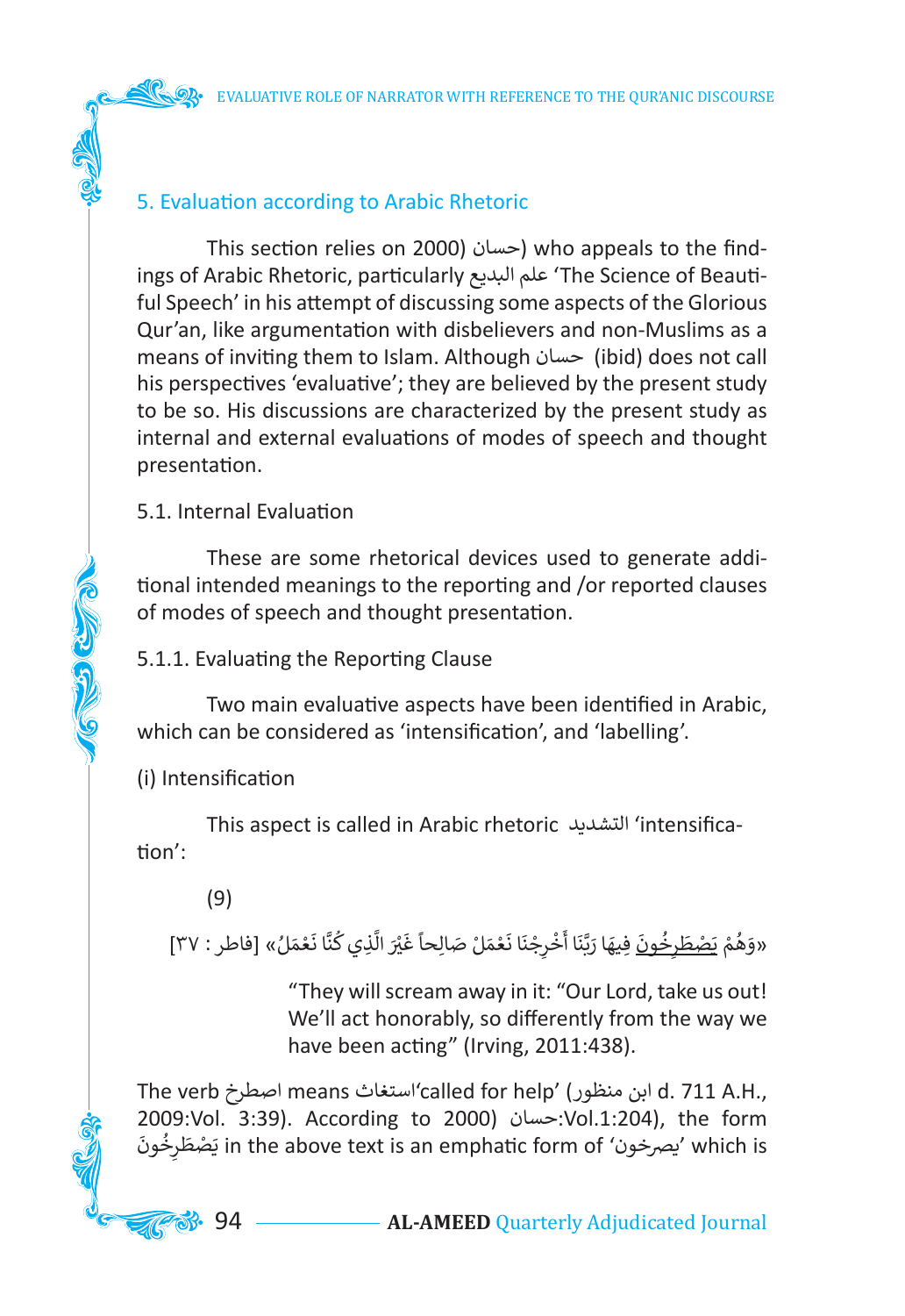stressed by means of االفتعال تاء ta' alifti'aal which exaggerates the states of event; the 'ت' 't' sound is changed into 'ط' 'ṭ' for further emphasis and stress to describe the loudness of those people's ever and simultaneous cry and its recurrences.

The Narrator evaluates the indirect reported speech within the above text by means of the lexical choice of the repotive verb, which is further evaluated by that intensification.

(ii) Labelling

in أَوْسَطُهُمْ According to حسان), the use of the form حسان) in ٍ<br>ا َُ֦֧<u>֓</u> َ the following text is significant:

(10)

َ«قَالَ <u>أَوْسَطُهُمْ</u> أَلَمْ أَقُل لَّكُمْ لَوْلَا تُسَبِّحُونَ» [القلم : ٢٨] َُ֦֧<u>֝</u> َ ُ ۔<br>أ َ ً<br>أ َ ٍ<br>ا َُ֦֧<u>֓</u> َ **َ**  أ َ

CHICAGO CENTRAL

"Someone more considerable among them said: 'Did I not tell you: Why do you not glorify [God]?'" (Irving, 2011:565).

-Instead of the use of other forms, like أحسنهم Instead of the use of other forms, like ٌ<br>ا َُ֦֧֦֧֦֧֝<u>֚</u> َ cludes a stressed sound ط at the middle (ibid). Such use is considered by the present study to evaluate the reporting clause by labelling the original speaker.

5.1.2. Evaluating the Reported Clause

The reported clause of a speech or thought presentation may undertake the use of some rhetorical processes, and as a result additional intended reporter's meanings are produced. Two evaluative rhetorical processes are identified in this concern: المحسنات اللفظية' embellishments', and 'alternative evaluative forms'.

(i) The Evaluative Use of اللفظية المحسنات Embellishments

2000( حسان:Vol.1:206) discusses the effect of using some embellishments in some Qur'anic texts, among which are those

**32<sup>nd</sup> Edition** Rabi Al-Thani 1441. December 2019 ––––– 95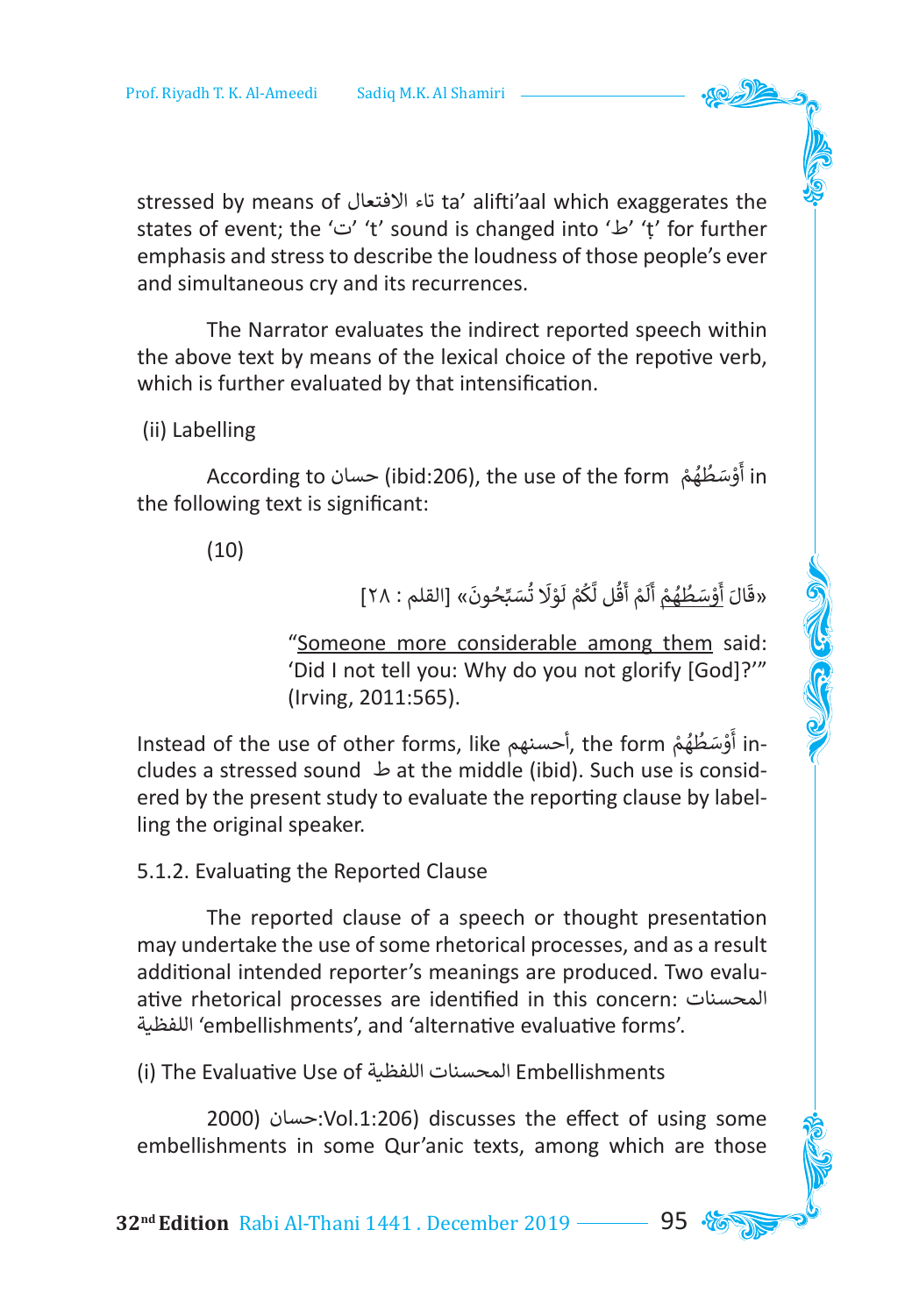which happen to include the structure of "المحكية الجملة' "reported sentence'. Uses of such embellishments in modes of speech and thought presentation is considered by the present study to achieve evaluation since they affect manners of speaking that ultimately add additional intended meanings (implicatures) to the represented speeches and/or thoughts. Generally, the use of such modifiers is of interest to the Science of Beautiful Speech. The targeted use is viewed as an intended exploitation of some phonological aspect in a mode of speech or thought presentation which has an effect on the hearer's/reader's feelings and emotions. Embellishments take the form of الجناس' homonymy', whether total or partial.

Homonymy جناس كامل (a(

The Qur'anic discourse involves uses of total homonyms:

(11)

**COLLEGED** 

َ «وَقَالَ الْمَلأُ مِن قَوْمِ فِرْعَونَ <u>أَتَذَرُ</u> مُوسَى وَقَوْمَهُ لِيُفْسِدُواْ فِي الأَرْضِ <u>وَيَذَرَكَ</u> وَآلِهَتَكَ<br>-ََ َ **ٔ** ֺׅ֝֬֝֟ و<br>ا ֦֧֦֧֦֧֦֧֦֧֦֧֦֧֦֧֦֧֦֧֦֧֦֧֦֧֦֧<u>֚֓</u> ׇَُ֦֚֝ ֺ֧֦֧֦֧֚<u>֓</u> ֺُ֘ َ َ َ أ <u>ّ</u> ֦֧֧֟֓֟֓֓<u>֓</u> ֦֧֦֧֦֧֦֧֦֧֦֧֦֧֦֧ׅ֧֜֓֓<u>֚</u> ׇ֦֚֝ ُ َ់<br>ព្រៃ ֺׅ֝ ֺׅ  $\kappa$ [..]

]األعراف : 127[

"The notables among Pharaoh's people said: 'Are you letting Moses and his people ruin the earth, and forsake you and your Gods?' [..]" (Irving, 2011:165).

Although the verbs 'يَذَرْ and 'يَذَرْ), and 'يَذَرْ are similar in form; yet they differ َ َ ֦֧֦֧֦֧֦֧֦֧֦֧֦֧֦֧֧֦֧֦֧֦֧֧֜֓֜֓<u>֓</u> َ in their (contextual) meanings. The former, which is used by Pharaoh's Councilmen, means العقاب عن <sup>ن</sup> �يتوا' to forgive', while the latter is meant as يتخىل' to abandon'2000 ,حسان ):Vol.1:206). The above text is a form of indirect speech since it reports a speech of plural speakers. Two totally different meanings of speeches are reported faithfully by means of these homonymous forms. Occasionally, the evaluative homonymous use is used in both of the reporting and the reported clauses, as in the following text which includes two uses of the form ساعة in a construction of indirect reported speech: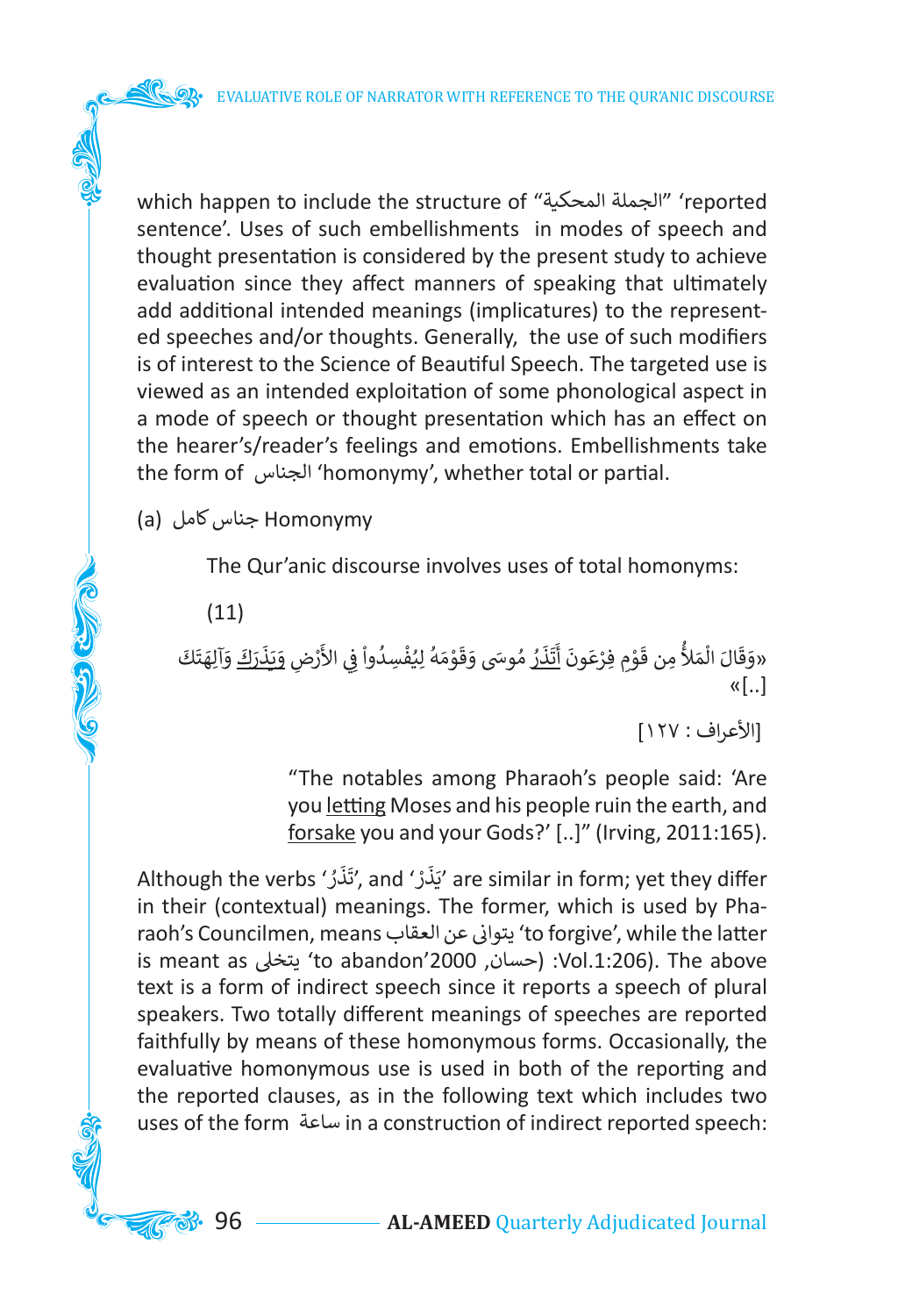

َ«وَيَوْمَ تَقُومُ <u>السَّاعَةُ</u> يُقْسِمُ الْمُجْرِمُونَ مَا لَبِثُوا غَيْر<u>َ سَاعَةٍ</u> كَذَلِكَ كَانُوا يُؤْفَكُونَ» [الروم : َُ ֧֦֖֧֝֟֟֓֝<u>֖֚֓</u> ََ **ृ ृ** ֺ<u>֓</u> َ ً<br>أ َُ֘<u>֝</u> ُ֦֧֦֧֧֦֧֦֧֦֧֦֧֧֦֧֧֧֦֧֧֦֧֝֜֓֜֜֜֓<br>֧֜**֓** ֦֧֦֦֖֧֟֟֓֝֝<u>֚</u> ُ<u>ّ</u> ֺَُُّ֧֦֧֦֧֦֧֝<u>֓</u> ֦֧֦֧֦֧<u>֚֓</u> ֺ<u>֓</u>  $\overline{5}$ 

> "Someday the Hour will be established when criminals will swear they have been hanging around for only an hour. Thus they have (always) shrugged things off!" (Irving, 2011:410).

The first ساعة means The Day of Judgment, while the second means البرهة' (a moment' (القزويني ) d. 739 A.H., 2009: 375).

(b) الناقص الجناس Partial Homonymy

This type of جناس is discussed by ي� القزوي ن d. 739 A.H. (ibid:380) who calls it القلب جناس. It requires reordering the sounds of a word to produce a new form of partially similar pronunciation. The two forms do not have any relation in terms of meaning:

(13) a.

«فَمَكَثَ غَيْرَ بَعِيدٍ فَقَالَ أَحَطتُ بِمَا لَمْ تُحِطْ بِهِ وَجِئْتُكَ مِن <u>سَبَإٍ بِنَبَ</u>إٍ يَقِينٍ» [النمل : ٢٢] ن ֧֝<u>֡</u> َ َ َ ََ֦֧<u>֓</u> ֺ<u>֚֓</u> ُ ً<br>أ َََ ََ َ َ َََ

> "It was not long in coming, and said: 'I have just acquired some information you have not picked up, for I bring you reliable news from Sheba" (Irving, 2011:378).

b.

َ«وَهُمْ يَنْ<u>هَوْنَ</u> عَنْهُ وَيَ<u>نْأَوْنَ</u> عَنْهُ وَإِن يُهْلِكُونَ إِلاَّ أَنفُسَهُمْ وَمَا يَشْعُرُونَ» [الأنعام : ٢٦] ٌءِ ُ֦֧֦֧֦֧֦֧֦֧֦֧֦֧֦֧ׅ֧֜֓֓<u>֚</u> ֺَُ<u>֓</u> َُ ُ֦֧֦֧֦֧֦֧֦֧֦֧֦֧֦֧֧֜֓<u>֓</u> ُإ َ ֦֧<u>֓</u> َ ֦֧<u>֓</u> َ ֦֧<u>֓</u> ֧֝<u>֡</u> َ ֦֧<u>֝</u> **ّ** ֦֧<u>֝</u> َ֦֧<u>֝</u> َ ֦֧֦֧֦֧֦֧֦֧֦֧֦֧֦֧ׅ֧֜֓֓<u>֚</u> َُ

> "They try to refute it and remain aloof from it; yet they only destroy their own souls while they do not even notice it!" (Irving, 2011:130).

The above texts include modes of speech presentation. The former is a direct speech, while the latter is a narrative report of the speech

**32<sup>nd</sup> Edition** Rabi Al-Thani 1441. December 2019 ––––– 97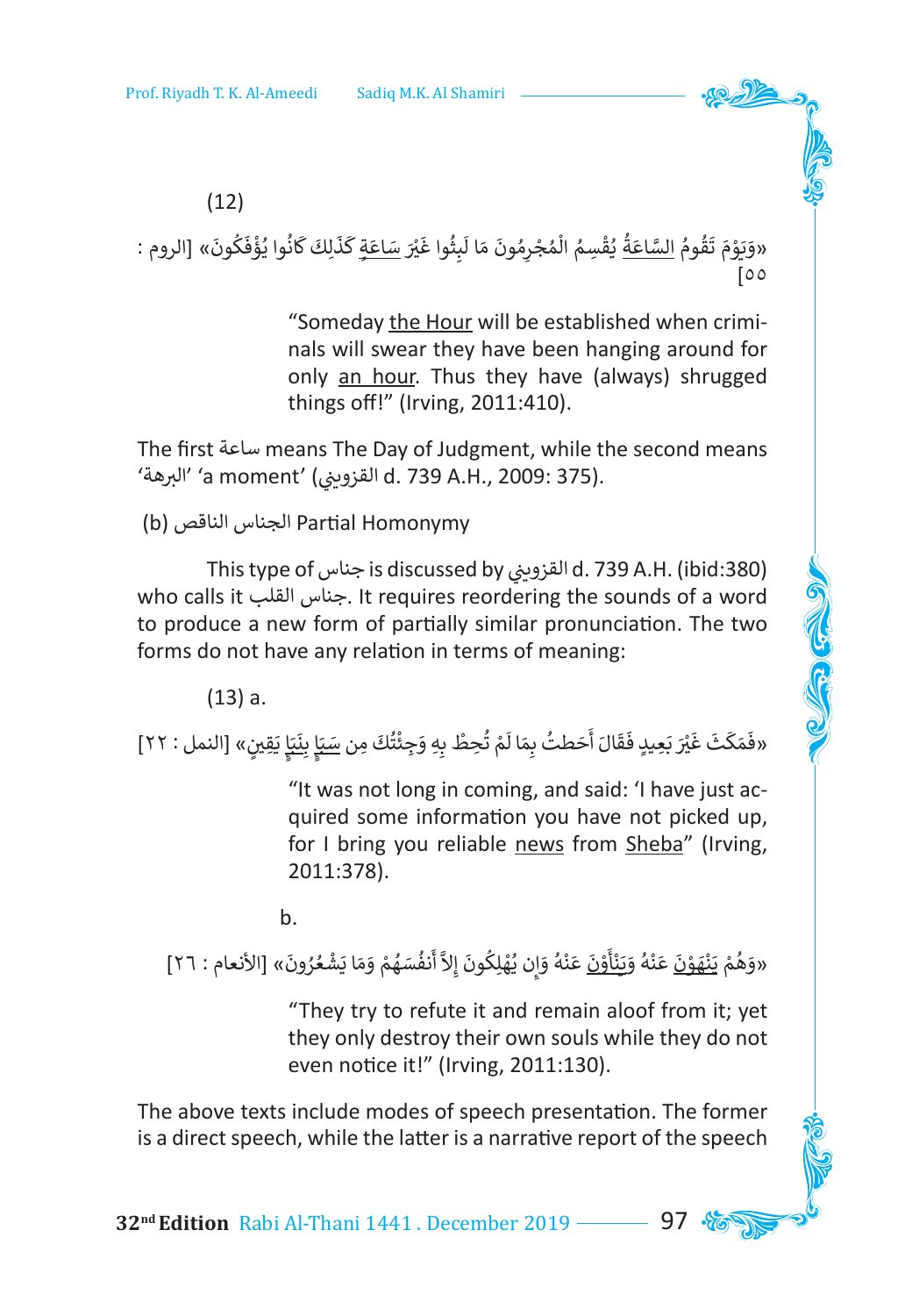act of negative order.

(ii) The Use of Alternative Evaluative Forms

 حسان) 2000: Vol.1:209) argues that there are some semantic uses, which are not related to manipulating sounds, employed to add meanings to the reported speeches (and events), when possible choices are also available:

(14)

**COLLEGE** 

َ«[..] وَلَتَجِدَنَّ أَقْرَبَـهُمْ مَّوَدَّةً لِّلَّذِينَ آمَنُواْ <u>الَّذِينَ قَالُوَاْ إِنَّا نَصَارَى</u> [..]»[المائدة : ٨٢] ؚ<br>ّ َّ إ ֧֦֧֦ ا َ الماضية<br>الماضية ًََ<br>أ ֧֦֧֦ ََّ **ृ** َّ ़<br>; ٍَّ<br>ا َؚ<br>ا ֦֧֦֖֧֟֟֓֟֓֝<u>֓</u> َ ََ ً<br>أ َ

> "[..]; while you will find the most affectionate of them towards those who believe, are those who say: 'We are Christians.'[..]" (Irving, 2011:121).

Instead of using the noun 'النصارى 'the use of the equivalent sentence me use or the equivalent sentence النصارى, ine use or the equivalent sentence<br>النصارى, is on a purpose. If it were used in the form, النصارى, َا َ ٍ<br>أ ֦֧֦֦֖֪֛֪֖֪֖֪֦֪֛֪ׅ֛֛֚֚֚֚֚֝֝֝֝֝֓֝֓֝֓֟֓֟֓֝֬֝֓֟֓֝֬֝֓֟֓֟֓֟֓֟֓֬֝֓֟֓֟֓֬֝֓֞֟֓֝֓֝֓֝֓֞֟֓֝֓֝֟֓֝֓֝֓֞֝֓֝֓ ٍ<br>أ استوين حالوا إلى تصدر الله العام الله العام الله الله الله عليه الله عليه الله الله عليه الله عليه الله الله ا<br>It could be misunderstood to be an appositive to أَللَّذِينَ آمَنُواْ The ََّ **'** same use is also intended to implicate that those people's speeches to be supporters of Jesus was merely a claim, hence the use of the verb 'said' in the sense of 'claim'. This is because 'those people have changed the Bible of Jesus, and they only say by their tongues that they are the followers of Jesus' (2000 , حسان:Vol.1:213).

The above text is viewed as an instance of intertextuality in Arabic; the form <sup>ى</sup> َ ار َص َّا ن ِ ن ْ إ و ال ق is an indirect reported speech which is ؚ<br>ۣ ا َ ا<br>افغانستان َdecontextualised from its original context(s) and then recontextualised in the context of the text above.

5.2. External Evaluations

حسان discusses some explicit comments within the Qur'anic discourse. He (2000:Vol.2:277) considers these comments as one of the argumentative strategies of presenting the Islamic teachings and instructions. These comments are considered by the present study, wherever speech and thought presentation modes of discourse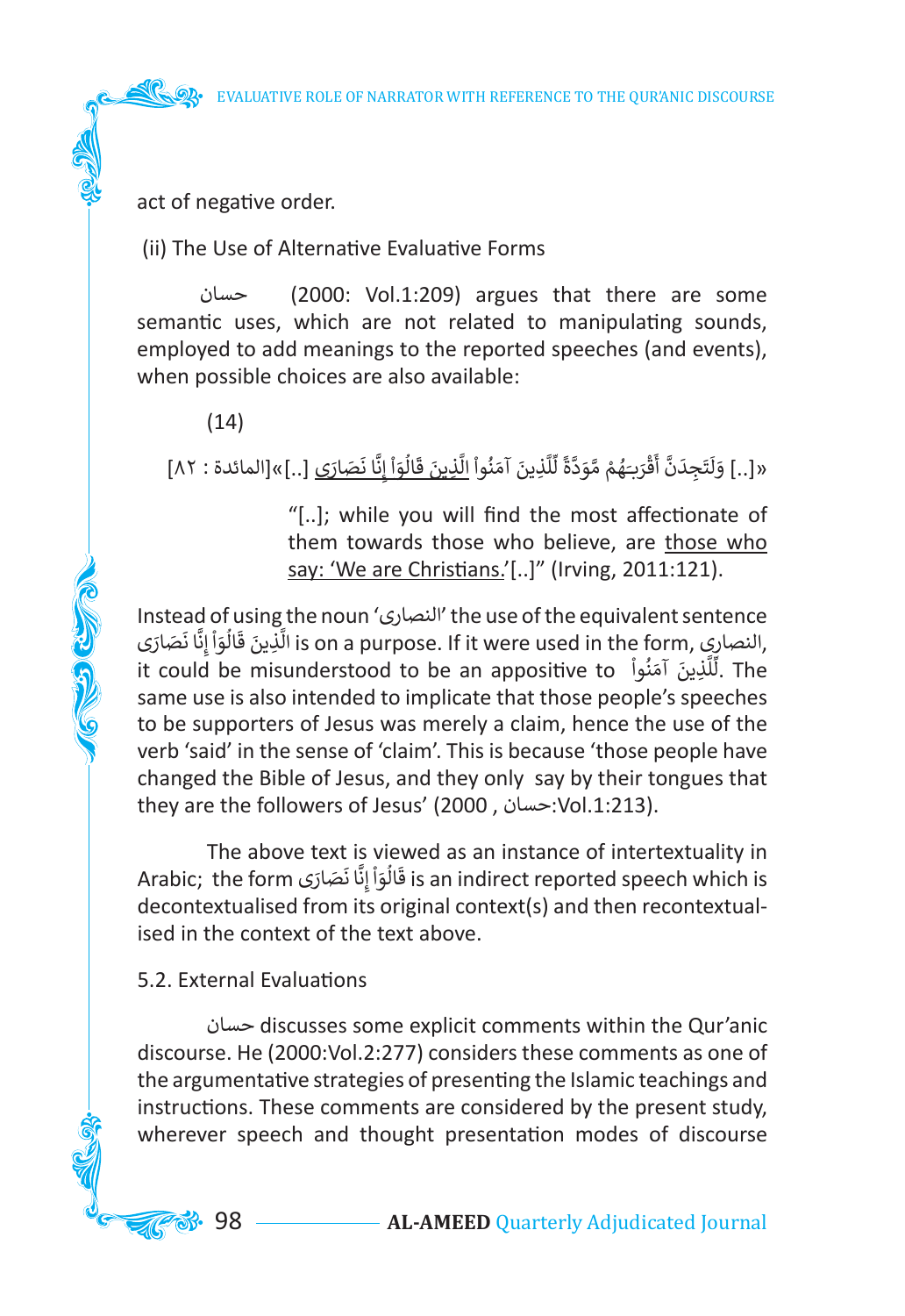are concerned, to be some kinds of external evaluative strategies of these modes. These 'evaluations', which are comments set by Almighty Allah, The Omniscient Narrator of the Qur'anic discourse, take different forms.

(i) Intertextuality

Occasionally, a reported speech is explicitly evaluated by another reported speech, which is a kind of intertextuality:

(15)

֧֦֧֦ ُوا ل أ س د ق ِاء ف م َ الس ن ً م َابا ِ كت ِ م ه ي ل َ ع ل ز ُ� ن َن ت ِ اب أ ِكت ُ ال ل ه َ أ ُك ل أ َس »ي َ ֺ<u>֓</u> <u>ّ</u> ֺَׅ֦ׅ֦ׅ֝֬֘֝֬֝֓֡֡ ََِّّ֦֧֦֧֦֧֦֧֦֧֦֧֦֧֦֧ׅ֧֜֓֓<u>֚</u> ֧֘֝֟֓<u>֓</u>֖֚֓ َ <u>ّ</u> َِّ َ ْ َْ َ ֘<u>֝</u> ً«بستت اس النساء : ٥ مرن عليهم نباب س السماء : ١٥٣.<br>مُوسَى أَكْبَرَ مِن ذَلِكَ فَقَالُواْ أَرِنَا اللّهِ جَهْزَةً ..» [النساء : ١٥٣] َْ֖֖֖֖֖֖֧֖֖֧֪֪ׅ֧֧֧֧֚֚֚֚֚֚֚֚֚֚֚֚֚֚֚֚֡֝֓֝֟֓֟֓֟֓֡֟֓֡֟֓֡֟֓֡֟֓֡֬֓֝֬֝֬֞֬֞֝֬ َ ֧֖֧֧֧֚֚֚֚֚֚֚֚֝֟֬֝֓֕֓֕֓֝֓֕֓֝֬֝֓֬֝֬֝֓֕֓֕֓֝֬ أ ْ ََ ََ ֦֧֦֧֦֧֦֧֦֧֦֧֚֝֝֟ ֺ֖֧֪֪֦֧֪ׅ֧֧֧ׅ֖֧֧ׅ֧֚֚֚֚֝֝֟֟֓֕֬֝֟֓֝֬֝֬֝֬֝֬֝֬֝֬֝֬֝֬֝֟֟֓֝֬֓֟֓֝֬֜֝֬֜֓֝֬ ُ

"The People of the Book ask you to have a book sent down from Heaven for them. They asked Moses for something even greater than that, and said: 'Show us God directly'[…]" (Irving, 2011:102).

Addressing the Prophet Mohammad (PBUHP), Almighty Allah, in the above text, comments on those atheists' request to the Prophet to ask Almighty Allah to descend a Book from Heaven by a miracle (2000 ,حسان:Vol.2:277). This is considered by the present study to be an explicit comment by The Narrator. It is an external evaluation of an indirect reported speech.

(ii) التكذيب المباشر للدعوى A Direct Denial of a Claim

A type of speech may be characterized as a lie or false claim which is delivered by some people and then reported by a mode of speech presentation. The claim is followed directly by a comment by Almighty Allah, Who is considered as The Narrator. The comment is taken by the present study as external (explicit) evaluation of the represented speech or thought:

(16)

«وَإِذَا قِيلَ لَهُمْ لاَ تُفْسِدُواْ فِي الأَرْضِ قَالُواْ إِنَّمَا نَحْنُ مُصْلِحُونَ [١١] ُ֦֧<u>֓</u> ُ֦֧֦֧֦֧֦֧֦֧֦֧֦֧֦ ََّ َ់<br><sup>្</sup> َ ُ֦֧֦֧֦֧<u>֚</u> ُ ٍ<br>ٌ َ َ إ َ

**32<sup>nd</sup> Edition** Rabi Al-Thani 1441. December 2019 ––––– 99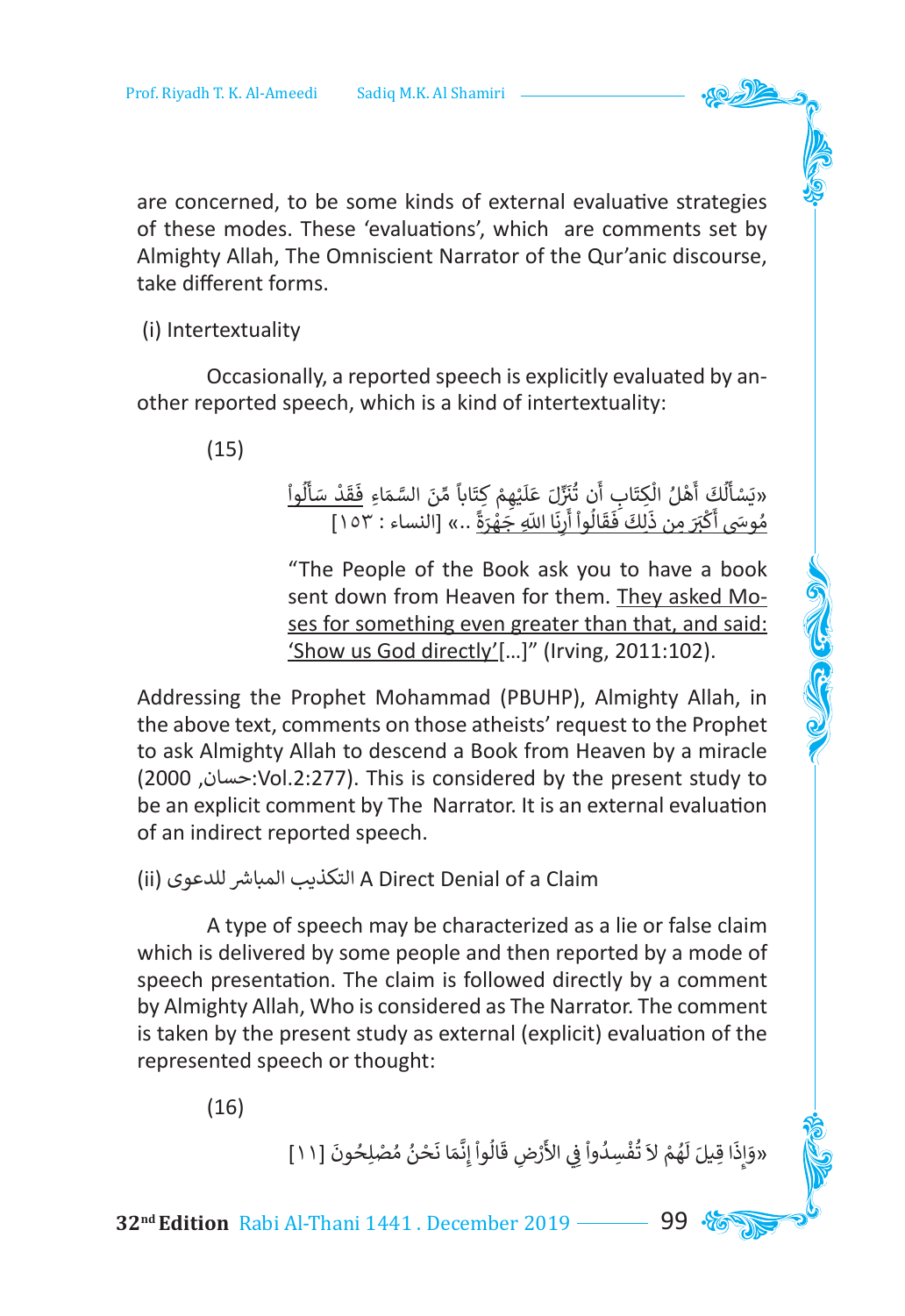

"Whenever someone tells them: 'Don't act so depraved on earth,' they say: 'We are only improving matters!' They are indeed mischief makers, but they are not aware of it" (Irving, 2011:3).

This unbelievers' speech is a lie, which is denied and rejected immediately after reporting it by Almighty Allah's comment (2000 ,حسان: Vol.2:275-6).

(iii) Reversing the Claim

حسان) ibid:275-6) identifies some instances of what he calls :'قلب الدعوى'

(17)

College of

ُّ ُ«يَمُنُّونَ عَلَيْكَ أَنْ أَسْلَمُوا <u>قُل لَّا تَمُنُّوا عَلَيَّ إِسْلَامَكُم بَلِ اللَّهُ يَمُنُّ</u><br>وَيَسْتَحْقَّ مِنْ اللَّهُ الْمَنْ الْمَنْ الْمَنْ الْمَنْ اللَّهُ يَمُنُّ ُ ً<br>آ ֘<u>֓</u> َّ إ ي ً<br>ا ََُ َُّ۬<sub>ّ</sub> ֚֡<u>֓</u> َ َ ً<br>ا َ َُ « ]الحجرات : 17[ ِادِقي� ص ُم نت ِنك ِان إ ِ يم ِل ل م اك د ه ن م ْك ي ل ع ن َ֦֧֖֖֖֧֧֧֧֖֖֟֟֓֟֓֟֓֟֓֕֓֕֓֓֓֓֟֓֓֟֓֬֓֬֓֓֬֓֓֬֓֓֬֓֓֝֓֓֬֓֓֝֓֬֓֓֬֓֓֝֓֓֬֓֬֓֓֬֓֓֝֓֬֝֓֝֬֝֓֬֝֓֬֝֓ ∫<br>∫ َْ ֦֧֦֧֦֧֦֧֦֧֦֧֦֧֦֧֧֜֓<u>֚</u> ا<br>ا ֖֖֪֖֖֖֖֖֧֪֪֪֦֪֪֪֪֪֪֪ׅ֪֪֪֪֪֪֪֪֪֪֪֪֪֪֪֪֪֪֪֪֪֚֚֚֚֚֚֚֚֚֚֚֚֚֚֚֚֚֝֝֝֝֝֝֝֟֓֟֓֟֓֟֓֝֟֓֝֝֓֝֝֝֝֝ َ֦֧<u>֓</u> ֺ<u>֚֓</u> ֦֧֖֧֚֚֟֝֝֝֝*֟*  أ ا<br>ا ֦֧֧֧֧֧֧֧֧ׅ֧֧ׅ֧ׅ֧֛֧֪ׅ֧֛֛֛֪֦֧֚֚֚֚֚֚֚֚֚֚֚֚֚֚֚֚֚֚֚֚֚֚֚֚֚֚֚֚֚֚֚֚֝֓֓֟֓֓֓֓֟֓֡֓֞֡֓֞֓֓֜֓֓֜֓֝֬֓֝֓֓֝֓֝ َ

"They want you to feel flattered because they have entered Islam. SAY: 'You do not flatter me with your commitment to [live in] peace; rather God flatterers you, provided you are loyal, since He has guided you to faith" (Irving, 2011:517).

is considered by the present study يَمُنُّونَ عَلَيْكَ أَنْ أَسْلَمُوا The sentence ً<br>آ ֧֘<u>֓</u> ֺׅ֚֝֬ ֺׅ֚֝֬ ً<br>آ **ّ** ُis considered by the present study, .<br>كَمُنُّونَ عَلَيْكَ as an instance of indirect speech; the reporting clause is, يَمُنُّونَ عَلَيْكَ, ً<br>آ َ ्<br>१ as an instance of indirect speech, the reporting clause is صيفت and the reported one is .<br>This indirect speech if followed by . ا<br>آ ا<br>، ֺ֧֖֖֖֖֖֖֖֖֖ׅ֖ׅ֖ׅ֖ׅ֖ׅ֖ׅ֖ׅ֖֧ׅ֪֪֪ׅ֦֧ׅ֖֧֧֚֚֚֚֚֚֚֚֚֚֚֚֚֚֚֚֚֚֚֚֚֚֝֬֝֬֝֝֓֞֟֓֞֞֟֓֞֟֓֞֞֟֓֞֟֝֬֞֓֞֝֬֝֬֝ ֺ֖֖֦֖֖֖֦֦֦֖֧֦֖֚֚֚֚֚֚֚֚֚֚֚֚֚֚֚֚֚֚֚֚֚֝֓֝֬֝֟֓֡֟֓֡֞֡֟֓֡֟֓֞֟֓֡֞֟֜֡֓֞֞֞֞֟֓֞֞֟֓֞֟֓֞֝֬֝ an instruction by Almighty Allah addressing the Prophet (PBUHP). The instruction involves an evaluation of the reported speech. The comment is also emphasized by means of three ways: أداة الافتتاح ألا إن ,, and the separate pronoun 2000 ,حسان )هم:Vol.2:275-6). Similar uses are in the following texts:

(18)

֦֧֦֧֦֧֦֧֦֧֦֧֦֧֦֧֦֧֦֧֦֧֦֧֦֧֜**֦** «يَحْلِفُونَ بِاللّهِ مَا قَالُو<u>اْ وَلَقَدْ قَالُواْ كَلِمَةَ الْكُفْرِ وَكَفَرُواْ بَعْدَ إِسْلاَمِهِمْ</u> َ ֦֧֧֟֓֟֓֓<u>֓</u> َ إ ֦֧<u>֝</u> ֧֦֧֦ ٍ<br>ٌ ََ ֦֧֧֦֧֦֟֟֟֓֟֓֟֓֕֬֟֓֟֓֟֓֡֟֓֟֓֡֬֓֟֓֡֬֓֓֟֓֡֬֓֓֟֓֡֟֓֬ ُ ֦֧֧֦֧<u>֦</u> **∶** َ**ृ** ֧֦֧֦ َ֧֡֓֓<u>֓</u>֖֚֓ ًَ<br>أ َ ֧֦֧֦ ََ֧֡֡֟֓֟֓֓<u>֓</u>֖֚֓ ُ֦֧<u>֝</u>

**33.** 100 **AL-AMEED** Quarterly Adjudicated Journal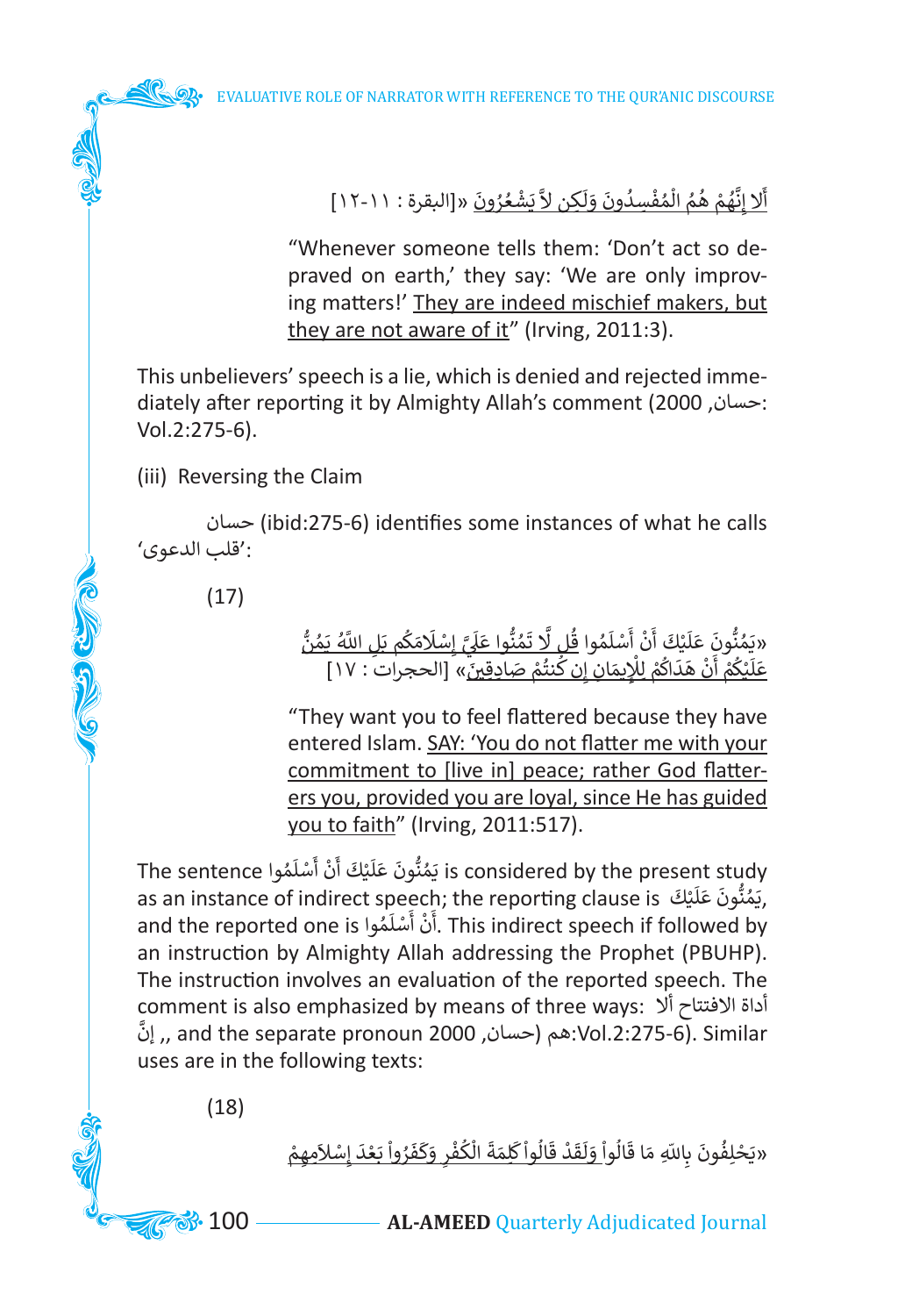وَهَمُّواْ بِمَا لَمْ يَنَالُواْ» [التوبة : ٧٤] َ ֦֧֦֧֦֧֦֧֦֧֦֧֦֧֦֧֦֧֧֜֓<u>֚</u> َ َْ ََُّ

"They swear by God they have said nothing while they did not pronounce the word of disbelief; they disbelieve after their commitment to [live in] peace; and worry over what they did not accomplish […]" (Irving, 2011:199).

The underlined part of the text above is an 'external evaluation' of indirect reported speech.

(iv) الخصم عىل اإلنكار' Invalidating Opponent's Opinion'

This is another type of external evaluation which aims at invalidating others' already delivered speeches:

(19)

«وَاذَا قِيلَ لَهُمُ اتَّبِعُوا مَا أَنزَلَ اللّهُ قَالُواْ بَلْ نَتَّبِعُ مَا أَلْفَيْنَا عَلَيْهِ آبَاءنَا<br>أَرَفَقُتُ مَرْكَبُهُ مُواجَهَهُ لَهُ عَنْ نَوْفَةً بِإِذْ اللّهُ اللّهُ عَلَيْهِ اللّهَ عَلَيْهِ آبَاءنَا ֦֧<u>֝</u> ً<br>آ **ृ** َ ֧֧֦֧֦֧֦֧֦֧֦֧֦֧֧֦֧֦֧֦ׅ֦֜֜֓֜֜֜֜֜֜֜֜֜֜֜֜֞֜֜֜ َ ََّ َ ֧֦֧֦ َََ َُ֘֝֝֝ و<br>ا َ َ إ َ ֖֪֚֚֚֚֚֚֚֚֚֚֚֚֚֚֚֚֚֚֞֝֝֝֝**֚** «وادا قِين نهم البِنوا لله الرام الله فانوا بن نتيج لله القينا عنيد<br>وَلَوْ كَانَ آبَاؤُهُمْ لاَ يَعْقِلُونَ شَيْئاً وَلاَ يَهْتَدُونَ» [البقرة : ١٧٠] ا المسلمان المسلمان المسلمان المسلمان المسلمان المسلمان المسلمان المسلمان المسلمان المسلمان المسلمان المسلمان <br>المسلمان المسلمان المسلمان المسلمان المسلمان المسلمان المسلمان المسلمان المسلمان المسلمان المسلمان المسلمان ال ََْ ًَََْ َ ֦֧֦֧֦֧֦֧֦֧֦֧֦֧֦֧֧֦֧֧֦֧֜֓֜֓֜**֧** ۔<br>و الا مالك المناسبة المناسبة.<br>أحداث ֺَ֖֖֖֖ׅ֪ׅ֖֪ׅ֖֪ׅ֖֪ׅ֖֚֚֚֚֚֚֚֚֚֚֚֚֚֚֚֚֚֚֚֚֚֚֚֚֚֚֚֚֝֝֟֓֡֓֓֞֡֓֓֞֟֓֡֟֓֡֓֬֓֓֞֝֬֓֓֞֬֝֓֞֝֬֓֝֬֓֞ ֦֧<u>֝</u> ۔<br>آ ֺ֧֦֧֦֧֚<u>֓</u> ا<br>ا أ

"Whenever someone tells them: 'Follow what God has sent down;' they say: 'Rather we will follow what we discovered our forefathers were doing,' even though their forefathers did not use their reason in any way nor were they guided" (Irving, 2011:26).

The comment takes the form that the atheists' claim, that their ancestors worshipped idols, does not validate their belief (2000 ,حسان: Vol.2:278).

(v) Mocking Opponent's Claim

The comment may take the form of mocking some people's reported speeches:

**32<sup>nd</sup> Edition** Rabi Al-Thani 1441 . December 2019 **101 %**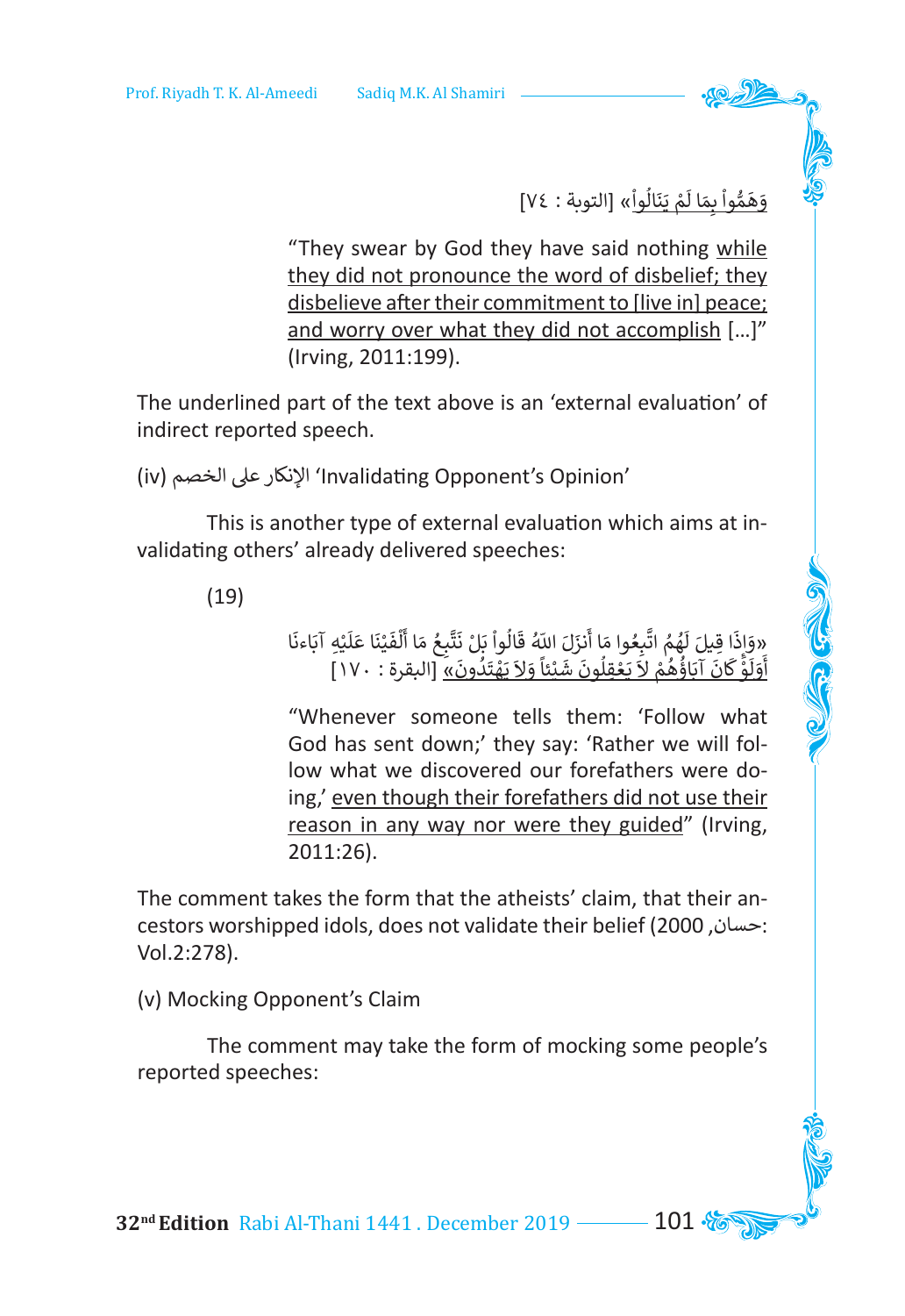(20)

#### «وَقَالُواْ أَئِذَا كُنَّا عِظَاماً وَرُفَاتاً أَإِنَّا لَمَبْعُوثُونَ خَلْقاً جَدِيداً (٤٩) <u>قُل</u><br>كُونُواْ حِجَارَةً أَوْ حَدِيداً» [الإسراء : ٤٩-٥٠] ًَ ֦֧֦֧֦֧֦֧֦֧֦֧֦֧֦֧֧֦֧֧֦֧֦֧֜֓֜֓<br>֧ׅ֖֚֜֜֜֕֜֕֟ َ ًَُ<br>أ إ َ ََََُّ ََ ֺׅ֦֝֓֕֓֕֓֡֡֟ ََ ֦֧֦֧֦֧<u>֚</u> ِ<br>أ أ ً ֖֖֖֚֚֚֝֝֝֝֝֝֝**֟** ْ ُ

"They say: 'When we are bones and mortal remains, will we be raised up in some fresh creation?' SAY: 'Become stones or iron" (Irving, 2011:286-7).

According to2000( حسان:Vol.2:279), the irony in the above text is that those people will be raised again even though they would be stones or iron.

(vi) الوعيد Threatening

The comment on a speech presentation may take the form of threatening:

(21)

Collage of

َ«[..] وَقَالُواْ لاَ تَنفِرُواْ فِي الْحَرِّ <u>قُلْ نَارُ جَهَنَّمَ أَشَدُّ حَرَّاً لَّوْ كَانُوا يَفْقَهُونَ</u>» [التوبة : ٨١] **ٌ** َ ֦֧֦֧֦֧֦֧֦֧֦֧֦֧֦֧֧֜֓<u>֚</u> ََ֦֧<u>֓</u> َّ ً ا ֧֧֦֧֦֧֚֝<u>֓</u> َاو<br>ا ֺَׅ֚֝֬ َ أ ؚ<br>أ ٍَ<br>ٌ ٍَِّْ<br>ٌ ֺ֧֦֧֦֧֦֧֦֧֦֧֦֧֦֧֝ ََ

> "[..] They say: 'Don't march off in such heat!' SAY: 'Hell fire will be even hotter,' if they could only understand" (Irving, 2011:200).

By not doing Jihad (in summer), those people avoided the easiest hot; they will experience the permanent hot of Hell (,حسان 2000:Vol.2:279).

(vii) االعتذار Apologising

Another type of comment takes the form of apology:

(22)

«وَيَقُولُ الَّذِينَ كَفَرُواْ لَوْلا أُنزِلَ عَلَيْهِ آيَةٌ مِّن رَّبِّهِ إِ<u>نَّمَا أَنتَ مُنذِرٌ وَلِكُلِّ قَوْمٍ هَادٍ</u>» [الرعد َ ֦֧֦֧֦֧֦֧֦֧֦֧֦֧֦ َ َِّ ٌَََُّ **∶** ֦֦֦֪֧֦֧֦֚֝֝֝֝֝֝֝֝֝֟֝֟֟֓֟֟֓֟֟֓֟֟֓֟֟֓֟֟֟֓֟֟֝֟֓֟֓֟ **֝** ֦֧֦֧֦֧֦֧֦֧֦֧֦֧֦֧֦֧֦֧֦֧֦֧֦֧֦֧֧֦֧֓֜֓֓ ً<br>آ **ّ** ُ ֦֧<u>֓</u> َ ٍ<br>ٌ ََ َّ ََُ  $[V:$ 

"Those who disbelieve say: 'If only a sign were sent

**33.** 102 **AL-AMEED** Quarterly Adjudicated Journal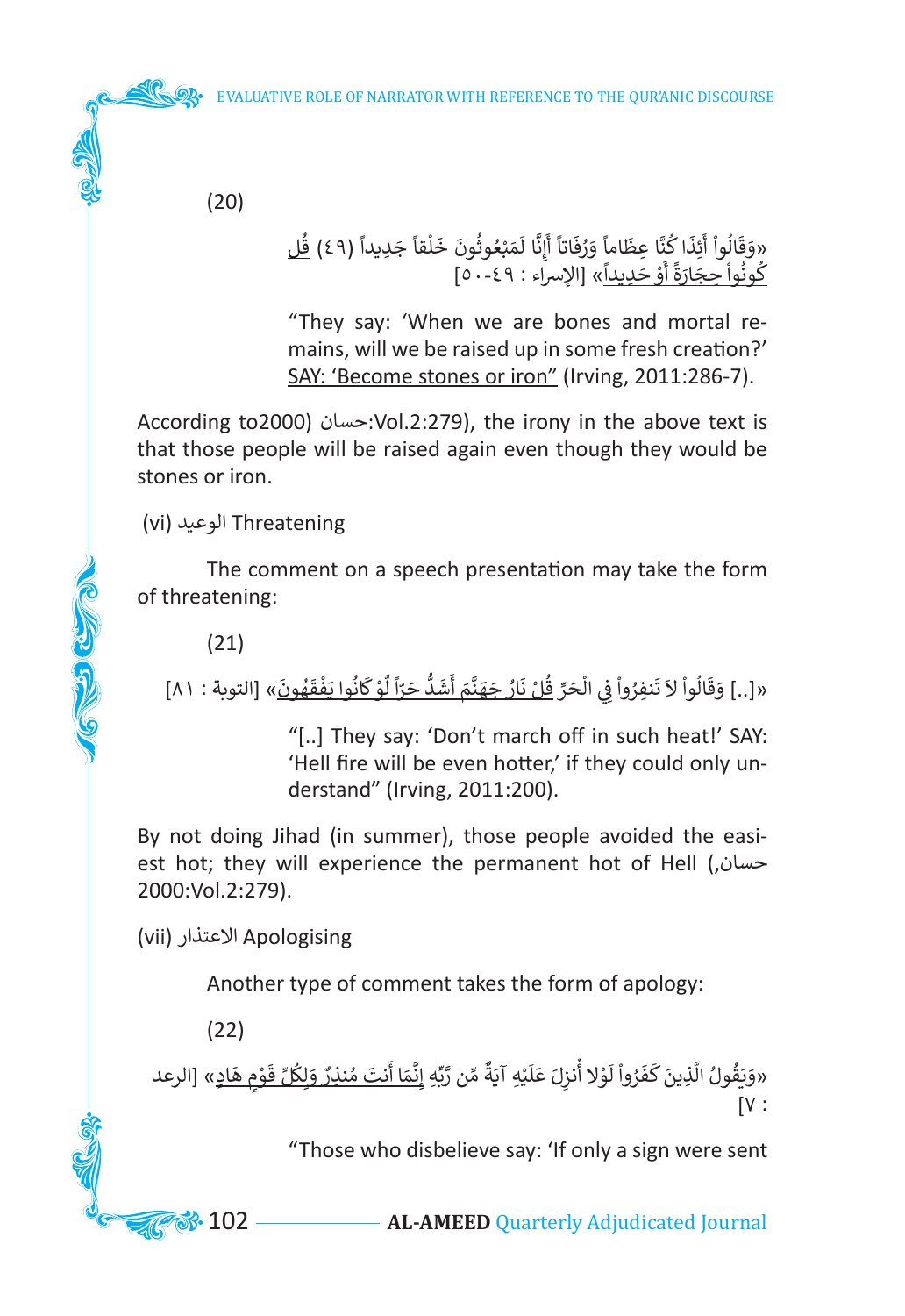down from his Lord!' Yet you are only a warner; each folk has a guide" (Irving, 2011:250).

The comment means that those people will not believe (whatever you do with them) (2000 ,حسان:Vol.2:279).

Infallibility الت� <sup>ن</sup> <sup>ز</sup> يه (viii(

This strategy is often employed to reject the disbelievers' claims concerning Almighty Allah:

(23)

َ«وَقَالُواْ اتَّخَذَ اللّهُ وَلَداً <u>سُبْحَانَهُ بَل لَّهُ مَا فِي السَّمَاوَاتِ وَالأَرْضِ كُلِّ لَّهُ قَانِتُونَ</u>» [البقرة :<br>- دريا َُ۔<br>أ ٌَّْ ֺَ<u>֚֓</u> ََّ់<br>ខេ ُِّ َُ ًََُ َََ $[11]$ 

> "They say: 'God has adopted a son!' Glory be to Him! Rather He owns whatever is in Heaven and Earth. All things are devoted to Him" (Irving, 2011:18).

The comment on those evil people's speech takes the form of التنزيه .(.2:282Vol:(حسان, 2000

(ix) Invoking Curse

Some comments on forms of speech presentation can be considered as invoking curse upon the original reported speakers. حسان) ibid:283) identifies such use:

(24)

«وَمِنَ الأَعْرَابِ مَن يَتَّخِذُ مَا يُنفِقُ مَغْرَماً وَيَتَرَبَّصُ بِكُمُ الدَّوَائِرَ <u>عَلَيْهِمْ ذَآئِرَةُ السَّوْءِ</u> وَاللّهُ<br>سَم، **و**َ ََُّ֦֧֦֧<u>֓</u> ֦֧<u>֝</u> ً<br>آ **∶** ֺَ֧<u>֓</u> َُّ َ َ ֦֧<u>֓</u> َُ ََّ َ ََ֦֧<u>֓</u> َ ِمِيعٌ َ سَ

> عَلِيمٌ «[التوبة : ٩٨] **ّ**

"Some desert tribesmen assume that anything they spend [in taxes] is a fine, and they try to catch you in some reverses. On them will fall the worst reverse!

**32<sup>nd</sup> Edition** Rabi Al-Thani 1441 . December 2019 **103**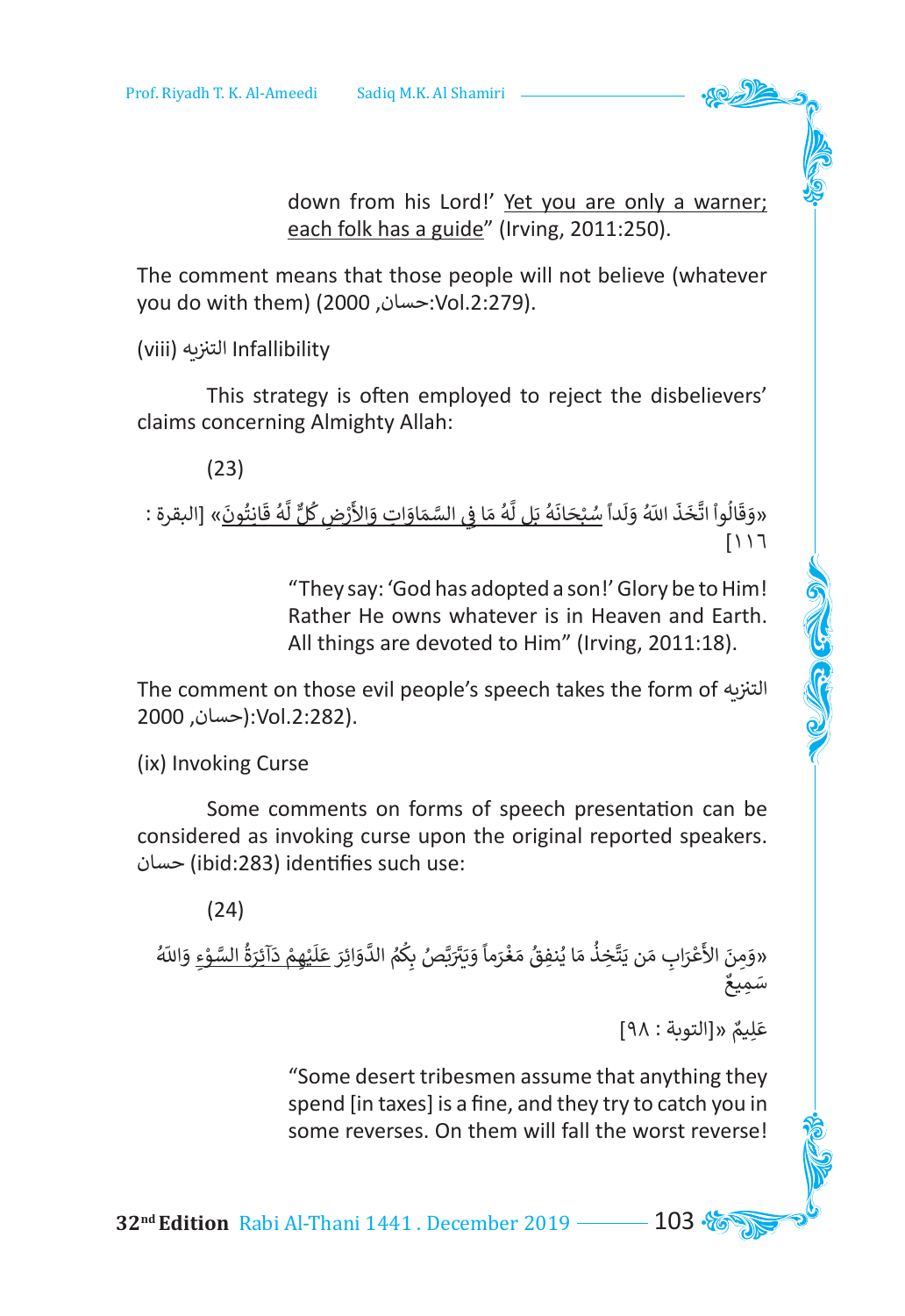God is Alert, Aware" (Irving, 2011:202).

The underlined text is an 'invoking curse' on those 'desert tribesmen'.

(x) Multi-functional Comments

Some comments by Almighty Allah can be characterized as adopting more than one of the above mentioned evaluative strategies:

(25)

َ«أَلَا إِنَّهُم مِّنْ إِفْكِهِمْ لَيَقُولُونَ (١٥١) وَلَدَ اللَّهُ وَإِنَّهُمْ لَكَاذِبُونَ» [الصافات : ١٥١-١٥٢] َ َ ֦֧֦֧<u>֦</u> َُّ ِ إ َ َ َ َُ֚֝<u>֓</u> ً<br>ا ֦֧֦֧֦֦֖֧֝֟֟֓֝֝<u>֖֚֓</u> ֘<u>֝</u> إ **ื** ا<br>ا َّ َ

# "Are they not saying something they have trumped up with [the statement that]: 'God has fathered something!' They are such liars!" (Irving, 2011:451).

The comments take the form of a تكذيب' disclaiming'/refutation, and إنكار' denial', as in the underlined form respectively (,حسان 2000:Vol.2:284-6). Similarly, the following text:

(26)

C C C C

ُ «وَمِنْهُمُ الَّذِينَ يُؤْذُونَ النَّبِيَّ وَبِقُولُونَ هُوَ أُذُنٌ قُلْ أُذ<u>ُنُ خَيْرٍ لَّكُمْ</u> يُؤْمِنُ<br>بِاللّهِ ۖ وَيُؤْمِنُ ۚ لِلْمُؤْمِنِينَ ۖ وَرَحْمَةٌ ۚ لِّلَّذِينَ ۚ آمَنُواْ مِنكُمْ ۖ وَالَّذِينَ يُؤْذُونَ<br>بِالل ֦֧֦֧<u>֓</u> ُ ً<br>أ َ ُُُ ْ أ ٌُُ ֺُُ<u>֚֓</u> َّ َُ֦֧֦֧֦֧֦֧֦֧֦֧ׅ֧֦֧֧֦֧ׅ֧֜֓֓֜֓֜֓֓<u>֚</u> َ۔<br>ا ُا<br>ا ֦֧֧֟֟֓֕<u>֓</u> ا<br>الأولاد ֺ֧֪֧֪֪֪֪֪֧֪֪֦֧֟֟֟֟֟֟֟֟֟֟֟֟֟֟֟֟֟֟֟֟֟֟֟֟֟֟֟֟֟֟֟֟֟ َ֧֦֧֧֦֧֦֧֦֧֦֧֦֧֦֧֦֧֦֧֦֧֦֧֝֝֝֝֟֟֟֟֟֟֟֟֟֟֓֟֓֟֓֟֟֓֟֬֟֓֟֓֟֓֟֓֟֬֟֓֟֓֟֬֓֟֓֟֬֟֓֟֓֟֬֓֟֓֟֓֟֓֟֓֟֓ َ֦֧֦֧֦֧֦֧֦֧֦֧֦֧֦֧֧֝֓֓<u>֚</u> ا<br>المراجع ֧ׅ֧֦֧֦֧֦֧֦֧֦֧֦֧֦֧֦֖֧֦֧֟֟֟֟֟֟֟֟֟֟֟֟֟֟֟֟֓֟֟֓֟֟֓֟֡֟֜֓֟֓֟֓֟֓֟֓֟֓֟֓֟֓ َ $\frac{1}{1}$ ِّ َ֦֧<u>֝</u> ֺ֦֧֧֧֧֧ׅ֧֧֧֪֪֪֪֪֪֪֪֪֪֪֪֪֪֪֪֚֚֚֚֚֚֚֚֚֚֚֚֚֚֚֚֚֚֚֚֚֚֚֚֚֚֚֚֚֚֝֝֝֝֓֝֓֝֓֝֓֜֓֓֝֓֝֓֝֬֝֓֝֝֝ ֧֦֦֚֚֝֝֝֝֝**֝** ن ْ ۔<br>ا ֦֧֦֧֦֧֦֧֦֧֦֧֦֧֦֧֧֧֦֧֦֧֓֓֓֓֓֓<u>֚</u> ֦֧֦֧֦֧֦֧֦֧֦֧֦֧ׅ֧֦֧ׅ֧֦֧֦֧֧֦֧֝֝֜֓֓֜֓֓֬֓֜֓֓֬֜֓֓ َ ֖֧֡֓֓֓֓֓֓<u>֓</u>֚֓ ِ:<br>رَسُولَ اللّهِ لَهُمْ عَذَابٌ أَلِيمٌ «[التوبة : ٦١] ֺׅ ٌ أ ֖֖֖ׅ֖ׅ֖ׅׅׅ֪ׅ֧֧ׅ֧֧֧֧֪ׅ֧֚֚֚֚֚֚֚֚֚֚֚֚֚֚֝֝֝֝֓֝֓֕֓֝֓֓֓֓֞֓֓֓֞֓֬֝֓֞֓֬֝֓֝֓֝֬֓֓֬֝֓֬֝֓֝֬֝֬֝֓֓֬֝֬ َ֦֧֖֓֓֝֓֓֓֓**֓**֖֓ ا<br>ا َ ֧֖֖֧֧֧֧֧֧֦֧֧֪֧֧֪֧֧֧֧֪֪֪֪֪֪֪֪ׅ֧֧֧֧֧֪֪֪֪֪֪֪֪֪֪֪֧֚֚֚֚֚֚֚֚֚֚֚֚֚֚֚֚֚֚֚֚֚֚֚֚֝֝֝֓֝֟֓֝֬֝֓֞֝֬֝֬֝֓֝֬֝֬֝֬֝֬֝֓֝֬֓֝֬֝֬֝֬֝֬֝ **ृ** ُ

"There are some [people] who annoy the Prophet by saying: 'He's (all) ears!' SAY:'[He's] and ear for good for you! He believes in God and believes for the believers' sake, and is a mercy for any of you who do believe'. Those who annoy Go's messenger will have painful torment." (Irving, 2011:196).

This involves two external evaluations: reversing the argument ْ ُل َقْلْ This involves two external evaluations: reversing the argument<br>زَوَالَّذِينَ يُؤْذُونَ رَسُولَ اللّهِ لَهُمْ عَذَابٌ أَلِيمٌ and a threatening ,أَذُنُ خَيْرٍ لَّكُمْ ا<br>ا َّ َ الا<br>وفيات ُ ֦֦ׅ֦֦֦֦֦֦֧֦֧֦֧֦֦֦֧֧֦֧֧֦֧֦֧֦֧֦֧֦֧֚֚֚֚֚֚֚֚֚֚֚֚֚֚֬֡֓֡֓֡֬֓֡֬֘֘֓֡֬֝֬֓֡֓֡֬֓֓֡֬֓֡֬֓֡֬֓֞֓֓֬֓֓֬֓֓ ََا<br>ا ֺ֖֖֧֧֧֧֦֖֧֦֧֪֪֪֦֪֪֪֪֪֪֪֪֪֚֚֚֚֚֚֚֚֚֚֚֚֚֚֚֚֚֚֚֚֚֚֚֚֚֚֚֚֚֚֝֓֝֓֝֓֝֓֝֓֞֟֓֡֓֬֝֓֞֝֬֝֬֝֝֝ ֖֖֖֧֪֪֪ׅ֪֪֖֪֪֖֚֚֚֚֚֚֚֚֚֚֚֚֚֚֚֚֚֚֚֚֚֚֚֚֡֬֝֓֟֓֡֟֓֡֬֓֝֬֝֓֝֬֝֓֝֬֓֝֬֝֬֝֬֝֓֝֬֝֓֝֬֝֬֝֬֝֓֝֬֝֬֝֝֬֝֝֬ ا<br>ا ُا<br>ئا َّ َan internal evaluation of the reporting verb of the reporting clause : an internal evaluation or the reporting verb or the reporting clause .<br>'وَهِنْهُمُ الَّذِينَ يُؤْذُونَ النَّبِيَّ وَبِقُولُونَ ..' Figure (1) summarises the preceding ا<br>وفيات َ َّ َا<br>وُ ֦֧֪֦֧֦֧֦֧֦֧֦֧֦֧֦֧֦֧֦֧֦֧֧֦֧֦֧֟֟֟֟֟֟֟֟֟֟֟֟֟֟֟֟֟֟֟֟֟֟֟֟֟֟֟֟֟֕֝֟֓֝֬ ֺ֚֚֚֚֚֚֚֚֚֚֚֚֚֚֚ ֦֧֦֧֦֦֦֧֦֧֦֦֧֦֧֦֧֦֧֦֦֧֦֧֦֧֦֧֦֧֦֧֦֧֦֧֦֧֦֧֦֧֦֧֦֧֦֧֝֝֝֝֝֟֟֟֟֟֬֟֓֝֬֟֓֝֬֝֬֟֓֝֬֟֓֝֬֟֓֟֟֓֟֓֬֟֓֟֓֬֝֬֝֬ ٌُّ وُ ֖֖֖֖֖֖֖֖֖֖֧֚֚֚֚֚֚֚֚֚֚֚֚֚֚֚֚֚<u>֓</u> account of evaluative discourse in Arabic.

**88.** 104 —————————— AL-AMEED Quarterly Adjudicated Journal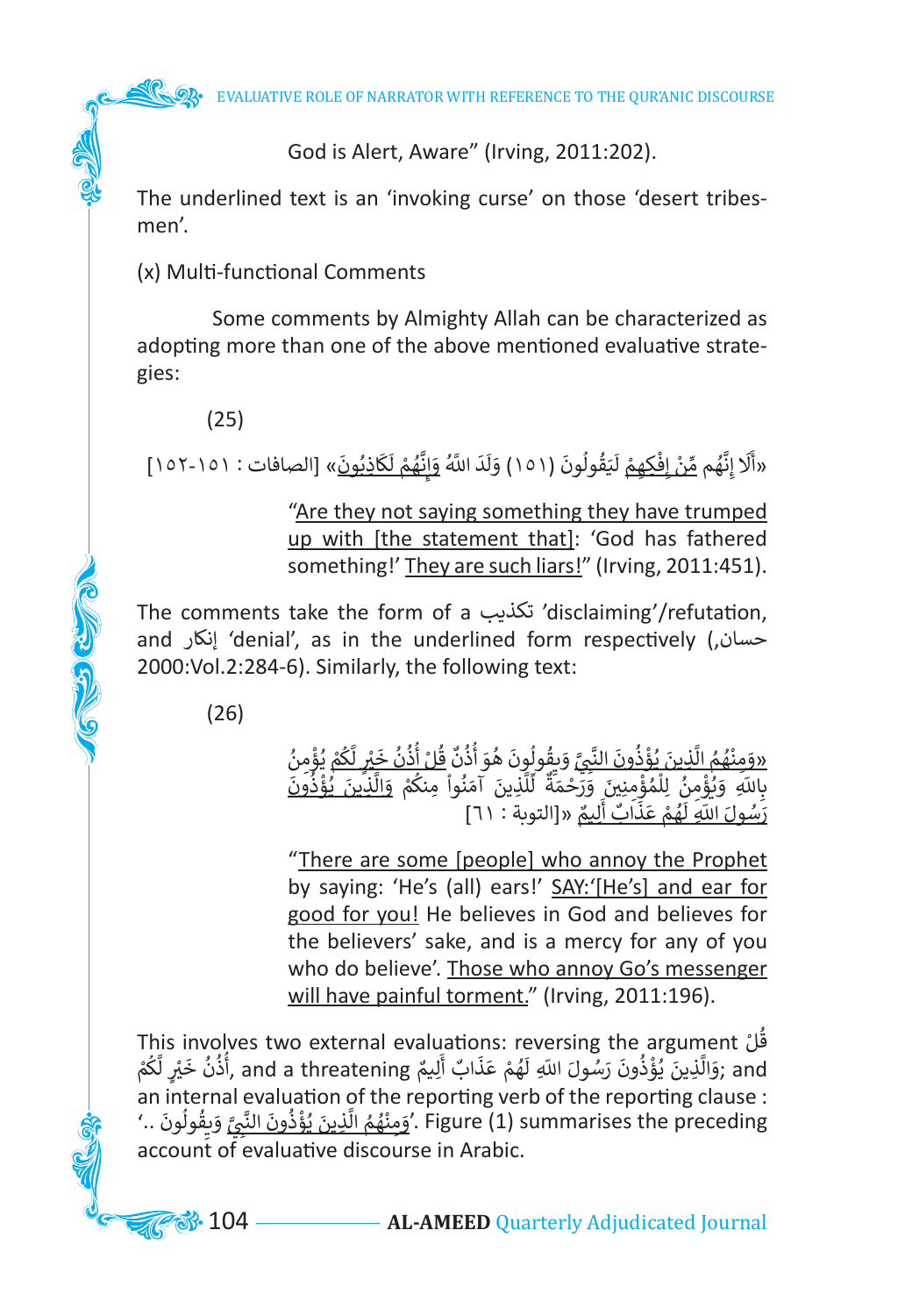

**32<sup>nd</sup> Edition** Rabi Al-Thani 1441 . December 2019 ––––– 105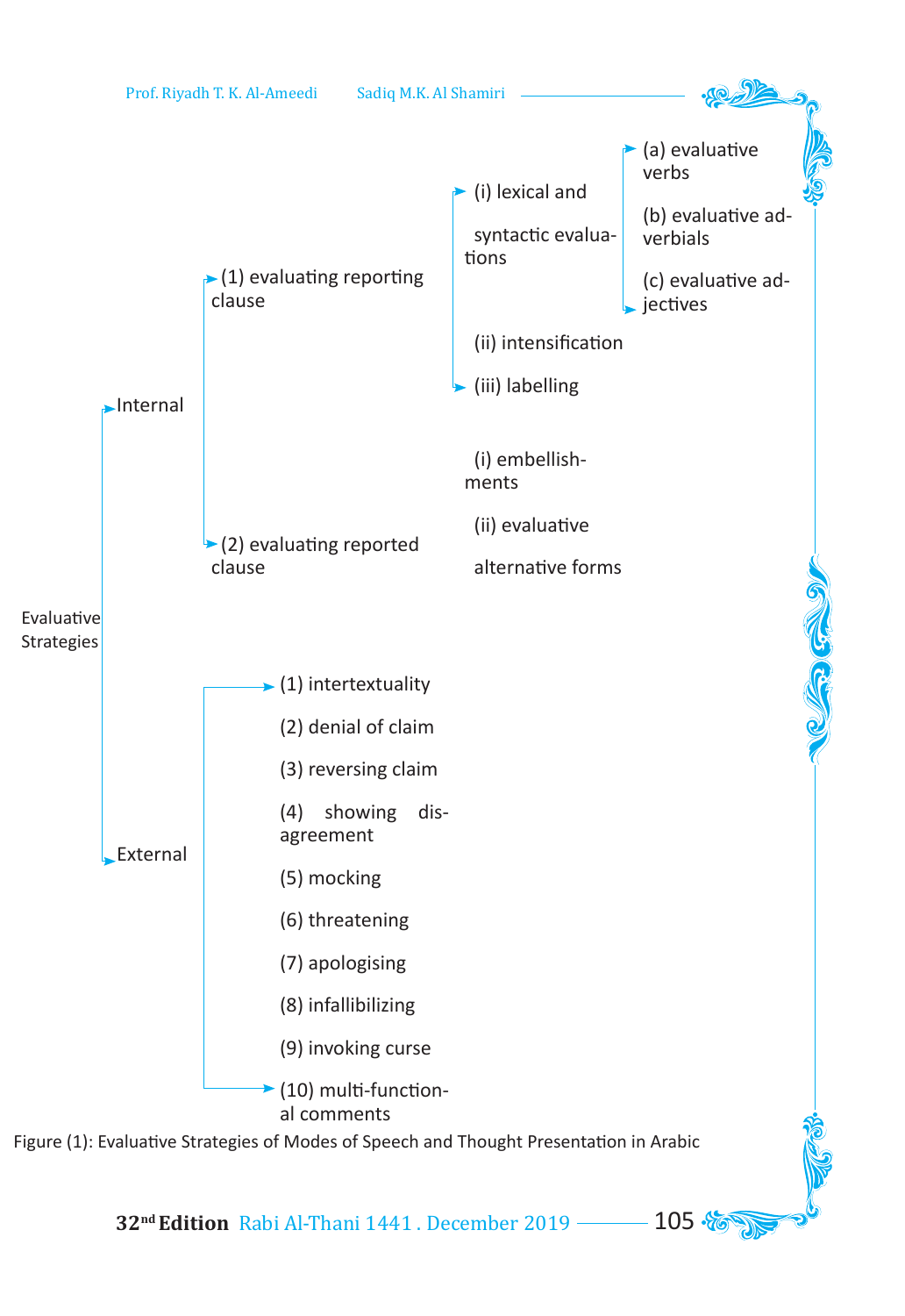#### 6. Data Analysis

Extract (1):

CON CONTROL

֧֦֧֦֧֦֧֝֬<u>֚֓</u>֚֓ «إِنَّ اللّهَ اصْطَفَى آدَمَ وَنُوحاً وَآلَ إِبْرَاهِيمَ وَآلَ عِمْرَانَ عَلَى الْعَالَمِينَ (٣٣) ذُرِّيَّةً<br>تَعْذُبَهَا مِن يَعْضِ وَاللّهُ سَمِيعٌ عَليهٌ (٣٤١) إِذْ قَالَ لِي اجْزَأَةُ عِمْرَانَ يَبِّي اذًّ ذَاَ نُبِّ ِّ ُ َن ً<br>أ َ֧֦֧֦֧֦֧֦֧֦֧֦֧֦֧֧֦֧֧֦֧֦֧֜֜֓֜<br>֧ׅ֛֜֜֜֜֜֜֜֜֜֓֜֜ ֺ֧֦֧֦֧֦֧֦֧֦֧ׅ֧֚֝֝֜֓֓<u>֚</u> ؚ<br>ا ֦֧֦֧֦֧֦֧<u>֚֓</u> **ृ** ؚ<br>ا ֺ֧֦֧֦֧֚<u>֓</u> ََ֦֧<u>֝</u> ْر ان الله السلسلي التي وقوت وان إبراهيم وان عسران على التحقيقي (٣٠) درية<br>بَعْضُهَا مِن بَعْضٍ وَاللّهُ سَمِيعٌ عَلِيمٌ (٣٤) إِذْ قَالَتِ امْرَأَةُ عِمْرَانَ رَبِّ إِنِّي نَذَرْتُ<br>أَيَمَ مَسْرًا وَعَلَيْهِ الْمَوْتَ اللّهُ َ َ ِّ ن ۛ<br>ّ َ֦֧֦֧֦֧֝<u>֚֓</u> ٌّ<br>أ َ أ ؚ<br>ا ់<br>វ ै<br>। ٌََ ֺ֧֖֖֖֚֚֚֚֚֚֚֝֝֝֝֝֝֝֓֕<u>֚</u> َ֦֧<u>֝</u> َا<br>والمعالم ֧֧֖֖֖֖֖֖֖֧֚֚֚֚֚֚֚֘֟֓֝֬<u>ׅ</u> ِ<br>ا بعضها مِنْ بَعْضٍ وَاللّهُ سَمِيعٌ عَلِيمٌ (٢٠) إِذْ قَالَتِ امْرَاهُ عِمْرَانَ رَبِّ إِنِّي نَدْرَت<br>لَكَ مَا فِي بَطْنِي مُحَرَّراً فَتَقَبَّلْ مِنِّي إِنَّكَ أَنتَ السَّمِيعُ الْعَلِيمُ (٣٥) فَلَمَّا وَضَعَتْهَا ֧<u>֓</u>֖֚֓ ֺَ<u>֓</u> َََّ َ ُ֖֖֚֚֚֚֚֚֝֝֝֝֝֝**֖** ْ َّ **ٔ** َ َ َ ََّالمستقبل المستقبل المستقبل المستقبل المستقبل المستقبل المستقبل المستقبل المستقبل المستقبل المستقبل المستقبل ال َي ֧֖֖֪֪֪ׅ֧֧֖֧֖ׅ֧֖֧֖֪֖֧֖֖֧֝֟֟֟֟֟֟֟֟֟֟֟֟֟֟֟֟֟֟֟֟֟֟֟֟֟֝֟֟֬֟֩֟֓֟֓֟֬֟֩֕֓֝֬֝֬֝֬֓֝֬֝֬֝֬֝֟֝֬֝֬֝֬ ن نت ما ي بطيي محررا فعقبن مبي إنت أنت السفيني العبيم (١٠) فقد وطعتها<br>قَالَتْ رَبِّ إِنِّي وَضَغْتُهَا أُنْثَى وَاللّهُ أَعْلَمُ بِمَا وَضَعَتْ وَلَيْسَ الذَّكَرُ كَالأُنثَى وَإِنِ<br>عَالَمُ النَّامَ الْقَالَ اللَّهُ أَعَلَى إ َ ُ َ֧֖֚֚֝֝֝<u>֓</u> ֖֦֧֦֧֦֘֝֝֡ َ ֺ֧֦֧֦֧֚<u>֓</u> ֺََ֧֦֧֦֧֚<u>֓</u> َ֡֬֓֓֓֓֓֓֓֓֓֓֓֓֓֓֓֓֓֓ ֦֧֦֧֦֧֝<u>֖֚֓</u> ا<br>أ ََُ.<br>په د ֦֧<u>֝</u> ֺ֖֪֪֪֦֚֚֚֚֚֚֚֚֚֚֚֚֚֚֚֚֝֝֓֡֓֝֝֓֬֝֬֝֓֬֝֓֬֝֓֓֬֝֓֓֓֬ َِّ ن ֺَ֚֝ ٙ سَمَّيْتُهَا مَرْيَمَ وِإِنِّي أُعِيذُهَا بِكَ وَذُرِّيَّتَهَا مِنَ الشَّيْطَانِ الرَّجِيمِ (٣٦) فَتَقَبَّلَهَا رَبِّهَا<br>سَمَّيْتُهَا مَرْيَمَ وِإِنِّي أُعِيذُهَا بِكَ وَذُرِّيَّتَهَا مِنَ الشَّيْطَانِ الرَّجِيمِ (٣٦) فَت ُِّ<br>ا ًَ<br>آ َّ َ َ َ َّ ֖֖֖֪֦֪֪ׅ֪֪֪֪֪֪֚֚֚֚֚֚֚֚֚֚֚֚֚֚֚֚֚֚֚֚֚֚֚֚֝֝֝֓֓֞֟֓֡֓֓֞֝֬֝֓֞֝֬֓֓֞֝֬֓֓֞֝֬֝֓֞֝֬֝֓֞֝֬֝֓֞֝֝֝ י<br>: ֺَ֧֦֧֚֚֝<u>֚</u> َّ **֝** ا<br>ا ََ់<br>ព្រ ُ ֦֧<u>֓</u> ن ់<br>៖ ֖֖֖֪֪֪֪֖֪ׅ֛֪֪֪֛֪֪֪֪֪֪֪֪֪֪֪֪֪֪֪֪֪֪֚֚֚֚֚֚֚֚֚֚֚֚֚֚֚֚֝֝֝֝֝֝֝֝֝֝֬֝֬֝֬֝֓֝֬֓֓֝֓֝֬֝֓֝֝֝ َ∫<br>∶ َؚّ<br>ا َسَمَّيْتَهَا مَرْبِيَا وَإِي الْفِيْتَاهَا بِّكَ وَدَرْبِيهَا بِنَّ الْمُسْيَضَانِ الرَّجِيبِ (١٠/ مَتَعَبِّبَه<br>بِقَبُولٍ حَسَنٍ وَأَنْبَتَهَا نَبَاتاً حَسَناً وَكَفَّلَهَا زَكَرِيَّا كُلَّمَا دَخَلَ عَلَيْهَا زَكَرِيًّا ֦֧֧֟֟֓<u>֓</u> ْ َ ֧֦֧֦֧֚֝<u>֚֓</u> ؚ<br>أ ֖֚֡֝֟֝֟֝֝֝**֚** َ ا<br>أ ََََّ ا مار<br>المراجع ֦֧֦֦֖֚֚֚֚֚֚֚֚֚֚֚֚֚֝֝֝֝֝֝֝֝֝֝**֚** ا<br>أ ؚ<br>ا ً<br>ا ֧֧֧֧֧֧֧֧֧֧֛֧֦֧֛֪֦֚֝֝֟֓֝֬֟֓֟֓֝֬֟֓֟֓֟֓֟֓֟֓֟֓֟֓֝֬֟֓֟֓֝֬֟֓֟֓֟֓֝֬֜֓֟ َ **∶** ََ ٍ<br>ا َ ֖֖֪֛֪֪֪֪֪֪֪֦֪֪֪֪֪֪֪֪֪֪֪֚֚֚֚֚֚֚֚֚֚֚֚֚֚֚֚֝֝֝֝֝֝֝֝֝֝֝֝֝֟֓֟֓֟֓֟֓֟֓֟֓֝֓֝֟֝֝֝֝֟֝֝֝֝֝֝֝֝֝֝֝ ا<br>أ أ َ َََُ َبِعبوبِ حسنِ واببِيها بِّبَادَ حَسْنَةً وَرَبِيها مِنْ وَالْمَدِينَ مِنْ عَندِ اللّهِ إِنَّ اللّهَ يَرْزُقُ مَن<br>وَجَدَ عِندَهَا رِزْقاً قَالَ يَا مَرْيَمُ أَنَّى لَكِ هَذَا قَالَتْ هُوَ مِنْ عِندِ اللّهِ إِنَّ اللّهَ يَرْ ֦֧֦֧֦֧<u>֓</u> ّ ֧<u>֓</u> َ ۔<br>و َ֧֪֪֦֪֦֪֪֦֪֦֧֝֟֟֓֝֟֟֟֟֟֓֟֓֟֓֟֓֕֓֟֓֝֬֓֟֓֟֓֟֓֟֓֓֟ ًَ<br>أ ن ا<br>أ ់<br>( َ֦֧֧֪֛֧֧֧֧֧֪ׅ֧֪ׅ֧֪ׅ֧֝֟֟֓֝֬֟֓֝֬֝֓֝֬֝֓֬֝֓֬֝֬֝֓֬֝֓֬֝֓֬֝֓֬֝֓֟֓֬֓֟֓֬֬֓֓֟֓֟֓֟֓֬֬֓֬֓֓֓֬֬֓֓֬֝֬ ֺَ֖֖֖֪ׅ֚֚֚֚֚֚֚֚֚֚֚֚֚֝֡֟֓֡֟֓֡֡֡֡֓֡֟֓֡֟֓֡֡֟֓֞֟֓֡֡֟ ֺ֖֖֖֖֖֧֪֪֪֪֦֧֪֪֪֪֚֚֚֚֚֚֚֚֚֚֚֚֚֚֚֚֚֚֚֚֚֚֚֚֚֝֓֞֟֓֡֓֝֓֞֟֓֡֟֓֞֟֓֞֓֓֝֬֝֓֞֬֝֓֞֝֬֝֓֞֬֝֓֞֝֬֝֓֞֝֬֝֓֞֝֬֝֬ َ֦֧֦֖֚֚֚֚֚֚֚֝֝֝֝֝֓֝֬֝֓֝֬֝֓**֓** وَجِبْ عِنْدَهِ رِينَ عَنْ يَا مِرْيِمْ فِي كُلِّ مَعْدَ قَاتِ مِنْ عَلَى مِنْ أَمَدٍ إِنْ أَمَدَ يُرْرِي مَنِ<br>يَشَاءُ بِغَيْرِ حِسَابٍ (٣٧) هُنَالِكَ دَعَا زَكَرِيًّا رَبَّهُ قَالَ رَبِّ هَبْ لِي مِن لَّذُنْكَ ذُرِّبَةً<br> **ٍ** ُ ِ<br>وُ ً<br>֖֧֦֧֧֦֦֪ׅ֦֚֞֝֝֬֟֓֟֓֟֓֟֓֟֓֟֓֟֓֟֬֓֟֓֟֓֟֓֟֓֟֓֟֓֟֓֟֬֟֓֟֓֟֓֟֬֟֓֟֓֟֓֟֬֟֓֟֓֟֓֟֓֟֓֟֓֟֟֟ ََِ<br>ا ֖֖֚֚֚֚֚֚֚֚֚֚֚֚֚֚֝֝֝֝֝֝֝֝֬֝֬֝֬֝֬֝֓֝֬֝֬֝֓֬֝֓֬֝֓֬֝֬֝֬֝֓֬֝֓֬֝֓֬֝֬ َ َ֖֖֪֪֪֪֪֪֦֪֪֪֦֪֪֪֦֪֪֪֪֪֪֪֪֪֪֪֪֪֪֪֪֪֪֪֪֪֪֪֪֚֚֚֚֚֚֚֚֚֚֚֚֚֚֚֚֚֚֚֚֝֝֝֝֓֝֝֝֝֝֓֟֓֡֬֟֓֡֝֓֞֬֝֓ ۔<br>وفات ََ ֦֧֦֦֦֦֦֦֦֦֦֦֦֦֚֝֝֝֝֝֝֝֬֝֝֝֬֝֝֝֝֟֓֟֓֡֟֓֟֓֡֟֓֡֬ يست بعيرِ حِسَابِ (٢٠) سَنَّيْتَ تَتَّ رَبِّ وَنَ رَبِّ عَنْ رَبِّ سَبِّ فِي الْمِحْرَابِ أَنَّ<br>طَيِّبَةً إِنَّكَ سَمِيعُ الدُّعَاء (٣٨) فَنَادَتْهُ الْمَلَاّئِكَةُ وَهُوَ قَائِمٌ يُصَلِّي فِي الْمِحْرَابِ أ<br>اللّهَ ذُرَّة َ ؚ<br>ا ֧֧֟֓<u>֓</u>֚֓ ֦֧֧֝֝֝<u>֦֖</u> ؚ<br>أ ؚ<br>; ֦֧֦֦֪֦֚֚֚֝֝֝֝֝֝֝֝֝֝֝֝**֟** ُ<br>و ََ ֺ֖֖֖֖֧֧֧ׅ֖֧֧֧֧֧֪ׅ֖֧֧ׅ֧֧ׅ֧֧֚֚֚֚֚֚֚֚֚֚֚֚֚֚֚֚֚֝֝֝֝֝֝֝֝֝֝֝֟֓֟֓֟֓֟֓֝֟֓֟֓֝֬֜֝֓֞֟֓֝֬֝֓֞֝֬֝֝֬֝֬֝֬֝֝֬֝ י<br>ו ֦֧<u>֓</u> َ َ ֺ֖֖֖֖֖֖֖֪ׅ֖ׅ֖֚֚֚֚֚֚֚֚֚֚֚֚֝֝֝֟֓֟֓֡֝֬֝֬֝֟֓֟֓֡֟֓֟֓֡֟֓֟֓֡֟֓֞֟֓֡֟֓֓֞֟֓֞֟֓֞֟֓֞֬֓֝֬֝֬֝֓֞֓֞֝֝ ُّ֖֖֖֪֚֚֚֚֚֚֚֚֚֚֚֝֝֝֝֝֝֝֝֝֝֝֟֝**֝** َن َ حيب إِمَّـ مَسْمِيع النَّصَاء (١٠٨) كَادَاء النَّار وَسَيِّداً وَحَصُوراً وَنَبِيَّاً مِّنَ الصَّالِحِينَ<br>اللَّهَ يُبَشِّرُكَ بِيَحْيَى مُصَدِّقاً بِكَلِمَةٍ مِّنَ اللَّهِ وَسَيِّداً وَحَصُوراً وَنَبِيَّاً مِّنَ الصَّال ֖֝֝֝֝֝**֝** ِّ֪֖֪ׅ֪֪ׅ֪ׅ֪֪ׅ֖֪ׅ֚֚֚֚֚֚֚֚֚֚֚֚֚֚֚֚֚֚֚֚֚֡֡֡֡֡֡֡֡֝֓֡֡֓֞֡֡֡֡֬֓֞֞֡֡֓֞֞֞֓ َ َ .<br>ء َ֖֖֖֖֖֚֚֚֚֚֚֚֝֝֬֝֓֝֓֝֓֝֓֝֓**֓** ֺ<u>֓</u> ֖֦֖֖֚֚֚֚֝֝֝֝֝֝֝֝֝֝֝֝**֟** ֖֖֖֖֖֧֧֪ׅ֧֪֖֖֪֪ׅ֧֪ׅ֖֚֚֚֚֚֚֚֚֚֚֚֚֚֚֚֚֚֚֚֚֚֚֡֝֟֓֡֟֓֝֬֝֓֝֬֝֓֝֬֝֓֝֬֓֓֝֬֝֓֝֬֝֓֝֓֝֬֓֝֬֝֬֝֬֝֝֬ َِّ ا<br>أ ً<br>آ **ื้ ∶** ُ֖֖֖֧֪֪֧֧֪֪֪֪ׅ֚֚֚֚֚֚֚֚֚֚֚֚֚֚֚֚֚֚֚֚֚֚֚֚֝֝֝֝֝֟֓֝֬֝֓֝֓֝֟֓֝֬֝֓֓ ُِّْ )39(« )آل عمران39-33:(.

"[33] God selected Adam and Noah, Abraham's House and 'Imran's House over [everyone in] the Universe. [34] Some of their offspring are descended from others. God is Alert, Aware. [35] Thus a Woman [from the House] of 'Imran said: "My Lord, I have freely consecrated whatever is in my womb to You. Accept it from me; You are Alert, Aware! [36] When she gave birth, she said: "My Lord, I have given birth to a daughter," – (God was quite Aware of what she had given birth to, for a male is not like a female) – "I have named her Mary, and ask You to protect her and her offspring from Satan the Outcast." [37] Her Lord accepted her in a handsome manner an caused her to grow like a lovely plant and told Zachariah to take care of her. Every time Zachariah entered the shrine to [see] her, he found she had already been supplied with food. He said: "Mary, how can this be meant for you?" She said: "It comes from God, for God provides for anyone He wishes without any reckoning." [38] With that Zachariah appealed to his Lord; he said: "My Lord, grant me goodly offspring from your presence, for You are the Hearer of Appeals." [39] The angels called him while he was stand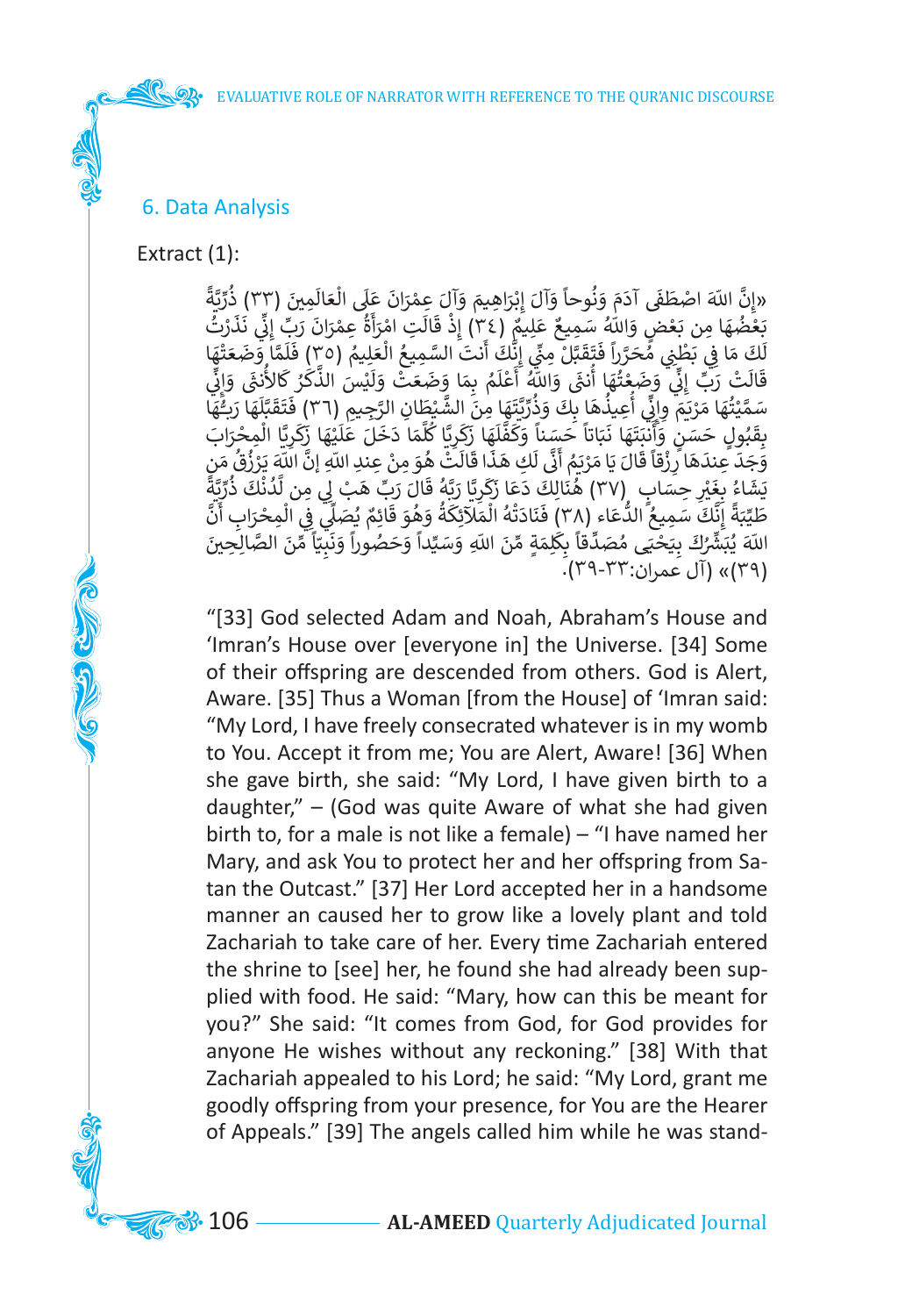ing praying in the shrine: "God gives you news of John, who will confirm word from God, masterful yet circumspect, and a prophet [chosen] from among honourable people (Irving, 2011: 54-5).

Modes of Discourse and Evaluative Strategies:

(a) Narrative Report of Thought Act (NRTA) (1):

Extract (1) is prefaced by that 'reportive mode' of thought presentation, which is a narrative report of thought act, represented by Text (33). The reportive verb used is ' ف� اصط''selected'. The mode is put in the form of a finite clause, which is a characteristic of this type of reportive modes. The mode is internally evaluated by emphasising the reportive verb by means of the particle ' إِنَّ The mode is externally evaluated by text (34) that follows. The Narrator's addition informs why Almighty Allah has done this act. Mode (a) externally evaluates Mode (b), which quotes the speech of one who is referred to in Mode (a).

(b) Direct Speech (1):

Then a direct speech of 'Imran's wife' is quoted, represented by Text (35). The 'qutative verb' of the reporting clause is 'قال''siad', in the form 'قالت''she said'. The subject of the reporting clause is ' ان ْر ِ عم ة رام"''Imran's wife'. The addressee is not mentioned. It would َ ؚ<br>ا ُ ֖֧ׅׅׅׅׅׅ֧ׅ֧֧֚֚֚֚֚֚֚֚֚֚֚֚֚֚֚֚֚֚֚֚֚֚֚֚֚֚֚֚֡֡֓֡֬֓֡֬֓֡֬֓֡֬֓֓֝֬֓֝֬ أ ؚ<br>ا ֦֧֦֧֦֧֦֧֦֧֦֧֦֧֦֧֧֦֧֧ׅ֧֦֧֧֧֦֧֧֧֦֧֜֓֜֜֓֜֜֜֬֜֜֜֬ be redundant if it were mentioned because it is mentioned in the reported clause in the form of vocative, Who is Almighty Allah. The quoted speech of the speaker starts from the particle of emphasis ' إِنِّي' to the end of the text. The reported clause includes three ِّ ن clauses. Mode (b) is internally evaluated by labelling the subject to be ' َ ان ر ِ عم ة ر ام'' 'Imran's wife', which has a reference to the content ؚ<br>ا ់<br>ខ ا<br>ا ֦֧֦֦֦֦֦֦֦֦֦֧֚֚֚֚֚֚֚֚֚֚֚֚֚֬֡֓֡֓֡֬֓֡֬֓֡֬֓֓֡֬֓֓֡֬֓֓֬֓֓֡֬֓֓֡֬֓֓֬֓֡֬֓֓֬֓֡֬֬֬֓֓֬֓֬֓֓֬֬֓֬֓֞֬֓֬֓֬֓֬֓֬ أ ِ<br>آ ់<br>៖ of Mode (a). She is a woman who belongs to one of those who have been selected by Almighty Allah over everyone in the Universe, mentioned in Mode (a), hence Mode (b) has been externally evaluated by Mode (a).

**32<sup>nd</sup> Edition** Rabi Al-Thani 1441 . December 2019 ––––– 107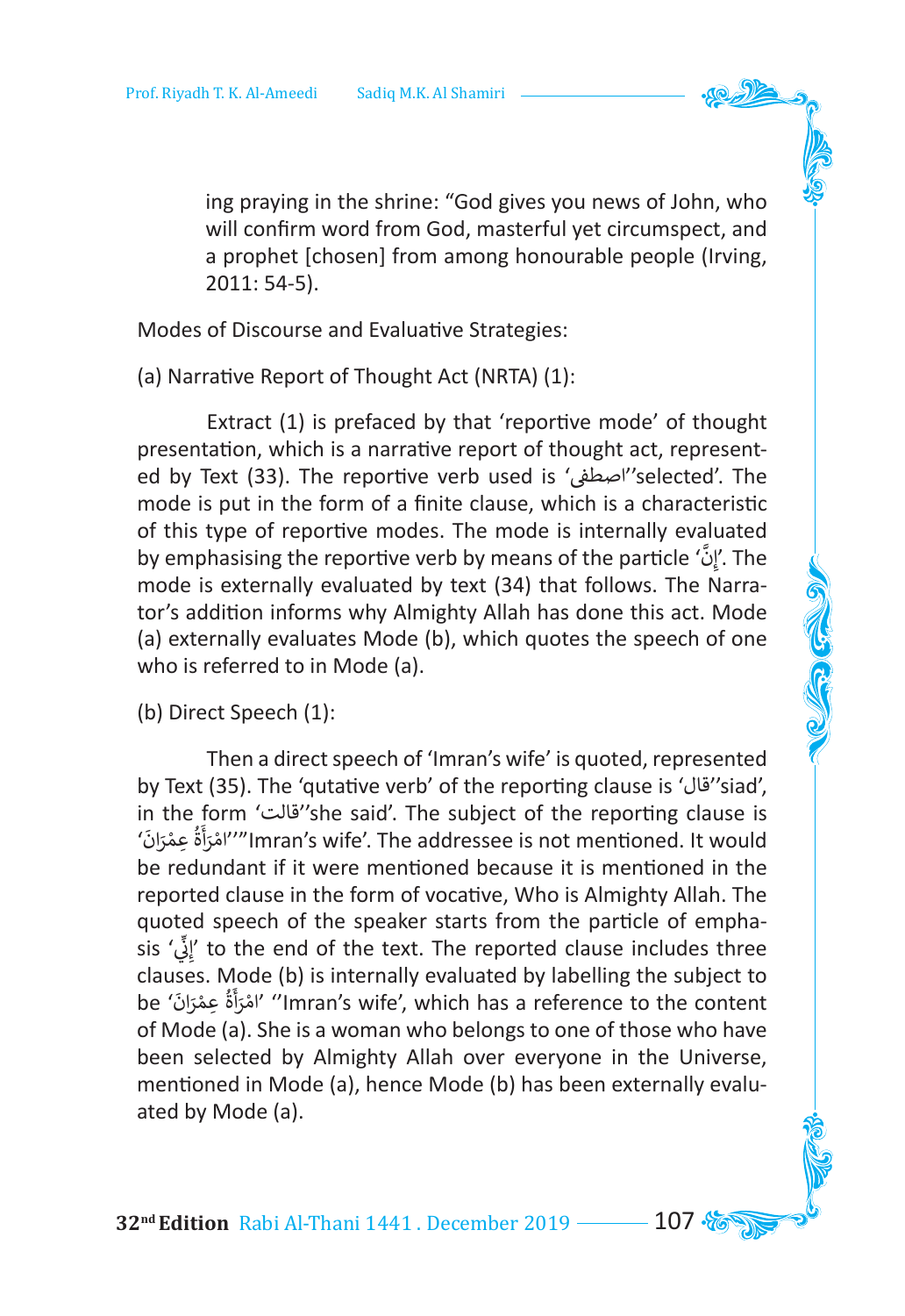(c) Direct Speech (2):

**COLORADO** 

Text (36) of Extract (1) above is another direct speech, which contributes to forming the 'qoutative discourse' within this extract. رِبِي إِنِّي وَضَعْتُهَا" .It quotes three clauses ."قَالت" The reporting clause is<br>"وَادَّ يَأْعِيذُهَا بِكَ وَذُدِّيَّتَهَا مِنَ الشَّيْطَانِ التَّحِيمِ" and "أَنفَ" "وَادَّ سَمَّتْتُهَا مَرْ ֺ֖֖֖֪֪֪֪֪֪֚֚֚֚֚֚֚֚֚֚֚֚֚֚֚֚֚֚֚֚֚֚֝֝֝֝֝֟֓֟֓֟֓֟֓֟֓֟֓֡֟֓֟֓֡֟֝֝ ُ ֦֧֦֧<u>֓</u> ֺَ֦֦֦֦֖֪֦֧֧֖֧֖֚֚֚֚֝֝֝֝֝֝֝֝֟֓֟֓֝֬֝֝֬֝֝֬֝֝֟֟֓֟֓֟֓֟֓֝֬֝֓֟֓֬֝֓֞֟֓֝֬֝֓֞֟֓֝֬֝֓֝֓֝֬֝֓֞֝֝֬֝֝ ِّ ن ربي على رحمت المنافس والمنافس والمنافس والمنافس والمنافس والمنافس والمنافس والمنافس والمنافس بالمنافس والمنافس<br>يُرُوائِي أُعِيذُهَا بِكَ وَذُرِّيَّتَهَا مِنَ الشَّيْطَانِ الرَّجِيمِ" and "أُنثَى" "وَإِنِّي سَمَّيْتُهَا مَ ់<br>( َ.<br>أ ا<br>الأمريكي ֺَّ<u>֓</u> ֧֧֖֖֖֧֧֧ׅ֧֧֧֧֧֧֧֧֧֧֪ׅ֧֚֚֚֚֚֚֚֚֚֚֚֚֚֚֚֚֚֚֚֚֚֝֝֝֟֓֞֟֓֞֟֓֞֟֓֞֟֓֡֟֓֞֟֓֞֟֓֞֬֝֬֝֬֓֝֬֝֬֝֬֝֬֝֬֝֬֝֬֝֬֝֬ ن إ ֺ<u>֚֓</u> َالمنابع المنابع المنابع المنابع المنابع المنابع المنابع المنابع المنابع المنابع المنابع المنابع المنابع المناب<br>المنابع َّ ֦֧<u>֓</u> َََّ َّ ِّ ا<br>وفات ֖֖֚֚֚֚֚֚֚֚֚֚֚֚֚֚֚֝֝֝֝֝֝֝֝֝֝֝**֟** َا<br>وفات ا<br>أم  $\frac{1}{2}$ :<br>: These clause are coordinated by the coordinator ' $\frac{1}{2}$ ' and'. Mode (c) is internally evaluated by that adverbial clause "اَ فَلَمَّا وَضَعَتْهَا ". The first َ ֦֧<u>֓</u> ََََّا<br>آ َ clause of the mode is evaluated externally by that comment clauses of the Narrator, "وَاللّهُ أَعْلَمُ بِمَا وَضَعَتْ" (see es of the Narrator, "وَاللّهُ أَعْلَمُ بِمَا وَضَعَت ֺََ֦֦֪֪֦֧֧֧֧֦֧֧֪ׅ֛֖֖֚֚֚֝֝֝֝֬֝֬֝֓֝֬֝֓֝֬֝֬֝֬֝֓֬֝֓֟֟֓֬֝֓֟֓֟֓֟֓֓֝֬֝֓֓֬֝֓֝֓֝֬֝֓֝֬֓֓֝֓֝֬֝֓֬֝֓ َٔ ֦֧<u>֝</u> ֺ֧֦֖֖֖֖֦֧֧֧֧֧֧֪ׅ֧֧֧֧֧֧֧ׅ֧֧֚֚֚֚֚֚֝֝֬֝֓֝֬֓֝֬֝֓֬֝֓֬֝֓֬֝֬֓֝֬֓֝֬֓֓֬֓֝֬֓֝֬֓֝֬֓֝֬֓֓֬֬֓֓֬֓֬֓֝֬֓֝֬֓֝֬ َ֖֖֖֪֦֪֪֦֧֪ׅ֛֛֖֛֖֛֪ׅ֪֪ׅ֖֛֪֪ׅ֛֛֪֛֚֚֚֚֝֬֝֬֝֬֝֓֝֬֓֝֬֝֓֟֝֬֝֓֬֝֬֝֓֟֓֝֬֓֓֝֓֬֝֬֓֝֓֓֓֝֬֝֓֬֝֬֝֓֝֓֝ ََُ ֖ׅ֦֧֦֧ׅ֧֦֧֪֦֧ׅ֦֧ׅׅ֧ׅ֧ׅ֧ׅ֧ׅ֧֪ׅ֧֪ׅ֧֪ׅ֧֚֚֚֚֚֚֚֚֚֚֚֚֚֚֚֘֝֝֓֝֬֝֬֜֓֝֬֝֟֜֓֜֝֬֓֜֝֬֝֬֜֜֝֬֝֬֝֬ ً<br>ا َ ي ئ �الطباطبا d. 1401 A.H. (2006:Vol.3-4:129-30)). The second external evaluation of the mode as a whole is the sentence: "وَقَقَبَّلَهَا رَبُّهَا بِقَبُولٍ "<br>أَمَدَ مِنْ الْبَوَّةَ الْمَرْدَ "إِنَّ الْبَوَّةَ الْمَرْدَ" "إِنَّا الْمَرْدَ الْبَوَّةَ الْمَرْدَةَ" وَأَنَ ֖֦֧֦֦֦֦֦֦֖֦֦֖֦֦֦֖֦֖֦֖֦֖֦֦֖֦֖֖֖֧֖֦֧֦֧֦֧֦֧֦֧֚֚֚֚֚֚֚֚֬֝֝֝֝֝֝֬֝֝֓֞֝֓֞֟֓֡֞֟֓֞֡֓֝֓֞֞֝֬ ٍ<br>ا َُّ֪֦֚֚֚֚֝֝֝֝֓֟֡֝֬֝֓֟֓֟֓֟֓֟֓֟֓֟֓֟֓֟֓֟֓֟֓֟֓֟֓֟֓֟֓֡֟ ا<br>آ َّ ֖֖ׅ֧ׅׅ֪֪ׅ֦֖֧֚֚֚֚֚֚֚֚֚֚֚֚֚֚֚֚֚֚֚֚֚֚֚֚֚֚֚֚֬֝֕֓֓֡֝֬֝֓֕֓֕֓֕֓֞֡֝ َ َ َتَسْتَبَلُّهُ رَبِيْهِ بِعِبْوِنٍ ``` which is the sentence. `` تَحْسَنُ وَأَنْبَتَهَا نَبَاتاً حَسَناً<br>which produce another 'reportive mode' of '`` خَسَنٍ وَأَنْبَتَهَا نَبَاتاً حَسَناً ََ ََ ֺ֖֖֖֖֖֖֖֖֖֖֖֖֖֖֚֚֚֚֚֚֚֚֚֚֚֝֬֓֓֓֓֓֞֟֓֓֞֟֓֓֞֟֓֡֟֓֡֟֓֡֟֓֓֞֓֞֓֞֓֞֞֓֞֓֞ َ أ َ ََthought presentation.

(d) Narrative Report of Thought Act (2):

Almighty Allah accepts the vow and supplication of 'Imran's wife, and this is put in the form of narrative report of thought act: whe, and this is put in the form of harrative report of thought act.<br>"فَتَقَبَّلَهَا رَبُّهَا بِقَبُولٍ حَسَنٍ وَأَنبَتَهَا نَبَاتاً حَسَناً ". Two types of evaluation are ֺ<u>֓</u> ََ ֦֧֦֧֪֖֖֖֪֪֪֪֦֪֪֪֪֦֪֪֦֪֪֪֦֧֚֚֚֚֚֚֝֝֝֝֓֓֝֓֓֝֓֝֓֝֟֓֝֬֝֓֝֓֟֓֟֓֓ َ ֖֧֦֪֪֪֦֚֚֚֚֚֚֚֚֝֝֝֝֝֝֝֓֕֓֟֓֟֓֟֓֟֓֟֓֟֓֟֓֟֓֟֓֟֓֟֓֟֓֟֓֟֓֟֓֡֟֓֟֓֟֓֟֓֞֟֟ َ أ َ ֺ<u>֓</u> ََُ ؘ<br>أ ًُّ<br>آ ٍ<br>أ ً<br>آ ֘<u>֓</u> َ َ َ exploited in this mode  $(d)$  : the speech act of accepting the vow and supplication is externally evaluated by the Narrator's modificaand supplication is externally evaluated by the Narrator s modifica-<br>tions: "بِقَبُولٍ حَسَنٍ وَأَنبَتَهَا نَبَاتاً حَسَناً". Then, Mode (d) itself is an external ֺ<u>֓</u> ََ ََ ֖֖֪֪֖֧֚֚֚֚֚֚֚֚֚֚֝֝֝֝֓֕֓֡֓֟֓֡<u>֚</u> ا<br>آ أ ֖֖֖֚֚֚֚֚֚֚֝<u>֚</u> ्<br>∶ َؚ<br>ؙ َ evaluation of Modes (a) and (b). The Omniscient Narrator reports His own response to that woman's direct speeches.

(e) Narrative Report of Thought Act (1):

Another reportive mode is employed: "وَكَفَّلَهَا زَكَرِيّاً". This mode ֧֧֧֚֚֝֝<br>֧֚֚֚֚֚֚֚֚֝<br>֧֧֚֚֝֩֩֕֩֟֓֟֓֝֬֟֓֟֓֝֟֬ َ َ ؚ<br>أ ۬<sub>ّ</sub> َّ َ includes the reportive verb 'كفل', the subject is the implicit pronoun that refers to Almighty Allah, and the first object is Zachariah. The pronoun which refers to Mary is the second object of the verb 'كفل'. This mode achieves acceleration by leaving detail of long period. Mode (e) also contributes to the external evaluation of Mode (c). This mode opens the scene of Mary's story, who is the child accepted in "a handsome manner" by Almighty Allah according to the preceding modes.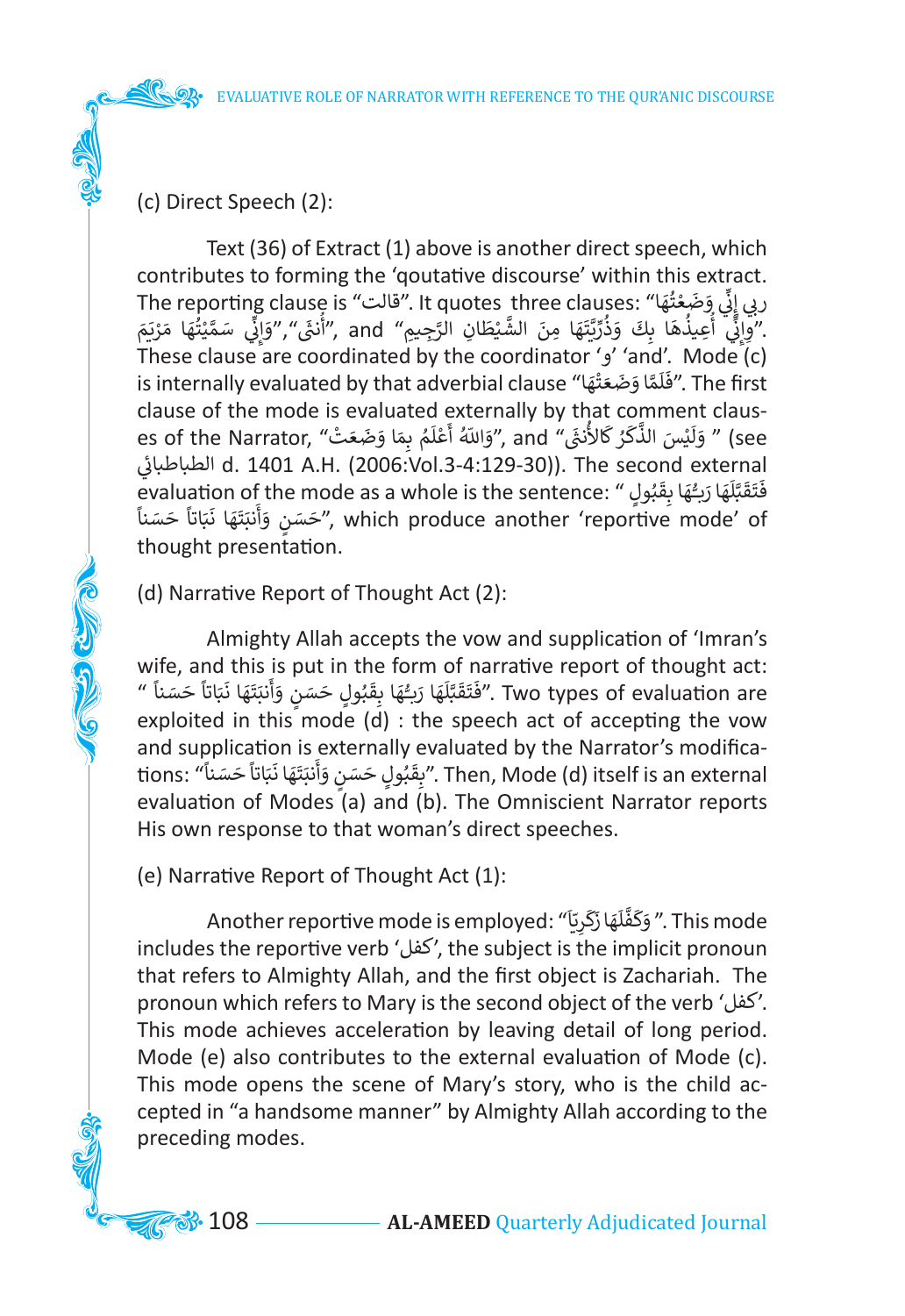(f) Direct Speech (3):

Whenever Zachariah enters the shrine, he notices that Mary has some food, which is not normally found at that time of the year. This is apparent from the use of the noun ً ْقا ِ ز ر' food' in its indefinite ي see' (نكرة' ,form �الطباطبا d. 1401 A.H. (2006:Vol.3-4:132)). He asks ئ her about this. His enquiry is put in the form of direct speech: "ا َ ي ال ق ֖֖֖֖֪֪֪֪֦֪֪֪֪֦֪֪֪֪֪֪֪֦֪֪֪֪֪֪֪֪֪֪֪֪֪֪֪֪֪֪֪֪֪֪֪֪֪֪֪֚֚֚֚֚֚֚֚֚֚֚֚֚֚֚֚֚֚֚֚֝֝֝֝֓֝֓֟֟֓֡֟֓֡֝֓ ֺ֚֝ ا ֦֧֦֧֦֧<u>֚֓</u> ֦֦֪֦֚֚֚֚֝֝֝֝֝֝֝֝֝֝֝֝֝֝֝֝֝֝**֟** َّ فَالْ الْمَالِينَ وَالْمَدَّ الْمَالِكَ لِلْهِ مَا الْمَارِّينَ وَالْمَدَّاتِينَ وَالْمَدَّاتِ مَنْ مَالَّة<br>مَرْيَمُ أَنَّى لَكِ هَذَ The quotative verb is 'فَالْ' said', the subject, implicit, ۔<br>آ ن َ ់<br>( َrefers to Zachariah. The reported clause is "السيم التي تعتد refers to Zachariah. The reported clause is "المح<br>The use "يَا مَرْيَمُ أَنَّى لَكِ هَذَا" s ֧֖֖֧֪֦֧֧֪֪֦֧֦֧֦֧֪֦֧֪֦֧֦֧֧֧֧֧֪֚֚֚֚֚֚֚֚֚֚֚֚֚֚֚֚֚֝֝֟֝֬֝֬֝֟֟֓֝֬֟֓֝֬֝֬֝֬֝֬֝֬֝֬֝֬֝֬֝֬֝֬֝֬֝֬ ًَ<br>أ ن .<br>أ ֖֖֖֪֪֦֪֚֚֚֚֚֚֚֚֘֟֓֟֓֟֓֟֓֟֓֟֓֟֓֟֓֟֓֟֓֟֓֟֓֟֓֝ َof the demonstrative of near reference 'هذا 'indicates the direct nature of the mode. Mode (f) is internally evaluated by that pure narrative contextual discourse: (رُقَّاً) the rive contextual discourse: (رُقَّةً)<br>مُّلَّمَا دَخَلَ عَلَيْهَا زَكَرِيًّا الْمِحْرَابَ وَجَدَ عِندَهَا رِزْقاً) . َ֖֖֧֖֖֧֪֦֧֧֧֪֪֦֧֧֧֦֧֧֚֚֚֚֚֚֚֚֚֚֚֚֚֚֚֝֝֝֓֝֓֝֓֝֟֓֟֓֟֓֝֟֓֝֬֝֟֟֓֝֬֝֓֝֬֝֬ َ َََْ֧֧֧֖֧֖֖֧֧֪֦֧֧֧֖֧֖ׅ֧֚֚֘֟֟֓֝֟֟֓֝֬֝֬֝֓֬֝֓֝֬֝֬֝֬֝֓֬֝֬֝֓֬֝֓֬֓֟֓֟֬֟֓֬֓֝֬֝֓֝֬֝֬֝֬֝֬֝֬֝֬֝֬֓֝֬֝֬֝֬֝֬֝֬֝֬֝֬ ે<br>દ َ َ֘<u>֓</u> َ َ ََََّ ∶<br>≀ which can be considered as an adverbial clause of time, in relation to the main clause of the direct speech.

(g) Direct Speech (4):

The form: "فَالَتْ هُوَ مِنْ عِندِ اللّهِ إنَّ اللّهَ يَرْزُقُ مَن يَشَاءُ بِغَيْرِ حِسَابٍ" َ ََ֘<u>֦</u> ֧֧֚֚֡֝֝֟֓<u>֓</u> ْ**∶** َُis the fourth direct speech in this extract. The quotative verb is in the form 'قالت', which includes the verb 'قال', and the suffixed pronoun that refers to Mary. The quoted speech includes two reported clauses. Mode (g) has already been evaluated by Mode (d), when Almighty Allah accepted Mary's mother's supplication and vow: " ֧֧֧֧֧֧֧֧֦֧֧֧֧֧֧֧֧֧֟֟֟֟֟֟֟֟֟֟֟֟֟֟֟֟֟֟֟֟֟֟֟֟֟֟֟֓֟֟֩֕֓֟֓֟֓֟֓֟֓֟֩֕֓֟֟֩֕֓֟֓֟֓֟֟֟֩֕֓֟֓֟֟֩֓֝֬֟֩֓֝֬֝֬֝ َAmngnty Anari accepted Iviary s mo<br>"فَتَقَبَّلَهَا رَبُّهَا بِقَبُولٍ حَسَنٍ وَأَنبَتَهَا نَبَاتاً حَسَناً. ََ ֖֪֚֚֚֚֚֚֚֚֚֚֝֝֝֝֝֝<br>֧֝֩֩֩֩ َ ֖֪֦֖֚֚֚֚֝֝֝֝֝֝֝֝֝֝֝֝֝֝֝֝֝֝֝<del>֟</del>֪֚ َ أ َ ََِّ َ ֖֪֪֪֪֚֚֚֚֚֚֚֚֚֚֚֚֚֚֚֚֚֚֚֚֚֚֚֚֚֡֝֝֝֝֟֝֝<del>֟</del> ًََُّ<br>آ َّ ์<br>: َ َ

(h) Narrative Report of Speech Act (2):

The sentence " ُ َّه ب َّا ر ِي ر ك ا ز ع د "is a narrative report of speech ِ<br>ا َ َ **ّ** َact of supplication. It includes the reportive verb 'دعا', the subject زكريا' Zachariah', and the object 'ربه''his Lord'. As such it is put in the form of a finite clause. This mode achieves summarizing. Mode (h) is internally evaluated by the adverbial clause ' ' ' ' ' مُنَالِك' ' with that/at ُ that moment', which links this mode to Mary's speech in Mode (f). Zachariah addresses Almighty Allah after seeing Mary's situation, ,and hearing her speech, particularly her assertion " يَازَّ اللَّهَ يَرْزُقُ مَن يَشَاءُ"<br>إِنَّ اللَّهَ يَرْزُقُ مَن يَشَاءُ" َ**ّ** ֦֧֦֧֦֧֦֧֦֧֦֧֦֧֦֧ َية السياسة العربية المستمرة المستمرة المستمرة المستمرة المستمرة المستمرة المستمرة المستمرة المستمرة المستمرة ا<br>-d. (2006:Vol.3-4:132), at that mo الطباطبائي According to . َ .<br>أ ment, Zachariah realized that the moments were of asking Allah His

**32nd Edition** Rabi Al-Thani 1441 . December 2019 109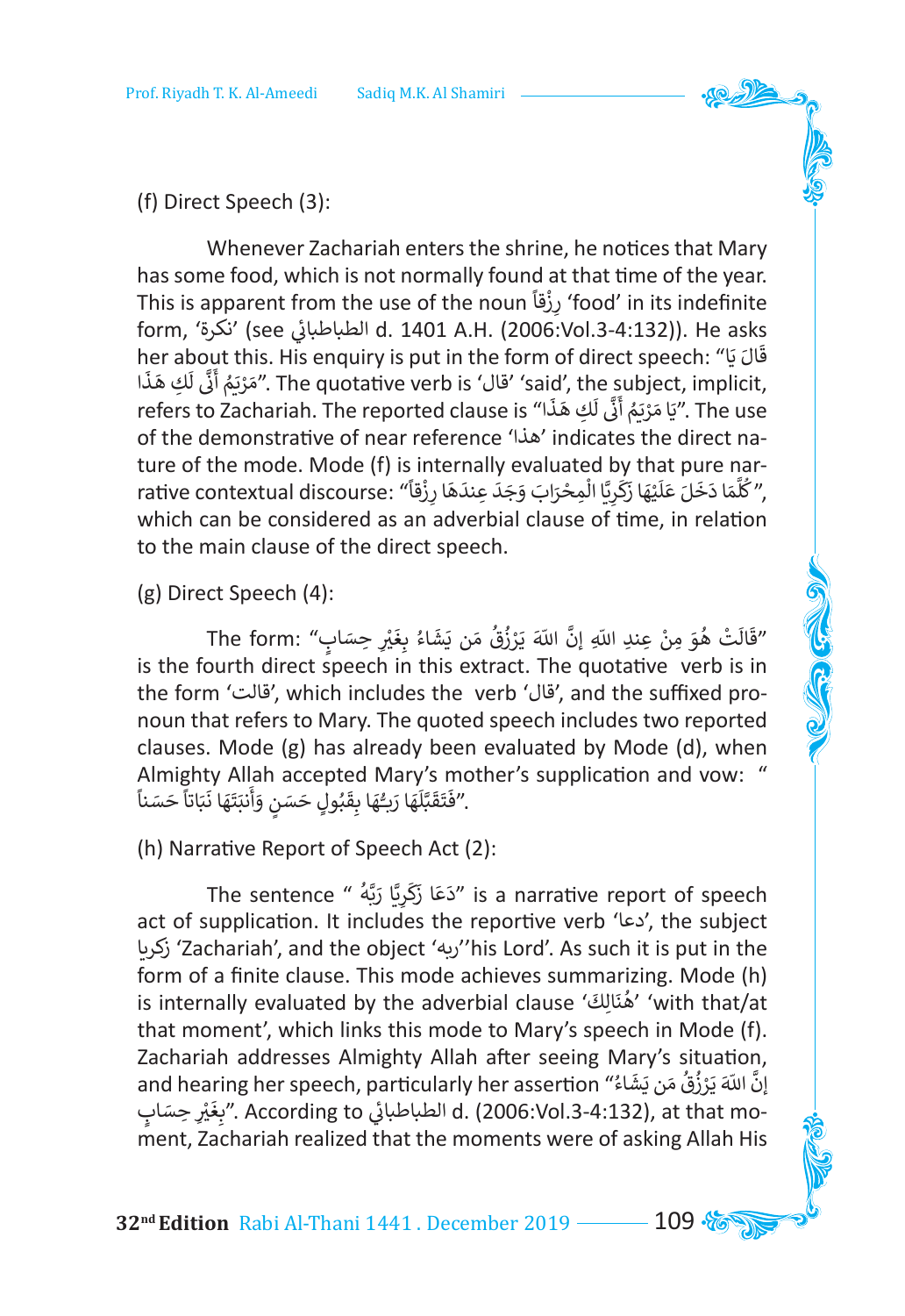favour. Mode (h) is also an internal evaluation of the quotative verb of the direct speech to follow.

(i) Direct Speech (5):

This is the direct speech of Zachariah: " َ ْك ن د َ ْب ِي ل ِ من ل ِّ ه ب َ ر ال ق و<br>ا ֧֦֧֦֧֢֝֝֜֜֜֜֜֜֜ ׇَ֦֚֝ ֺ<u>֓</u> َّ عَنْ رَبِّ هَبْ يِ سِ سَمْتَ ".This is the direct speech or Zacharian."<br>The singularity of the subject, the direct ."ذُرِّيَّةً طَيِّبَةً إِنَّكَ سَمِيعُ الدُّعَاء و<br>ا َ َ**∶** ُ form of the imperative, (which is an indirect supplication), and the use of the first and second person pronouns indicates the direct nature of the mode. Mode (i) is internally evaluated by Mode (h), which modifies the reportive verb 'قال' 'said' to be 'دعا' 'appealed'/ prayed.

(j) Indirect Speech:

**COLLEGED CLASS** 

Almighty Allah accepts Zachariah's prayer and sends him good news with His angels, that he will be given John. This is understood from the IS employed. The angels' speech addressing Zachariah belongs to the reportive discourse within this extract. It is put in the form of indirect speech of Text (39). The reportive verb is 'نادى ' 'called', the addressee is the pronoun that refers to Zachariah. The canca , the addressee is the pronoun that refers to zacharam. The<br>أَنَّ اللّهَ يُبَشِّرُكَ بِيَحْيَى مُصَدِّقاً بِكِلْمَةٍ مِّنَ اللّهِ وَسَيِّداً وَحَصُوراً" reported clause is<br>-indicates the indirect na "أَنَّ أَامَ الل ֺََُ<u>֓</u> َ֖֖֖֖֖֖֧֪֚֚֚֚֚֚֚֚֚֚֚֚֚֚֚֚֚֡֡֝֓֡֓֡֓֡֬֓֓֞֡֓֓֞֡֓֓֡֡֬֓֓֞֓֡֓֓֞֡֓֓֞֡֬֓֞֓֞֬֝֬ **ื** َ .<br>أ ֧֖֧֖֧֖֧֧֧֧֧֧֧֧֦֧֧֧֧֧֧֧֧֧֧֧֦֧֚֟֓֟֬֓֟֓֟֓֟֓֟֓֟֓֟֓֟֓֟֓֟֬֓֬֟֩֓֓֟֩֓֓֟֓֟֓֟֓֬֓֓֬֓֟֩֩֓֬֓֓֓֬֩֓֬֝֬ ِؚّ<br>ّ َُِّْ۔<br>' ֪֛֪֛֚֝֬֝֬֝֬֝֬֝֬֝֬֝֬֝֬֝֓֟֓֬֝֬֝֬֝֓֬֝֬֝֓֟֬֝֓֬֝֬ ن ان الله يبسرت بِيسي مصنعت بِمستَدِّ من اللهِ وسليها وحصوراً .<br>- indicates the indirect na أَنَّ indicates the indirect ma ."وَنَبِيّاً مِّنَ الصَّالِحِينَ ֖֝֝֝֝֝**֝** ِّّ َ ֖֪֪֦֪֪֦֧֧֧֚֚֚֚֚֚֞֝֝֝֝֬֝֬֝֬֝֓֝֬֝֬֝֬֝֬֝֓֟֟֓֟֟֓֟֓֡֟֓֟֓֡֟֓֬֓֝֓֝֬֝֬ َ ture of the mode. Mode (j) is internally evaluated by the adverbial clause which modifies the reporting clause: "اوَهُوَ قَائِمٌ يُصَلِّي فِي الْمِحْرَابِ". ْ֦֧֦֧֦֧֦֧֦֧֦֧֦֧֦֧֧֦֧֦֧֦֧֦ׅ֦֛֜֜֓֜֜֜֜֜֜֜֜֜֜֜֜ **ื ่** َا<br>المراجع ֦֧֦֖֖֚֚֚֝֝֝<u>֚</u>

(k) Narrative Report of Speech Act (3):

The angels' indirect speech of Mode (j) involves an embedded reportive mode, which is the report of Almighty Allah's speech act of 'giving good news'. This new mode of speech presentation is the content of Mode (j), particularly the form "يَاثَّ اللَّهَ يُبَشِّرُكَ بِيَحْيَى "<br>"أَنَّ اللّهَ يُبَشِّرُكَ بِيَحْيَى "the content of Mode (j), particularly the form ֦֧֦֧֦֧֦֧֦֧֦֧֦֧֦ ِّ۔<br>' َ The angels are used as internal narrators of that mode. Mode (k) does not include evaluation.

Extract (2):

**ृ** َ«كهيعص(١) ذِكْرُ رَحْمَةِ رَبِّكَ عَبْدَهُ زَكَرِيًّا (٢) اذْ نَادَى رَبَّهُ نِدَاء خَفِيّاً (٣) قَالَ ً֖֖֖֦֧ׅׅ֚֚֚֚֚֚֚֚֚֡֝֓֡֡֓֡֡֡֡֡֬֜֓֡֬֓֓֞֡֬֜֓֡֬ َ َِ<br>آ ֦֧֧֟֓<u>֓</u>֧֦֓ َ َ َ<u>ّ</u> ؚ<br>ا َ ֦֧֦֧֦֧֦֧֦֧֦֧֦֧֦֧ ؚ<br>ا ֧<u>֓</u>

**88.** 110 — **AL-AMEED** Quarterly Adjudicated Journal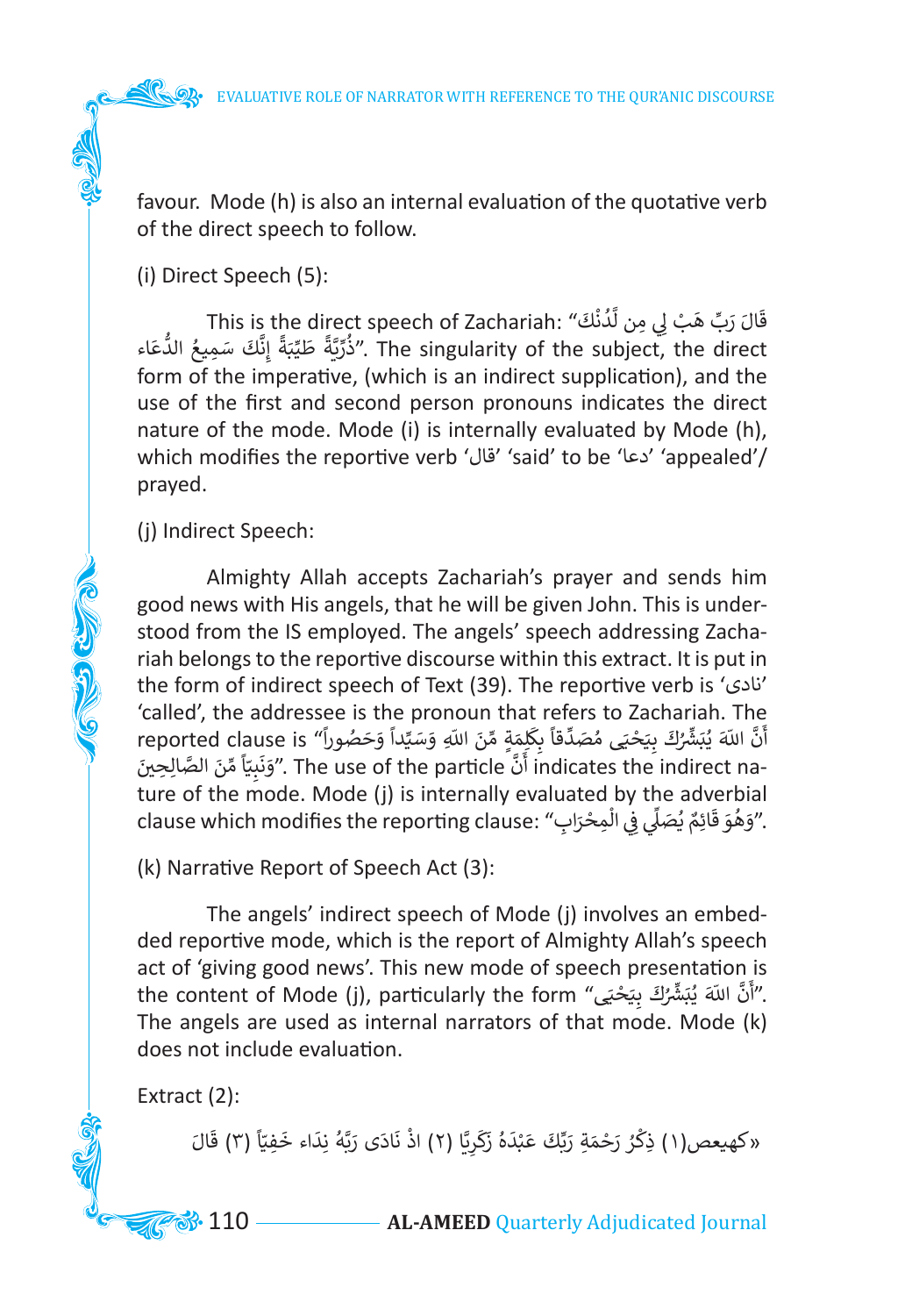ِّرَبِّ إِنِّي وَهَنَ الْعَظْمُ مِنِّي وَاشْتَعَلَ الرَّأْسُ شَيْباً وَلَمْ أَكُن بِدُعَائِكَ رَبِّ شَقِيّاً (٤)<br>مَعْلَمَ الْمَسْلَمُ الْمَسْلَمُ عَلَيْهِ مَسْتَعَلَ الرَّأْسُ شَيْباً وَلَمْ أَكُن بِدُعَائِكَ رَبِّ شَقِيّ ֧֦֧֦֧֦֧ׅ֧֦֧ׅ֧֦֧ׅ֧֦֧ׅ֧ׅ֧֡֡֓֓֓֓֜֓֓֜֓֓֜֓֓֜֓֜֓ َ ِ<br>ا **ृ** و<br>ا َ ً<br>أ َ َ֧֦֧֦֧֦֧֦֧֦֧֦֧֦֧֧֦֧ׅ֧֦֧֦֧֦֧֧֦֧ׅ֧֦֧֝֜֡֓֜֡֜֓֡֬֓֜֜֓֓ أ َّ َ֦֧֦֧֦֧֦֧֦֧֦֧֦֧ׅ֧֜֓֓<u>֚</u> َُ֦֧֧֦֧֦֧֦֧֦֧֦֟֟֓֕ َ֦֧֦֧֦֧֦֧֦֧֦֧ׅ֧֘֝֟֜֓<u>֦</u> ََِّ ن ِ<br>ا بِ <sub>إِي</sub> وَي الصَّنفُمُ بِي السَّنفُمُ الرَّسُ سَيْبِ وَلَمْ أَسْ بِمَعْنِ رَبِّ سَعِيَّ رَبِّ مَنْ الرَّبَّ و<br>لِّي خِفْتُ الْمَوَالِيَ مِن وَرَائِي وَكَانَتِ امْرَأَتِي عَاقِراً فَهَبْ لِي مِن لَّدُنكَ وَلِيَّا رَه) يَرِ ُ ֧֧֚֘֝֬֓<u>֓</u>֖֚֓ ֧֧֦֧֦֧֚֝<u>֓</u> ֖֖֖֚֚֚֚֚֚֝֝֝<u>֚</u> َُّ ֦֪֦֪֪֪֪֪֦֚֚֚֚֚֚֚֝֝֝֬֝֬֝֓֝֝֝**֟** َ ت َ أ ֖֪֪֚֚֚֚֚֚֚֚֚֚֚֚֚֚֚֝֝֝֝֝֟֓֝֝**֓** ֦֧֦֧֦֧֦֧֦֧ׅ֧֦֧֧֦֧֧֦֧֧ׅ֧֦֧֜֓֓֜֓֜֜֓֜֜֓֓<br>֧֧֧֜֜֜ َ َ .<br>أ َؚ<br>ا َ َ֦֧֦֧֦֧֦֧֦֧֦֧֦֧֦֧֦֧ׅ֦֧֦֧֦֧֦֧֦֧֦֧֦֧֦֧֦֧֦֧֦֧֦֧֦֧֦֧֦֧֦֧֧֧ׅ֧֧֧֦֧֧֧֛֪֪֧֪֧֪֧֪֧֧֧֧֧֪֧֧֧֧ׅ֚֟֜֓֓֞֟֓֜֓֞֬֜֬֞֓֞֬֜֬֓֜֓֬֜֬֜֬֜֬֜֬֜֬֜֜֜ ֦֧֦֧֦֧֦֧֦֧֦֧֦֧֦֓֓֡֓֓֟֓֡֓֓֡֟֓֡֓֓֞֓֡֡֟֓֓֡֟֓֡֟֓֡֟֓֡֟֓֡֟֓֡֬֓֓֞֓֓֞֬֓֓֞֓֬ ֧֖֖֖֖֖֖֖֖֖֖֖֧֚֚֚֚֚֚֚֚֚֚֝֟֓֓֝֓<u>֟</u> ن إ َ وَانِّي خِفْتُ المَوَالِيَ مِن وَرَائِي وَكَانَتِ امْرَأَتِي عَاقِراً فَهَبْ لِي مِن لدُنكَ وَلِتِّأَ (٥) يَرِثِي<br>وَيَرِثُ مِنْ آلِ يَعْقُوبَ وَاجْعَلْهُ رَبِّ رَضِيَّأَ (٦) يَا زَكَرِيَّا إِنَّا نُبَشِّرُكَ بِغُلَامٍ اسْ ْ ُ֦֧<u>֝</u> َ۔<br>وف ِّا<br>المناطق َ َ ֧֖֖֖֖֖֖֖֖֖֧֧֧֧֦֧֧֧֧֧ׅ֧֧֧֧֧֧֧֧֧֧֧֧֧֧֚֚֚֚֚֚֚֚֚֚֚֚֚֚֚֚֚֚֚֚֚֚֚֚֚֝֓֝֟֓֝֓֞֓֝֓֝֬֝֓֝֬֓֟֓֝֬֜֝֬֝֬֝֬֝֬֝֬֝֬֝֬֝֬֝֬֝֬֝֬֝֬֝<br>֧֛֧֧֖֧֧֧֖֧֖֧֧֛֧֧֪֧֧֖֧֧֧֧֛֧֧֧֛֛֪֧֛֪֧֛֪֪֧֛֪֧֛֪֧֛֚֚֚֚֜֝֝֬֝֝֬֝֬֜֝֬֝֬֝֬֜<del>֛</del><br>֧֛֧֛֛֛֛֛֛֜֜֜֜֜֜֜֜ ֧֪ׅ֧֧ׅ֧֚֚֚֚֚֚֚֚֚֚֚֚֚֚֚֚֚֚֚֡֡֡֡֡֬֝֬֓֝֬֓֓֝֬֜֓֓֞֬֓֝֬ ؚ<br>آ ِ<br>ا ֦֧֦֧֦֧֦֧֦֧֦֧֦֧֦֧֦֧֦֧֦֧֦֧֦֧֦֧֦֧֦֧֦֧֘֝֓֓֓֓֓֓֓֓֓֓֓ ََْ**Algebra** ֦֧֦֧֦֧<u>֓</u> ֦֧֦֧<u>֓</u> ُ֖֖֖֖֖֖֚֚֚֚֚֚֚֚֚֝֬֝֝֝֝֝֝֝֓֝֬֝֓**֓** ֺ֝ َ<u>ّ</u> ت َ أ ۔<br>; َْ َ ً<br>آ ُُم م ُ֦֧֦֦֧֦֦֪֦֪֪֧֧֧֪ׅ֧֧ׅ֧֧֪֧֪ׅ֧ׅ֧֪֪ׅ֦֧֚֚֚֚֚֚֚֚֚֚֚֚֚֚֚֝֝֬֝֬֝֓֝֝֝֬֝֓֓֝֬֜֓֝֬֜ َ ًََ ֧֖֪֪֪֪֪֪֪֪֪֪֪֪֪֚֚֚֚֚֚֚֚֚֚֚֚֚֚֚֚֚֚֚֚֝֝֓֡֡֓֓֞֡֡֝֬֓֞֝֬֝֓֞֝֬֓֓֞֬֝֓֓֞֡֝֬ ؚ<br>ا ֦֧֦֧֚֝֝֟֓֝֬֝֝֓֝֬֝֓֕֓֝֬֝֓֕֓֬֝֓֬֝֓֬֝֓֬֝֓֬֝֓֓ ُ َّ ֺ֖֖֦֚֚֚֚֚֚֚֝֝֬֝֓֝֬֝֓֝֬֝֝֬֝֝<del>֖</del> ֘<u>֝</u> ا<br>أ ما جَبَحْس • وَلِن عَبْلَ سَيِّدٍ (٧) حَنْ رَبِّكَ مَا يَحْرَى بِيَّا حَامَ الْعَجَدِ سَرْقِ حَامِرٌ رَحْدَ<br>بَلَغْتُ مِنَ الْكِبَرِ عِتِيَّاً (٨) قَالَ كَذَلِكَ قَالَ رَبُّكَ هُوَ عَلَيَّ هَيِّنٌ وَقَدْ خَلَقْتُكَ مِن قَب ֖֖֧֧֧֪ׅ֧֧֪ׅ֧ׅ֚֚֚֚֚֚֚֚֝֝֝֝֝֓֝֬֝֓֝֬֝֬֝֓֝֬֝֬֝֓֟֓֝֬֝֓֬֝֓֬֝֓֟֓֬֝֓֬֝֓֬֝֓֝֬֓֬֝֬֝֓֝֬֝֬֝֬֝֓֓֝֬֝֬֝֝֬֝֬֝֬ َ֦֧֦֦֧֦֧֦֧֦֖֧֦֧֦֧֧֖֧֧֪֦֧֧֦֧֧֧֧֧ׅ֧ׅ֧֧֛֪֧ׅ֛֪֚֚֚֚֝֝֝֝֝֬֝֝֝֬֝֓֝֬֝֓֝֬֝֓֝֓֝֬֝֓֝֬֜֓֬֜֓֓֝֓֬֜֝֬ َ َ ֚֓ ََ ي َ َ۔<br>وا َ ׇ֓֝ ֺ֖֪֪֪֪֪֦֚֚֚֚֚֚֚֚֚֚֚֚֚֚֚֚֚֚֚֚֝֝֝֝֝֝֝֝֝<del>֛</del> َ ֦֧֦֦֦֦֦֦֦֦֦֦֖֖֚֚֚֚֚֚֚֚֝֝֝֝֝֝֝֝֝֝֝֝ ً ֖֖֖֖֧֪֪֪֦֧֪֪ׅ֪֦֧֧ׅ֧ׅ֧֧֧֧֚֚֚֚֚֚֚֚֚֚֚֚֚֚֚֚֚֚֚֡֝֝֓֞֝֟֓֝֟֓֝֬֝֓֞֝֬֝֬֓֡֝֬֜֜֓֞֞֝֬֝֬֝֬֝֬ ֦֧֦֧֦֧֦֧֟֓֟֓֟֓֟֓֟֓֟֓֟֓֟֓֕֓֕֓֟֓֕֓֕֓֕֓֕֓֕֓ ُ֦֧֦֧֦֧֦֧֦֧֦֧֦֧֦֧֦֧֦֧֦֧֦֧ َ َ بتعت سِ النّذِرِ عِنِي (١٨) قَانَ تَدَبَّتَ قَانَ رَبّتَ هُوَ عَنِي هَيْنَ وَقَدْ خَنْفَتْتَ سِ قَبْلَ<br>وَلَمْ تَكُّ شَيْئاً (٩) قَالَ رَبِّ اجْعَل لِّي آيَةً قَالَ آيَتُكَ أَلَّا تَكَّلَّمَ النَّاسَ ثَلَاثَ لَيَالٍ سَوِيّ ّ ََ۔<br>آ َِّ َ ┆ ֺ֦֦֦֧֪֪ׅ֖֦֦֪֪֪ׅ֚֚֚֚֚֚֚֚֚֚֚֚֚֚֝֓֡֓֡֓֡֟֓֡֝֬֝֓֞֟֓֡֟֓֡֟֓֡֟֓֡֟֓֞֞֟֓֞֟֓֓֞֞֞֝֬֓֞֬֓֞֟֓֓ َ َِّ َََْ֪֪֖֧֧֧֧֦֧ׅ֧֦֧֦֧֦֧֧֧֦֧֦֧֦֧֧֘֝֟֝֟֟֟֟֟֟֟֟֟֟֟֟֟֟֟֟֟֟֟֟֟֟֟֟֟֟֟֟֟֟֟֟֩֕֟֟֓֟֓֟֓֟֓֟֓֟֓֟֓֜֓֟֓֝֬֝֬֝֬֝֬֝ ֺَ֖֚֚֚֚֚֚֚֚֚֚֚֚֚֚֚֚֚֚֚֚֚֚֚֚֚֚֚֚֚֚֚֚֓֡֟֓֡֓֞֡֓֞֓֡֟֓֡֟֓֡֓֞֓֞֓ ֚֚֚֚֚֚֚֝֝֝**֓** وَتُمْ نَكَ شَيْئًا (٦) قَانَ رَبِّ اجْعَلْ لِي أَيَّهُ قَالَ أَيْنَكَ أَلَّا نَكْلِمُ النَّاسِ نَلاثَ لَيَانٍ سَوِي<br>(١٠) فَخَرَجَ عَلَى قَوْمِهِ مِنَ الْمِحْرَابِ فَأَوْجَىٍ إِلَيْهِمْ أَن سَبِّحُوا بُكْرَةً وَعَشِيّاً ( ֧֧֧֧֧֖֖֖֖֖֖֖֧֧֦֧֧֧֧֧֧֧֧֧֧֧֧֧֧֚֚֚֚֚֚֚֚֚֚֚֚֝֟֓֝֟֟֓֝֬֟֓֟֓֝֬֟֓֝֬֝֓֝֬֝֓֝֬֓֝֓֝֬֝֓֝֬֓֝֬֓֝֬֝֬֝֬֝֬֝֓ ֖֚֚֚֚֚֚֡<br>֧֚֚֚֝ ।<br>। ֺ<u>֚֓</u> ֦֧֖֟֓֓֝֬֓֓֓֓**֓** ا<br>۽ َ֦֧֦֖֪֪֚֚֚֚֚֚֚֚֚֚֚֚֚֚֚֚֚֚֚֚֚֚֚֚֚֚֚֝֝֝֟֓֡֟֓֡֟֓֡֟֓֡֟֓֡֟֝֬֝ ً<br>أ ֺ֧֧֧֧֧֚֚֚֚֚֚֚֚֚֚֚֚֚֚֚֚֚֚֚֚֚֚֝֝֝֓֝֓֝֓֞֟֓֝֬֝ َ َ**ٔ** ֧֧֧֧֦֧֦֧֦֧֦֧֦֧֦֧֧֦֧֧֦֧֦֧֦֧֧֦֧֧֧֧֦֧֧֧֝֟֟֓֟֓֟֓֟֓֟֓֟֓֟֓֟֓֟֓֟֓֟֓֟֓֟֓֟֓֟֓֟֓֝֬֝֓֝֓֝֬֝֬֝֓֝֬֝֬֝֬֝֬֝֬֝֬ ֺ֚֝ ََ(١٠٠) كَحَنْ عَلَى كُونَدٍ مِنَ اسْتَحَرَّبٍ كَاوَحَيِّ إِنَّيْهِمْ الْمَسْبَحَوِّ بَعْرَه ۚ (<br>يَحْيَ خُذِ الْكِتَابَ بِقُوَّةٍ وَآتَيْنَاهُ الْحُكْمَ صَبِيّاً (١٢)» (مريم: ١-١٥). ֧֖֧֖֖֖֖֖֧֚֚֚֚֝֟֓֓֝֬֓֓<u>֓</u>֖֖֖֖֧֧֧֧֧֦֧֧֦֧֧֧֧֧֧ׅ֧֧ׅ֧֧֧֚֚֚֓֓֟֓֟֓֓֟֓֓֓֓֓֓֓֞֬֜֓֬ ֖֪֪ׅ֪ׅ֪֪ׅ֪֪ׅ֚֚֚֚֚֚֚֚֚֚֚֚֚֚֚֚֚֚֚֚֚֡֡֡֡֡֝֬֝֓֡֡֬֓֡֡֬֓֡֡֡֓֞֓֞֡֡֓ َْ ِ<br>وفات ֦֧֧֦֧֝֟֓<u>֚֓</u> َ َّ∫<br>∫ ֧֧֦֧֦֧֦֧֦֧֦֧֧֦֧֦֧֦֧֦֧֦֧֧֦֧֧֦֧֧֧֧֦֧֧֝֟֟֓֝֝֜֓֜֓֓֓֓֓֓֓֓֞֓<br>֧֧֖֧֧֧ׅ֧֧֧֧֧֦֧֪֦֧֧֦֧֚֜֜֘֩֩֩֩֩֩֓֓֘֜֓֘֟֓֬֜֟֓֜֬ ُ ֦֧֦֧<u>֓</u>

"[1] L.H.Y.E.S [2] (i) [This is ] a Reminder of your Lord's mercy towards his servant Zachariah [3] when he appealed to his Lord with a suppressed cry. [4] He said: "My Lord, my bones are tottering for me and my head is glistering with white hair, while I have never been grumbling in my appeal to you, my Lord! [5] Yet I fear for my heirs after me while my wife is barren, so grant me goodly an heir from Your presence. [6] who may inherit from me, and inherit from Jacob's house. Make him someone we can approve of, my Lord!" [7] Zachariah, We bring you news about a boy whose name will be John. We have not given such a name to anyone before." [8] He said: "My Lord, how will I have a boy while my wife is barren and I have reached such extreme old age?" [9] He said: "Just as your Lord has said: It is a trifling thing for me [to do]. I created you before while you were still nothing!" [10] He said: " My Lord, grand me a sign!" He said: "Your sign will be that you will not speak to any people for three nights in a row." [11] He came forth to his folk from the sanctuary and revealed to them how they should glorify [God] both morning and evening. [12] "John, hold firmly to the Book." We gave him discretion as a young boy" (Irving, 2011:305-6).

Modes of Discourse and Evaluative Strategies:

(a) Narrator's Representation of Voice:

involves a reportive mode "ذِكْرُ رَحْمَةِ رَبِّكَ عَبْدَهُ زَكَرِيًا" The text َّ َ َ َ**ّ** َ َ ֦֧֦֧֦֧֦֧֦֧֦֧֦֧֦ ֧<u>֓</u> of speech presentation, which communicates that a summary of

**32nd Edition** Rabi Al-Thani 1441 . December 2019 111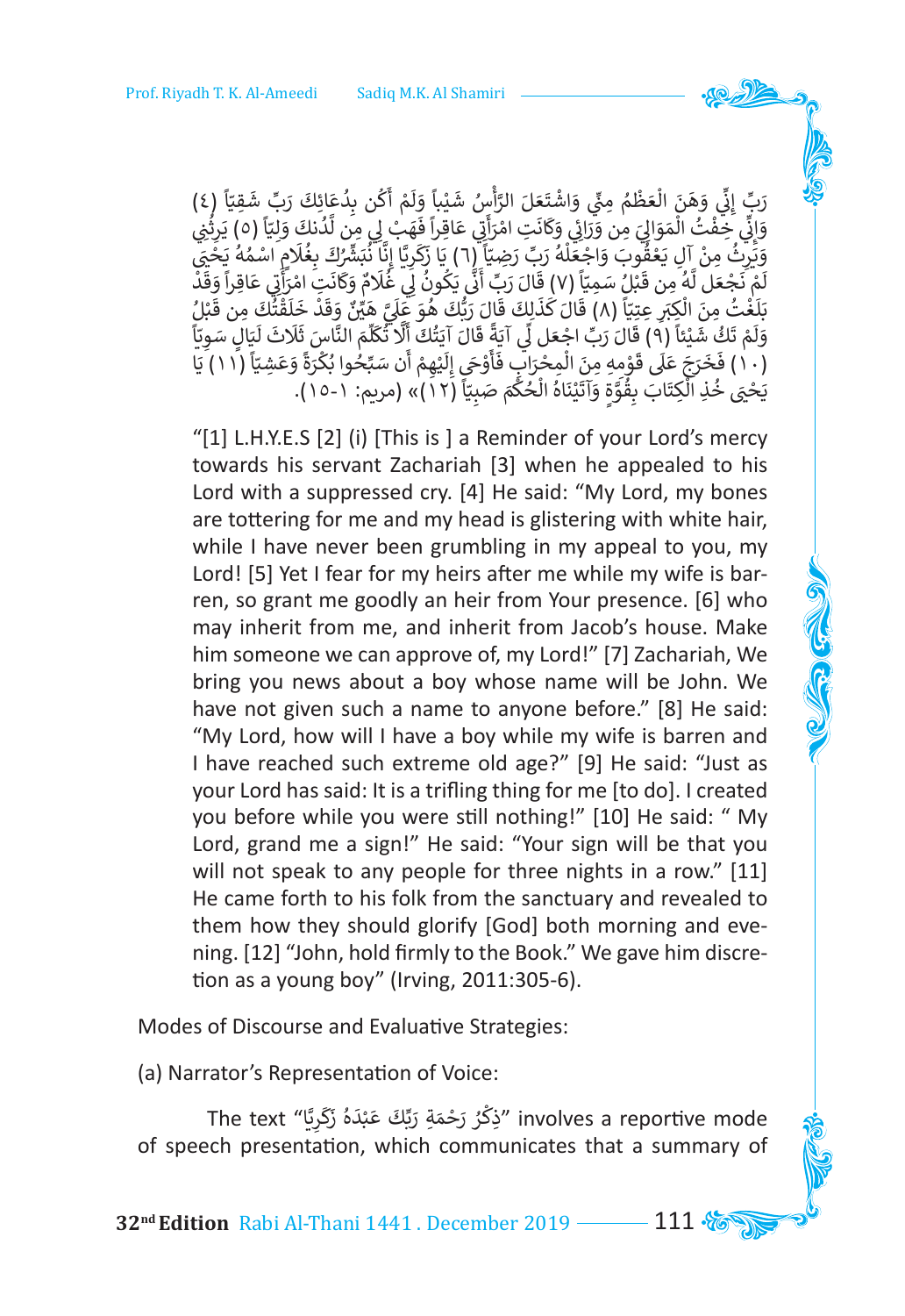a speech event is referred to. According to ي �الطباطبا d. 1401 A.H. ئ (2006:Vol.13-14:293), the subject of this sentence is elided, and known from the context to be the demonstrative 'هذا' 'this is', and that the word ُ ر ذكِ means 'the news' of Allah's acceptance of Zacha-֘**֝** riah's supplication which will be told soon. Mode (a) is an external evaluation of the quotative and reportive modes of Ex (2). It is not usual that an external evaluation to be put before the mode(s) to be evaluated. The content of the this 'Reminder' of Mode (a) produces another reportive mode, which is at this time of thought presentation, Mode (b).

(b) Internal Narration:

**COLORED CLASS** 

Mode (a) mentions the mercy of Almighty Allah towards Zachariah. This inner state is narrated by Almighty Allah Himself Who is the Omniscient Narrator of the Qur'an. The reportive mode of thought presentation in Mode (b), which is an 'internal narration', interacts with that of speech presentation of Mode (a), and contributes to the initial external evaluation of the upcoming modes of the extract. These modes hold the reader's attention from the early be- .ginning of the Surah and express its main theme

(c) Narrative Report of Speech Act:

The Narrator reports Zachariah's speech act of supplication nie Narrative report of speech act: " أَدْ نَادَى رَبَّهُ نِدَاء خَفِيّاً<br>"اذْ نَادَى رَبَّهُ نِدَاء خَفِيّاً " .by means of a narrative report of speech act ֖֖֖֖֦֧֦֧֦֧֦֧֦֧ׅ֪֧ׅ֧֪֧ׅ֧֧ׅ֧֚֚֚֚֚֚֚֚֚֚֚֡֡֓֡֡֜֓֓֞֟֓֡֡֓֓֞֡֡֡֬֓֞֡֡֡֬֜֓֓֞֞֬֜֓֞֬֜֓֞֬֝֬ َ َ֖֖֖֚֚֚֚֚֚֚֚֚֚֚֚֚֚֚֚֚֚֚֚֚֚֚֚֚֚֚֬֝֟֓֟֓֟֓֡֟֓֟֓֡֟֓֟֓֞֟֓֞֟֓֓֞֓֞֓֞֝ ا<br>ئ The reportive verb is 'نادى' 'called in the sense of appealed', which is a verb of speaking. The subject is 'ربه' 'his Lord', and the object الله العربي المستمر المستمر المستمر المستمر المستمر المستمر المستمر المستمر المستمر المستمر المستمر المستمر ا<br>نكاء خَفِيّاً sis Lord , and the boject "with a suppressed cry' The syntactic finite form of the ֧֧֦֧֦֧֦֧֚֝֝<u>֓</u> َ َclause supports its characterization as narrative report of speech act. The mode is internally evaluated by using this reportive verb; it expresses a special type of speaking. The adverb 'خفيا' 'with a suppressed' is also evaluative. According to الطباطبائي (ibid), the use of ئ this adverb does not contradict with the form 'نادى ;'one can call Allah audibly in an isolated place, like 'المحراب' 'the sanctuary'. Mode (b) also evaluates the following mode, Mode (d).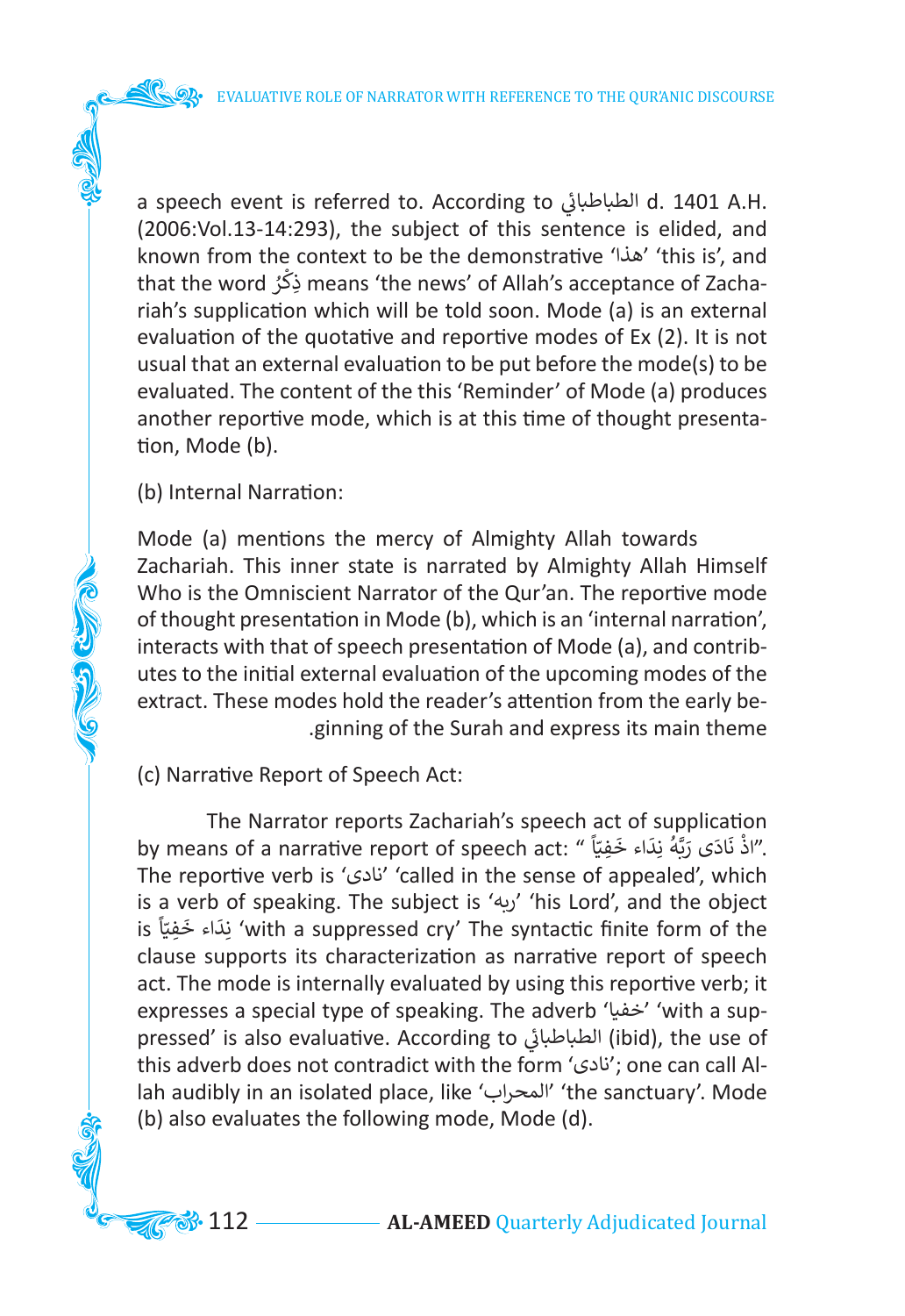#### (d) Direct Speech (1):

The semantic form and content of Zachariah's supplication is quoted in this mode of speech presentation (Text 8), which is a direct speech. The reporting clause of this mode is 'قال 'which includes the quotative verb 'said', the implicit subject 'he', which refers to the subject of the preceding mode (c). The mode involves several coordinated reported clauses; starting from the vocative ' ِّ رب 'to the end of Text 5. Mode (d) is internally evaluated by Mode (c) which modifies the quotative verb 'say' to be in the way of 'appeal with a suppressed cry'.

(e) Free Direct Speech (1):

Almighty Allah's acceptance of Zachariah's supplication is quoted in Mode (c), and His response is put in the form of free diquoted in Mode (c), and riis response is put in the form of free di-<br>''يَا زَكَرِيَّا إِنَّا نُبَشِّرُكَ بِغُلَامٍ اسْمُهُ يَحْيَ لَمْ نَجْعَل لَّهُ مِن قَبْلُ سَمِيّاً'' . rect speech ֧֧֦֧֚֝֝<u>֚</u> ֺ֖֖֖֖֖֖֖֖֖֪ׅ֚֚֚֚֚֚֚֚֚֚֚֚֚֚֝֝֝֝֝֝֝<u>֟</u> ֧֦֧֦֧֦֧֦֧֦֧֦֧֦֧֦֧֦֦֧֦֦֧֦֧֦֦֚֚֕֓֬֬֓֞֓֕֓֞֓֞֡ ا<br>با ا<br>آ َ֧֖֧֦֧֦֧֧֧֦֧֦֧֦֧֧֧֧֧֧֧֧֧֛֛֪֛֪֦֧֧֪ׅ֛֪֪֪֪֪֛֚֚֘֝֬֝֟֓֕֓֕֝֓֕֓֕֓֟֓֟֓֟֓֟֓֟֓֟֓֟֓֟֓֟֓֟֓֟֓֕֓֝֬֟֓֟֓֝֬֝֓֝֬֝֬֝֓֝֬֝֓֝֬֝֬֝֬֝֬֝֬֝֝֬֝֝ ۔<br>أ ֧֚֘<u>֓</u> ُ֚֡<u>֓</u> َُ**∶** ُ َ َ According to ي �الطباطبا d. 1401 A.H. (2006: Vol.13-14:299), the Text - ئ involved an ellipsis for the sake of conciseness, understood to be "s that is , 'we accepted his sup'"; فاستجبنا له وناديناه ] يا زكريا إنا نبشرك ..." plication, and called him 'Zachariah, we bring you news ..'. As such, the reporting clause is elided and the above form is the reported clauses of a free direct speech of Almighty Allah. The direct nature of the mode is indicated by the use of the first and second person pronouns of the speaker, 'Almighty Allah', which is put in the form of 'we' for glorification, and the addressee, 'you'. A discoursal shift 'Iltifat' is inverted to generate this free direct speech of Mode (e). Mode (e) expresses the direct explanation of Mode (b); it shows Almighty Allah's mercy towards Zachariah. As such, Mode (e), has already been evaluated by Mode (b) (see Al-Ameedi and Al Shamiri (2017)).

(f) Direct Speech (2):

Zachariah astonishes at the news, and his wondering is put in the form of a DS. The quoted question, according to الطباطبائي d. ֖֖֖֪֚֚֚֚֚֚֚֚֚֚֚֚֚֚֚֚֚֚֚֚֚֚֚֘֝֡֓֓֞֡֡֓֞֡֡֓֓֞֡֓֓֞֡֓֓֞֡֡֓֓֞֓֝֓֞֡֡֬ 1401 A.H. (2006:Vol.13-14:300), is about the specific way of his hav-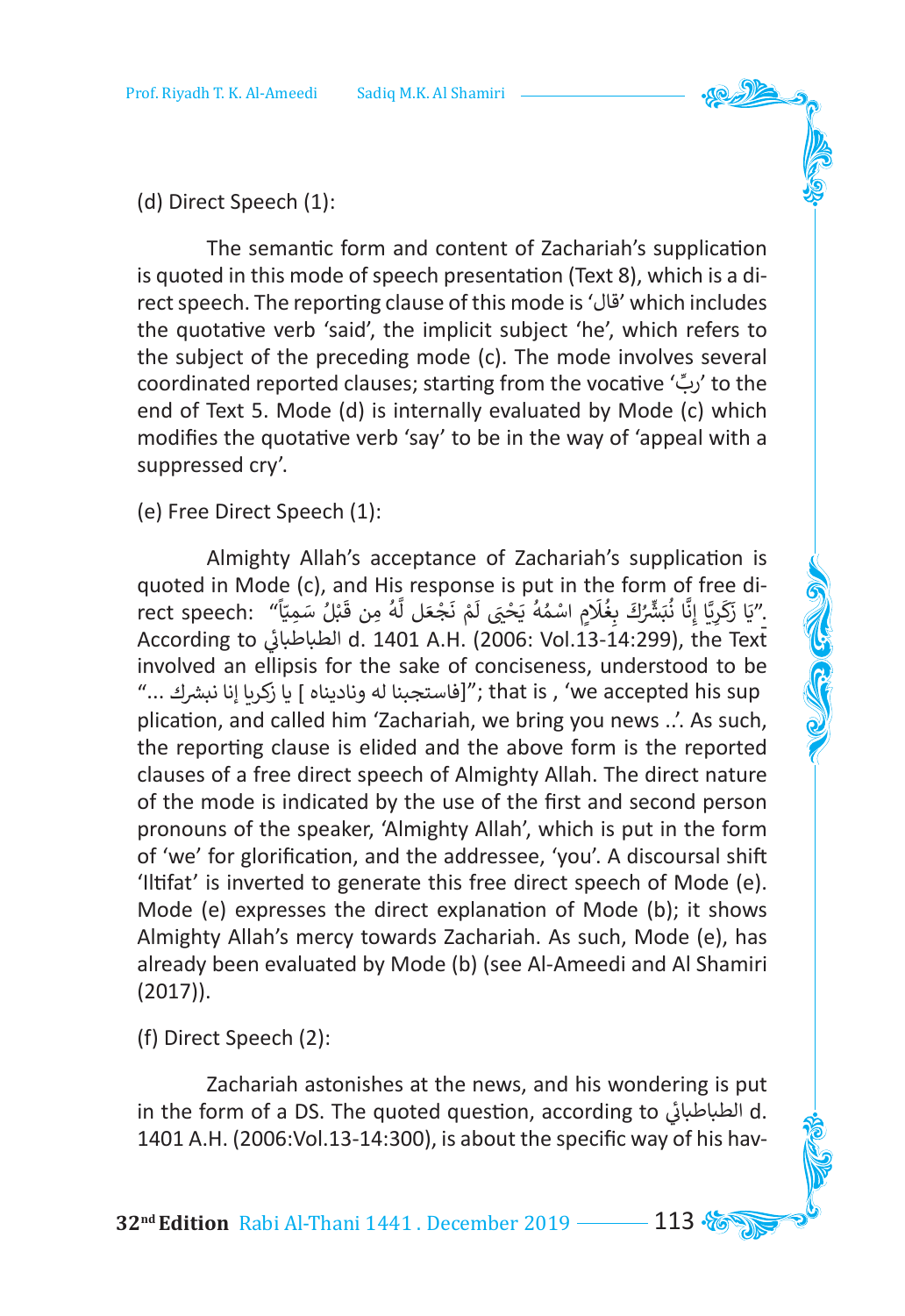ing a boy (Text 8). Mode (f) is externally evaluated by NV, Mode (a), and NI, Mode (b).

(g, h) Direct Speech (3, 4):

Text (9) includes two direct speeches. The whole form is a direct speech of an angel addressing Zachariah. In this direct speech, the angel quotes Almighty Allah's answer to Zachariah's question of Mode (f). It is narrated by an internal narrator, who is one of the angels referred to in Ex (1), the reportive mode (i). Modes (g), and (h) are also externally evaluated by a 'narrator's representation of voice', Mode (a), and an 'internal narration', Mode (b).

(i, j, k) Direct Speech (5, 6, 7)

**COLLEGED CLASS** 

قَالَ رَبِّ" Zachariah asks Almighty Allah to grand him a sign<br>معنا وزيرة العاملية المعلمة و عنا و عليه المعنا العاملية و العاملية المعلمة و العاملية المعلمة و المعلمة المعل ׇَ֦֚֝ الجُعَل لِّي آيَةً". He addresses Almighty Allah in spite of the mediation ِّ َ֦֦֖֖֖֪֪֪֪֦֪֪֪֪֪֦֚֚֚֚֡֟֓֝֝֟֟֓֟֓֟֓֟֓֟֓֟֓֟֓֝֝֟֝֟֝֟ of the angels. His speech is quoted verbatim in the form of direct or the angels. This speech is quoted verbathm in the form or unect<br>is the direct "قَالَ آيَتُكَ أَلَّا تُكَلِّمَ النَّاسَ ثَلَاثَ لَيَالٍ سَوِيّاً" is the direct ֧֧֧֧֧֧֧ׅ֧֪֧֚֝֝֬֝֬֜֜֓<u>֓</u> ֺ֖֖֖֖֖֖֪֪ׅ֚֚֚֚֚֚֚֚֚֚֚֚֚֚֝֝֝֝֝֝֝֝֝֝<u>֟</u> َا<br>أ ا<br>آ ِّ َ ا<br>پو َ َ ֦֧֦֦֦֧֚֚֚֚֚֚֚֚֚֚֚֚֚֬֕֕֝֬֝֓֕֝֬֓֕֓֕֓֕֓֕֓֕֓֕֓֕֓֕֓֡ speech of Almighty Allah, which is narrated by the angel, and this is known from the context (the embedded direct speeches 3, and 4). According to ي �الطباطبا d. 1401 A.H. (2006:Vol.13-14:301), the sign :<br>أ that this good news is from Almighty Allah by His angels and not from Satan is that Zachariah will not be able to speak any word for three nights, and he will only be able to glorify and address Allah. Modes (i), (j), and (k) are also externally evaluated by 'narrator's representation of voice', Mode (a), and 'internal narration', Mode (b).

(l) Indirect Speech (1):

Zachariah goes to tell his people what happened. This is put zacharian goes to ten his people what happened. This is put<br>in a pure narrative (PN) form: "فَخَرَجَ عَلَى قَوْمِهِ مِنَ الْمِحْرَابِ". His order ֚֚֘<br>֧֧֧֧֧ׅ֦֧֚֚֚֚֚֚֚֚֚֚֚֚֚֚֚֚֚֚֚֚֚֚֚֚֚֚֚֚֚֝֟֓֟֓֕֓֕֓֝֟֓֕֓֟֓֟֓֕֝֟֩ ֖ׅ֧ׅ֦֧֧֦֧ׅ֦֧ׅ֧ׅ֧ׅ֧ׅ֧ׅ֧ׅ֧ׅ֧ׅ֧֚֚֚֚֚֚֚֚֚֚֚֚֚֚֚֚֚֚֚֚֚֚֚֚֚֚֚֬֕֝֕֝֝֓֞֜֓֡֟֓֡֟֓֡֜֜֜֜֜֜ ا<br>; َto the attending people is reported in the form of indirect speech: to the attending people is reported in the form or indirect speecn:<br>(فَأَوْحَى إِلَيْهِمْ أَن سَبِّحُوا بُكْرَةً وَعَشِيّاً ), because he is unable to speak to them, ً ֦֧֦֧֦֧֦֧֦֧֦֧֦֧֦֧֦֧֦֧ׅ֧֝֜֓<u>֚֓</u> َ ֖֖֪֖֪֪ׅ֚֚֚֚֚֚֚֚֚֚֚֚֝֝֝֝֝֝֝֝**֓** ֦֧֧֟֓<u>֓</u> َُ֖֧֧֧֧֪ׅ֧֖֧֧֪ׅ֧֧֧֪ׅ֖֧֚֚֚֚֚֚֚֚֚֚֚֚֚֚֚֚֚֚֚֚֚֚֚֚֚֚֚֚֚֚֘֝֟֓֡֝֬֝֓֝֟֓֝֓֝֬֓֓֝֓֝֬֓֝֬֝֓֝֬֝ َ َ َ hence no vocal form to be quoted. The content of Zachariah's type of 'sign language' is reported in the form of indirect speech. The re-

**3**. 114 — **AL-AMEED** Quarterly Adjudicated Journal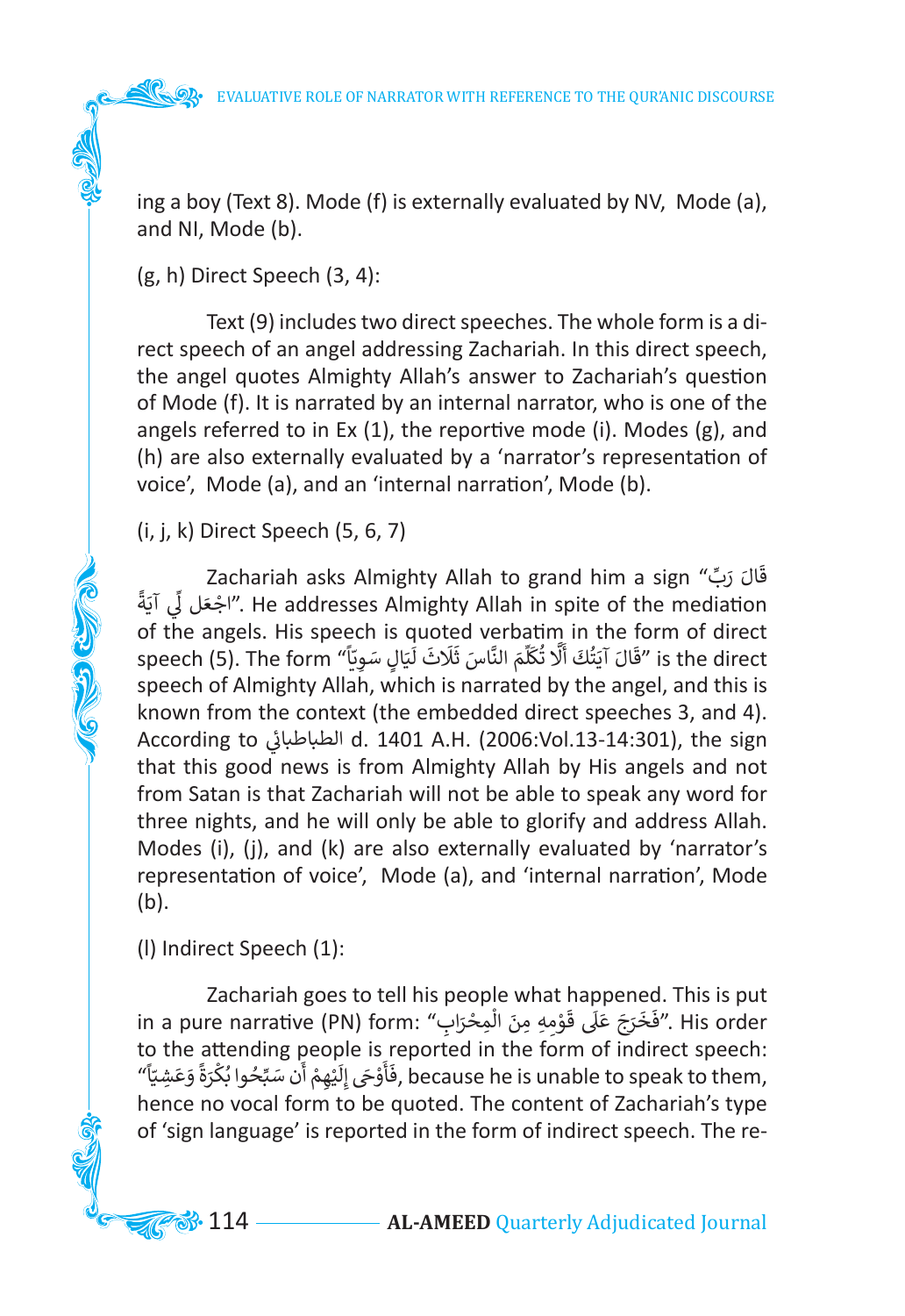porting clause includes the obligatory elements: the reportive verb 'أوىح ', and the implicit subject 'he'. It includes the optional element 'اليهم'. The rest of the speech is the reported clause. The use of the particle ْ ن أ indicates the indirect nature of the mode. Mode (l)is also َ externally evaluated by 'narrator's representation of voice', Mode (a), and 'internal narration', Mode (b).

(m) Free Direct Speech (2):

Mode (m) is a form of acceleration. It summarises approximately a long period when the mercy of Allah upon Zachariah is accomplished when John is born, and sent as a prophet. In this mode, Almighty Allah orders John, and the order is put in the form of free direct speech "وَيَا يَحْيَى خُذِ الْكِتَابَ بِقُوَّةِ". The reported clause is omitted. َّ់<br>ព្រះ ْ اد ماہور<br>وا ֦֧֦֦֧֦֧֦֧֦֧֦֧֦֪֪֦֝֝֟֓֟֓֟֓֟֓֟֓֟֓֟֓֟֓֟֓֟֓֟֓֟֓֟֓֓֓ It is understood from the context to be 'قلنا' 'We said'. Interestingly, the omitted reporting clause of this mode echoes the acceleration of the omitted period of John's life. A discoursal shift 'Iltifat' is involved. Mode (l) is an absentee discourse, while Mode (m) is an adorea: mode (i) is an assemed alsocalse, while mode (ii) is an advantaged by the clause<br>وَآتَيْنَاهُ This syntuation is not the first to this mode since it has ْ ่<br>: واميناه والسباب و بالمستعدد المستعدد المستعدد بن المستعدد .<br>This evaluation is not the first to this mode since it has . الْحُكْمَ صَبِيّاً ֧֧֦֧֧֦֧֚֚֝֝֝<u>֓</u> **่** ْ ا<br>و already been externally evaluated by Modes (a), and (b).

#### **7. Conclusion**

It is concluded that a narrative Qur'anic discourse is built by employing different quotative and reportive modes of speech and thought presentation. These modes are narrated by The Omniscient Narrator, Almighty Allah. Occasionally, a mode is internally narrated by a reported speaker who narrates his own or others' speeches or thoughts, and then narrated by The Omniscient Narrator. External evaluative strategies almost always follow the mode to be evaluated. However, the Qur'anic discourse involves some uses of such evaluations which precede the evaluated mode of speech or thought. The Qur'anic modes of speech and thought presentation are often internally and /or externally evaluated by the Omniscient Narrator. Evaluative quotative and reportive verbs of speaking, evaluative adjectival clauses, labelling, and intensification are the main Qur'anic

**32nd Edition** Rabi Al-Thani 1441 . December 2019 115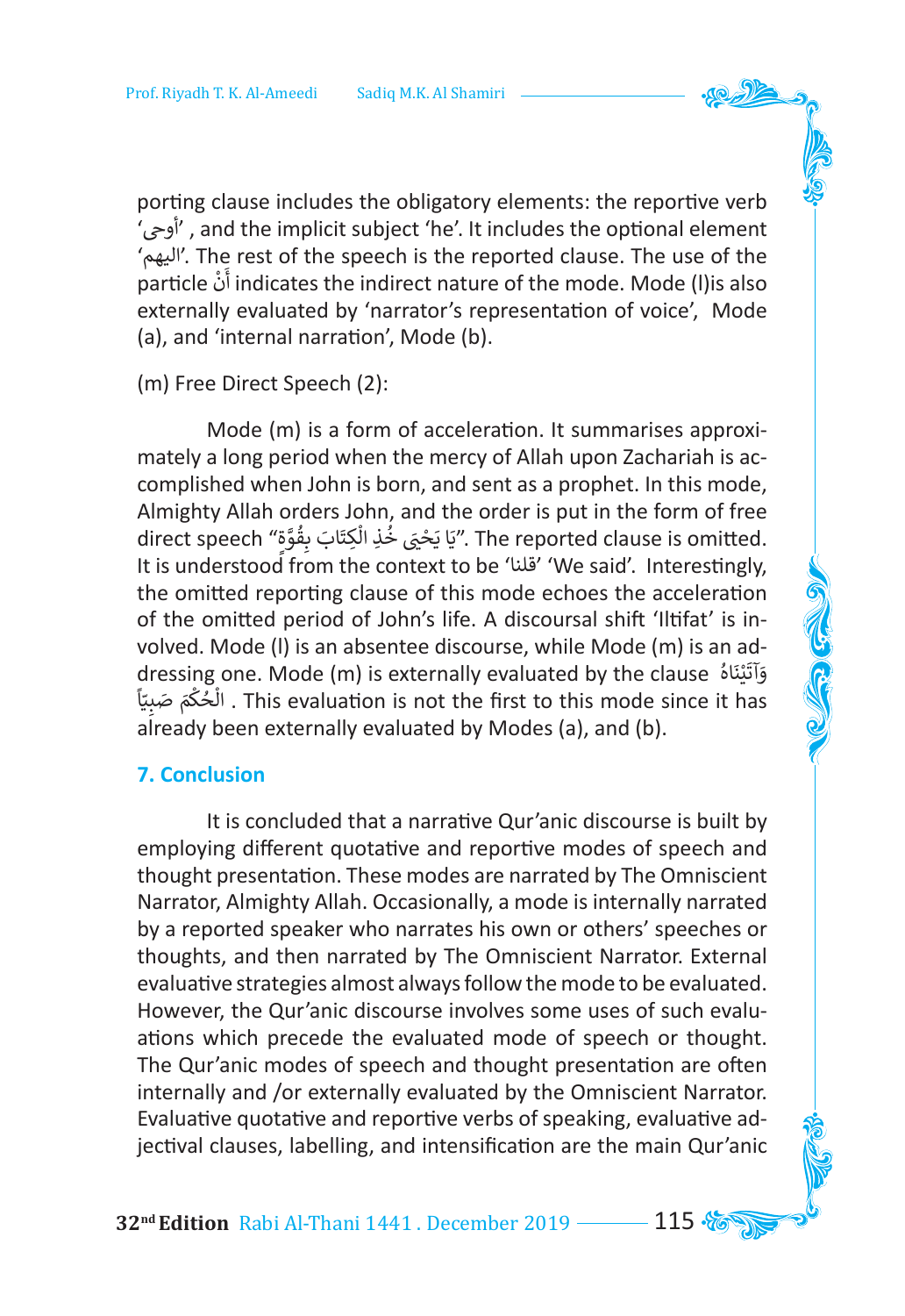**COLOGIA** 

internal evaluative strategies of modes of speech and thought presentation. The external Qur'anic evaluations of such quotative and reportive modes take the form of Narrator's explicit comments, and intertextuality. The reportive modes are also exploited as internal or external evaluations of the quotative modes, which represent the Qur'anic 'interactional' evaluative strategy of modes of speech and thought. When tackling the Qur'anic discourse, one has to consider the two main roles or voices of Almighty Allah; 'Speaker' and 'Narrator'.

**3.** 116 — **AL-AMEED** Quarterly Adjudicated Journal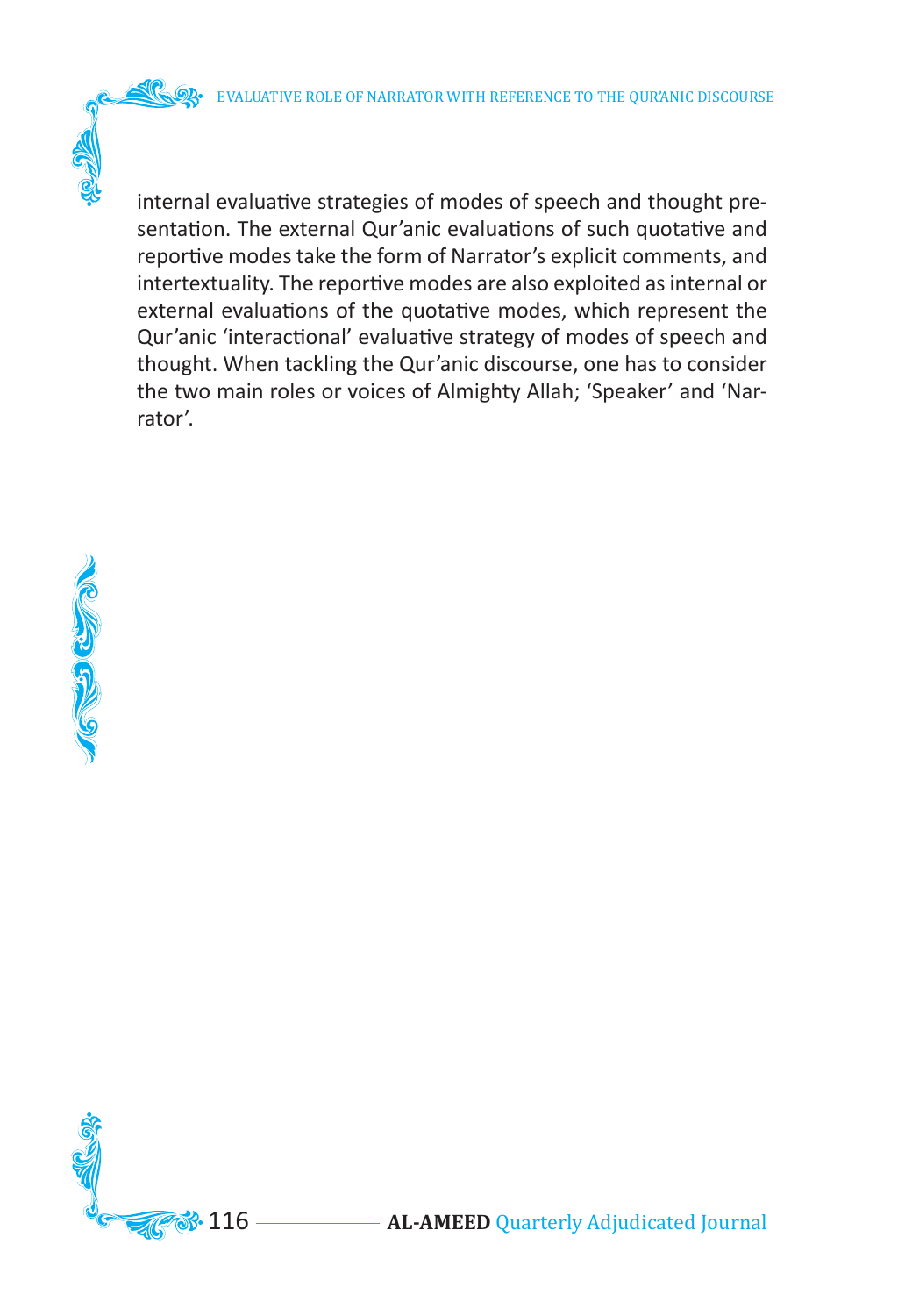#### References

1. English Sources

Al-Ameedi, R.T.K, and S.M.K Al Shamiri. (2017). "Biblical and Qur'anic Discoursal Shifts: Generating Free Modes of Speech and Thought Presentation Via 'Iltifat". In International Journal of Advanced Research, Vol.5, Issue 11, Nov 2017.

Arberry, A.J. (1957). The Seven Odes: The First Chapter in Arabic Literature. London: George Allen and UN WIN LTD.

Black, E. (2006). Pragmatic Stylistics. Edinburgh: Edinburgh University Press.

Bublitz, W., and M. Bednarek. (2009). "Reported Speech: Pragmatic Aspects". In Mey, J. L. (ed.). Concise Encyclopedia of Pragmatics. 2<sup>nd</sup> Edition. Amsterdam: Elsevier Ltd, pp. 861-864.

Fludernik, M. (1993). The Fictions of Language and the Languages of Fiction: The Linguistic Representation of Speech and Consciousness. London :Routledge.

Irving, T.B. (2011). The Qur'an. Tehran: Chap and Nashr International Publication Co.

Khalil, A.M. (1999). A Contrastive Grammar of English and Arabic. Book Centre Company Limited.

Leech, G. and M. Short. (1981). Style in Fiction: A Linguistic Introduction to English Fictional Prose. 1<sup>st</sup> Edition. London: Longman.

\_\_\_\_\_\_\_\_\_. (2007). Style in Fiction: A Linguistic Introduction to English Fictional Prose. 2nd Edition. London: Longman.

Ryding, K.C. (2005). A Reference Grammar of Modern Standard Arabic. Cambridge: Cambridge University Press.

Semino, Elena and Mick Short. (2004). Corpus Stylistics: Speech,

**32<sup>nd</sup> Edition** Rabi Al-Thani 1441 . December 2019 **117**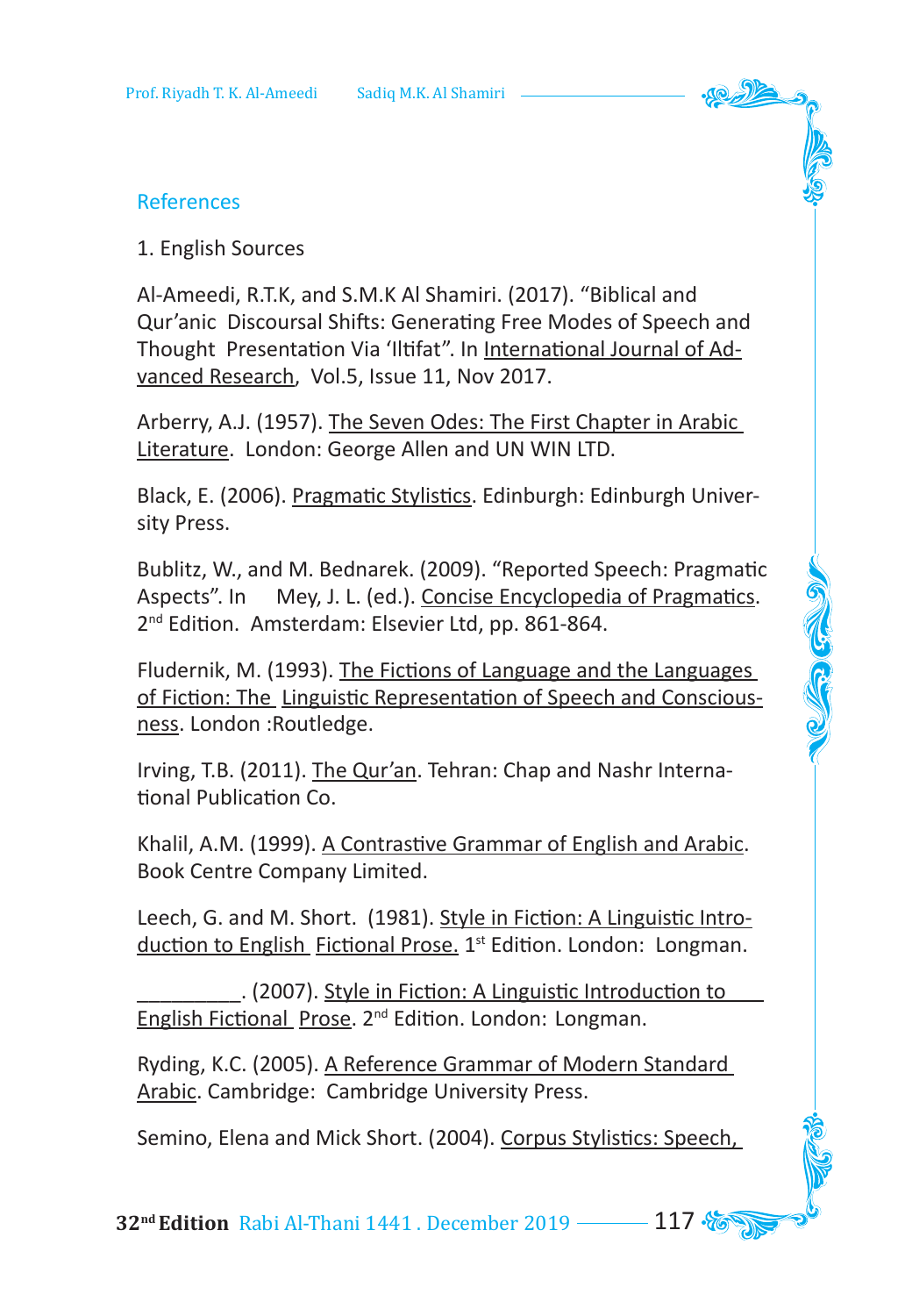Writing and Thought Presentation in Corpus of English Writing. London: Routledge.

Simpson, P. (1993). Language, Ideology and Point of View. London: Routledge.

Toolan, M. (2001). Narrative: A Critical Linguistic Introduction. London: Routledge.

**CERED CERTIFICATE** 

\_\_\_\_\_\_. (2009). "Speech and Thought: Representation of". In Mey, J. L. (ed.). Concise Encyclopedia of Pragmatics. 2<sup>nd</sup> ed. Amsterdam: Elsevier Ltd, pp. 1029-1042.

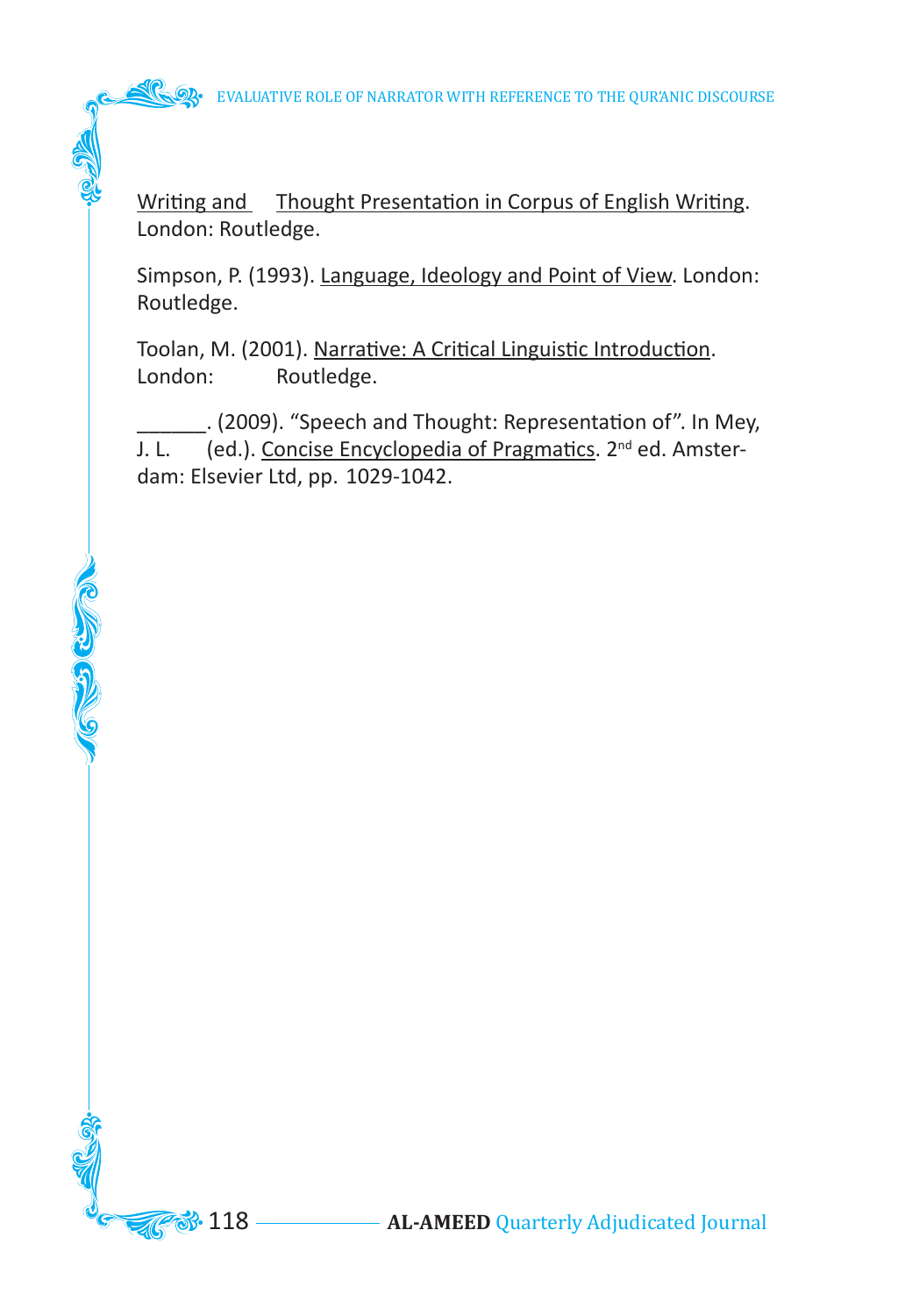#### 2. Arabic Sources

# القران الكريم

- ابن منظور ، جمال الدين أبي الفضل محمد بن مكرم. ت. ٧١١ هـ. <u>لسان العرب</u>.<br>ج٢ . بيروت: دار إحياء التراث. (٢٠٠٩).
	- بقاعي ، إيمان. معجم الأسماء. (أ). بيروت. دار المدار الإسلامي. (٢٠٠٢).
	- \_\_\_\_\_\_\_ . <u>معجم الأفعال</u>. (ب). بيروت. دار المدار الإسلامي. (٢٠٠٢).
- <sup>ي</sup> <sup>ي</sup> رواية »البيت األندلس <sup>ن</sup> « لواسي� <sup>ي</sup> األعرج«. ف بلخباط ، عيىس . »تقنيات الرسد � رسالة ماجستير غير منشورة : جامعة محمد خيضر بسكرة ، الجزائر. (٢٠١٥).
- ي . ج،1ج.2 ي روائع القرآن: دراسة لغوية وأسلوبية للنص القرآ� ف حسان، تمام. البيان � ن القاهرة: عالم الكتب. (٢٠٠٠).
- خليفي ، شعيب. «مكونات السرد الفانتاستكي». <u>مجلة النقد الأدبي</u>. مجلد ١١، عدد ٤. القاهرة: الهيئة المصرية العامة للكتاب. (١٩٩٢).
- الزوزني ، ابن عبد الله الحسين بن أحمد بن الحسين. <u>شرح المعلقات السب</u>ع. نن بغداد:مكتبة النهضة. )ب. ت.(.
- شبيب ، سحر. «البنية السردية والخطاب السردي في الرواية». <u>مجلة دراسات في</u><br>منذ تعتبد مستحدد اللغة العربية وآدابها. العدد الرابع عشر. دمشق. (٢٠١٣). ص ١٠٣-١٢٢. ـ
- ي ثالثية ›أطياف األزقة المهجورة ف الشمري، ابتسام محمد. »البنية الرسدية � العدامة- الشميسي- الكراديب، للروائي تركي الحمد». رسالة ماجستير غير<br>منشورة. جامعة قطر. (٢٠١٤). ئ
- الطباطبائي ، محمد حسين. ت. ١٤٠١ هـ. <u>الميزان في تفسير القران</u>.ج٣-٤، ج١٣-֖֖֖֪֪֪֚֚֚֚֚֚֚֚֚֚֚֚֚֘֝֓֝֓֝֓֡֡<u>֓</u> ١٤. بيروت: مؤسسة الاعلمي للمطبوعات. (٢٠١٠).
- ي بي الرسد العر� . ي ب�وت: مؤسسة ف العيد ، يم�. الراوي الموقع والشكل : دراسة � نالأبحاث العربية. (١٩٨٦).
- <sup>ي</sup> الرواية العربية. دمشق: دار المدى للثقافة والنش . ف فضل ، صالح. أساليب الرسد �  $.(\Upsilon \cdot \Upsilon)$

**32<sup>nd</sup> Edition** Rabi Al-Thani 1441 . December 2019 **119 %**